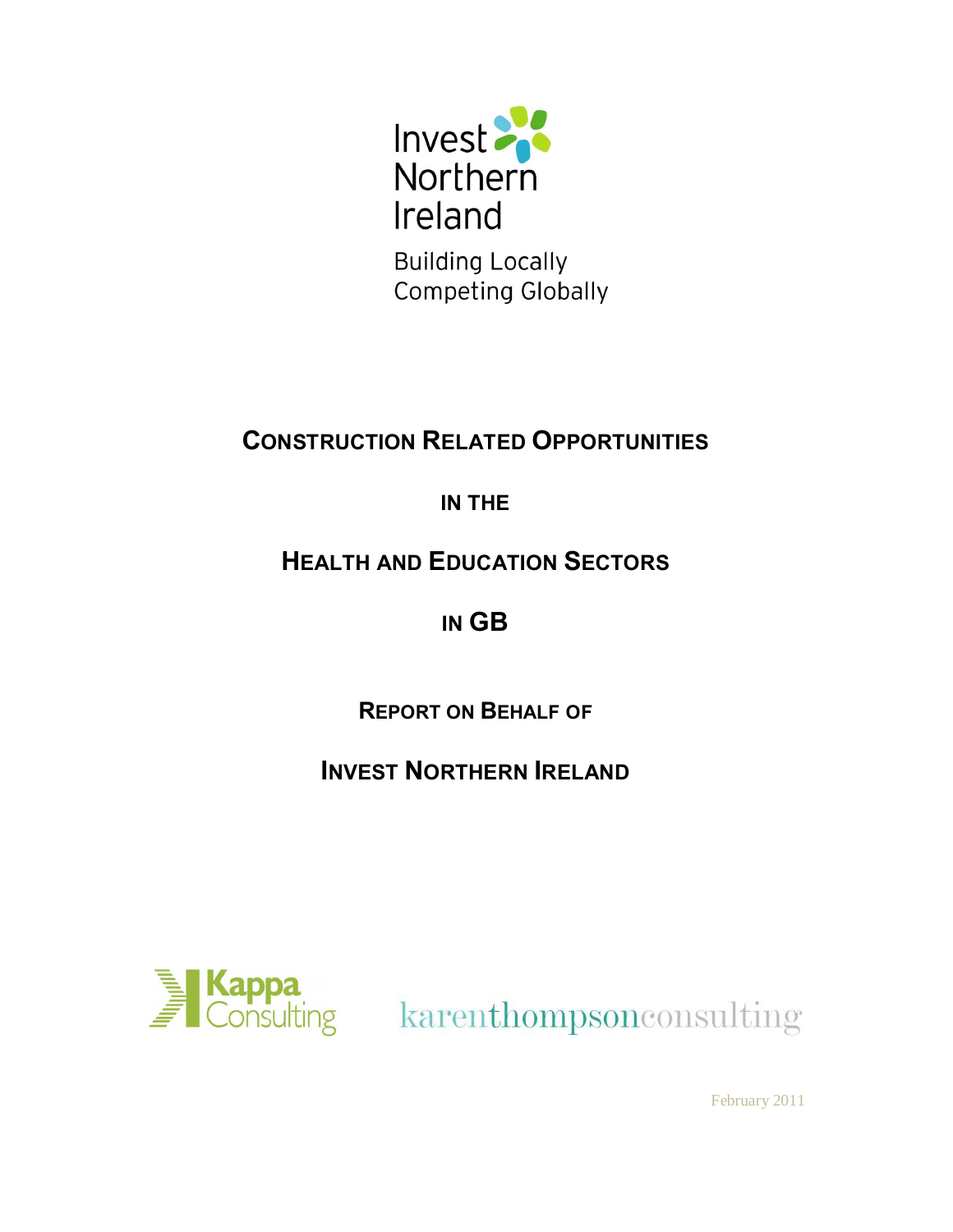**Construction Related Opportunities in the Health and Education Sectors in GB**

# **CONTENTS**

|                                                                              | <b>PAGE</b>      |
|------------------------------------------------------------------------------|------------------|
| <b>EXECUTIVE SUMMARY</b>                                                     | 1                |
| 1. INTRODUCTION                                                              | 9                |
| 1.1 Introduction                                                             | 9                |
| 1.2 Common trends in both health and education related construction projects | 9                |
| 1.3 Report Structure and Format                                              | 11               |
| 2. HEALTH SECTOR STRUCTURE AND FUNDING                                       | 13               |
| 2.1 Public Health Sector Structure                                           | 13               |
| 2.2 Private Health Sector Structure                                          | 14               |
| 2.3 Health Sector Capital Budgets                                            | 15               |
| 2.4 Summary and Conclusions                                                  | 16               |
| <b>3. HEALTH - PROCUREMENT CHANNELS AND KEY FRAMEWORKS</b>                   | 18               |
| 3.1 Introduction                                                             | 18               |
| 3.2 Key Health Frameworks                                                    | 18               |
| 3.3 Leading Contractors in Health Construction                               | 24               |
| 3.4 Summary and Conclusions                                                  | 25               |
| <b>4. EDUCATION SECTOR STRUCTURE AND FUNDING</b>                             | 26               |
| 4.1 Education Sector Structure                                               | 26               |
| 4.2 Education Sector Capital Budgets                                         | 27               |
| 4.3 Strategy for Delivery of Capital Education Projects                      | 29               |
| 4.4 Summary and Conclusions                                                  | 33               |
| 5. EDUCATION - PROCUREMENT CHANNELS AND KEY                                  |                  |
| <b>FRAMEWORKS</b>                                                            | 34               |
| 5.1 Introduction                                                             | 34               |
| 5.2Key Education Frameworks                                                  | 34               |
| 5.3 Leading Contractors in Education                                         | 40               |
| 5.4Summary and Conclusions                                                   | 40               |
| <b>6. CONTRACTOR</b><br><b>PROCUREMENT</b><br>IN<br><b>HEALTH AND</b>        | <b>EDUCATION</b> |
| <b>RELATED CONSTRUCTION PROJECTS</b>                                         | 42               |
| 6.1 Contractor Feedback                                                      | 42               |
| 6.2 Current Project Workload                                                 | 43               |
| 6.3 Key Issues for Contractors in the Health and Education Sectors           | 43               |
| 6.4 The Procurement Process                                                  | 46               |
| 6.5 Summary and Conclusions                                                  | 49               |
|                                                                              |                  |

# **APPENDICES**

**I Contractor Profiles and Contact Details**

**II Sources of Information and Acronyms**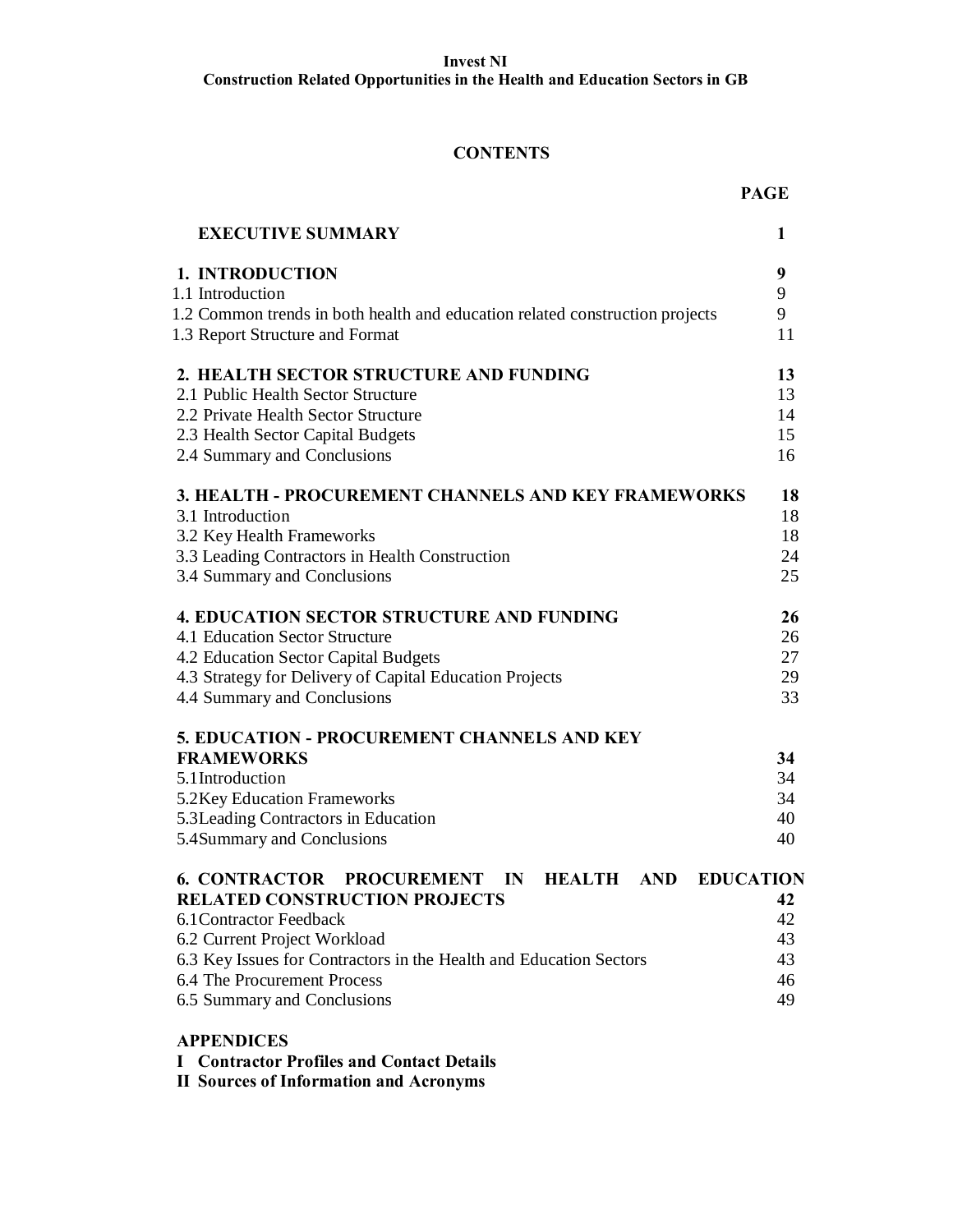# **EXECUTIVE SUMMARY**

# **1. INTRODUCTION**

The previously buoyant health and education related construction sectors in GB experienced extremely uncertain conditions throughout 2010. With the advent of a new government in May 2010, it quickly became apparent that its priorities and spending plans would be fundamentally different from those of the previous government. Education was particularly hard hit with the new government to cancellation of the Building Schools for the Future programme.

Some clarity was achieved with the announcements of capital spending plans for England in October 2010 and, in education at least, these cuts were not as bad as initially feared. The devolved assemblies in Scotland and Wales have since also produced their draft budgets and, whilst market conditions still remain very challenging, at least suppliers to the health and education related construction sectors can now begin to assess the implications of those budgets and identify the priority projects which will now proceed.

This report was commissioned by **Invest Northern Ireland** in order to provide client companies with an up-to-date understanding of recent developments within both sectors, including an overview of the main procurement routes and processes and the key contractors active within each sector.

There are a number of common trends being reported in both health and education, which relate to how new projects will be delivered and the nature of those projects. They include:

- The change of emphasis in both sectors away from new build projects towards **refurbishment and fit-out**. This trend is set to increase throughout the next 4 years. The smaller scale of these projects may be an advantage to companies in Northern Ireland.
- A move towards **off-site solutions** as a means of standardising projects and eliminating the cost of one-off bespoke designs. This is likely to be a particular feature of new school building in the future.
- Of most significance to Northern Ireland companies is the level of accountability that contractors have in demonstrating that they are employing **local supply chains** wherever possible. Unless contractors can justify why they are not using local companies, then all supply and fit activity must be delivered within the local catchment area of the project.
- The disruption of contractor supply chains at SME level, due to financial difficulties within supplier companies.

The report considers in detail the structure of the education and health sectors in relation to capital projects and analyses the available capital funding, before examining the relevant procurement channels and dominant contractors in each sector.

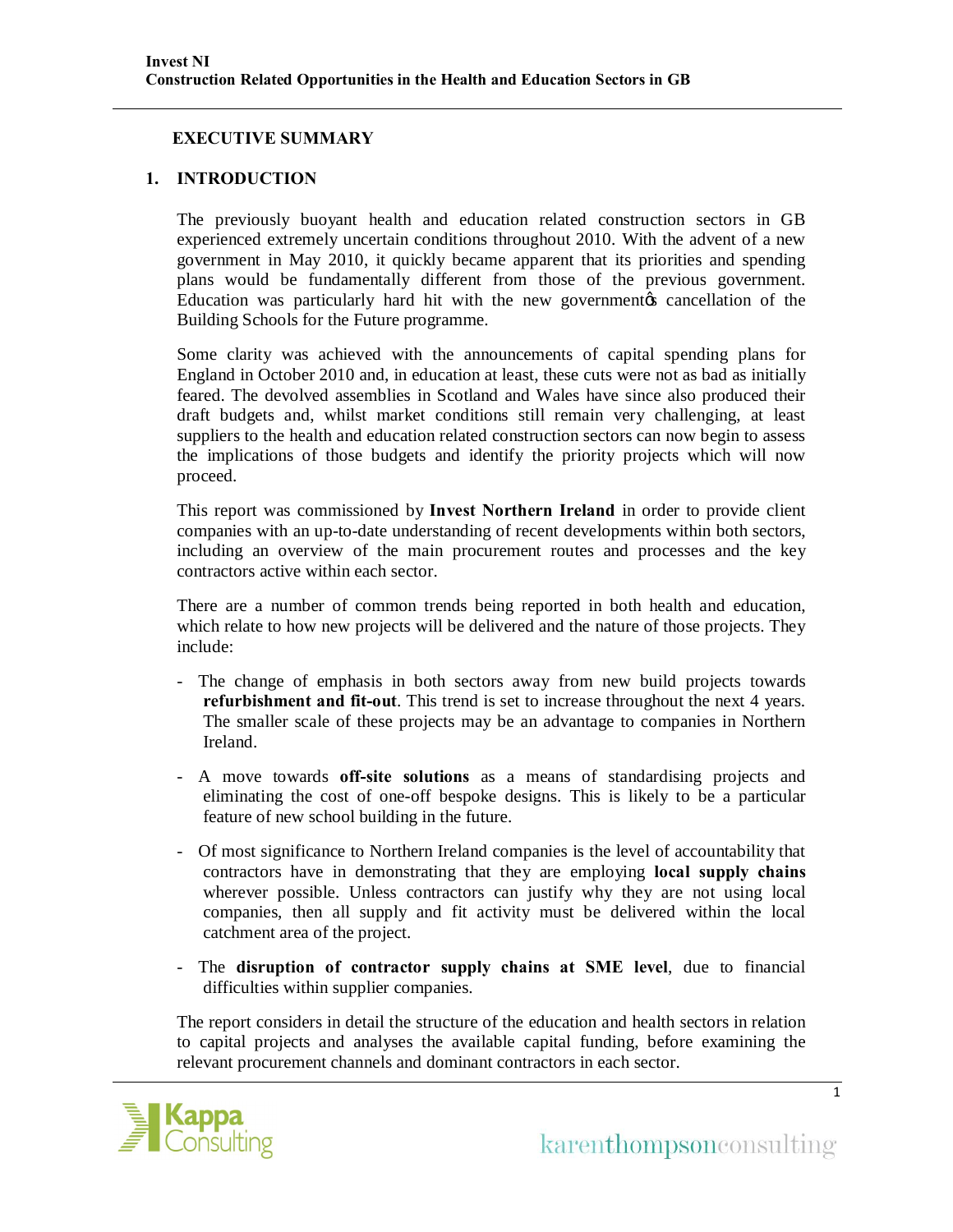The future of two key programmes remains uncertain:

- The first is the Building Schools for the Future programme, which has now been cancelled, but has not yet been replaced. It is likely that future investment policy for schools will become clearer when the findings from the Sebastian James Review of Capital Funding in Schools are published.
- The other area of uncertainty is with the relatively new Express LIFT scheme a PPP scheme designed particularly for Primary Care Trusts. The new scheme was established to make it easier to establish new LIFT companies in the 75 primary care trusts where these no LIFT company had already been created. Since its establishment only 2/3 new LIFT companies have been formed.

With the government now intending to abolish primary care trusts and replace their role with consortia of GPs, this will undoubtedly affect the flow of new projects coming through Express LIFT and through the ongoing LIFT programme. This is particularly disappointing since, in 2009 over half of the Primary Care Trusts had at least one ongoing LIFT project.

# **2 HEALTH SECTOR FUNDING AND STRUCTURE**

The NHS is managed separately in England, Scotland and Wales. An understanding of the structure is important for potential suppliers, as it will influence the specific procurement routes for delivering investment into the health estates.

|                 | <b>NHS</b> Structure in GB                                                                                                                                                                                                                                                                                                                                                                                                                                                                                                                                                                                                                                                                                                                                                                                                                                                                                                                                             |  |  |  |  |
|-----------------|------------------------------------------------------------------------------------------------------------------------------------------------------------------------------------------------------------------------------------------------------------------------------------------------------------------------------------------------------------------------------------------------------------------------------------------------------------------------------------------------------------------------------------------------------------------------------------------------------------------------------------------------------------------------------------------------------------------------------------------------------------------------------------------------------------------------------------------------------------------------------------------------------------------------------------------------------------------------|--|--|--|--|
| <b>England</b>  | In England, all NHS activities are managed by 10 Strategic Health Authorities<br>(õSHAsö), reporting directly to the Dept of Health and supervising the NHS Trusts<br>in each of their respective areas<br>Primary care has been an active sector for construction in recent years, particularly<br>in smaller scale projects, such as refurbishment of GP surgeries and construction of<br>new health centres.<br>There are 151 Primary Care Trusts (õPCTsö) in England. However, PCTs are to be<br>abolished in 2013. PCTs currently commission capital projects such as new build or<br>refurbishment of GP offices or the build of new Super Clinics, but their role will be<br>replaced by local consortia of GPs.<br>Secondary care relates to acute health care and that sector is managed in England<br>by Acute Trusts and mental health trusts. NHS mental health service trusts provide<br>mental health care in England and are overseen by the local PCT. |  |  |  |  |
|                 | At secondary care level, there are 167 Acute Trusts, 58 mental health trusts and 129<br><b>Foundation Trusts.</b>                                                                                                                                                                                                                                                                                                                                                                                                                                                                                                                                                                                                                                                                                                                                                                                                                                                      |  |  |  |  |
| <b>Scotland</b> | In Scotland, NHS activities are the responsibility of The Scottish Government<br>Health and Wellbeing Directorate, and services are delivered through 14 regional<br>health boards.<br>There are circa 200 NHS hospitals in Scotland and at least 11 private hospitals.                                                                                                                                                                                                                                                                                                                                                                                                                                                                                                                                                                                                                                                                                                |  |  |  |  |
| <b>Wales</b>    | The Welsh NHS estate includes 120 hospitals, more than 200 health centres and<br>clinics, 50 mental health units and over 90 ambulance stations. The NHS structure in                                                                                                                                                                                                                                                                                                                                                                                                                                                                                                                                                                                                                                                                                                                                                                                                  |  |  |  |  |

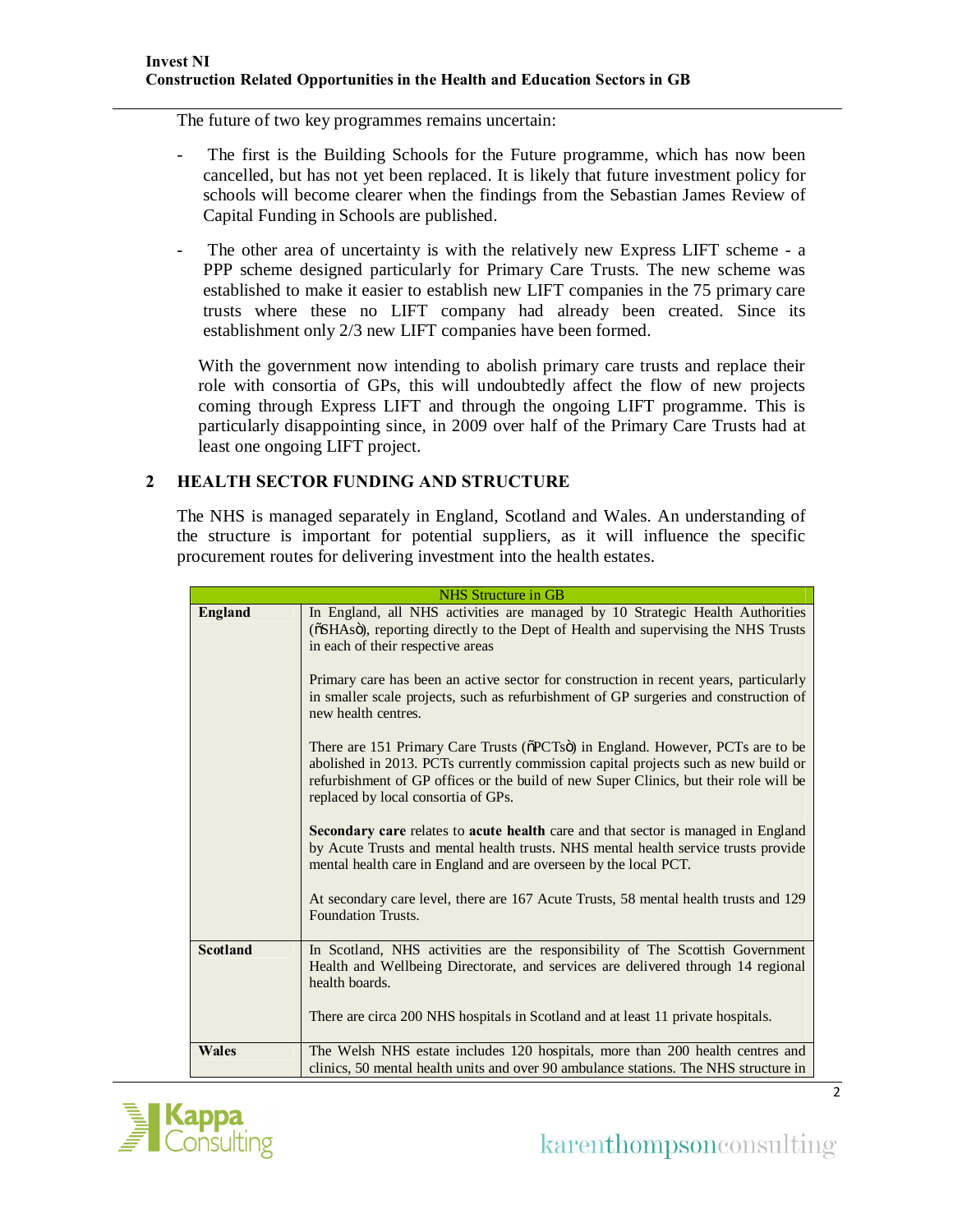| Wales changed in 2009.                                                                                                                                                                                                              |
|-------------------------------------------------------------------------------------------------------------------------------------------------------------------------------------------------------------------------------------|
| There are 3 Health Trusts with an all Wales remit, made up of Ambulance Trust,<br>Velindre (cancer care) and Public Health Wales, and just 7 regional health boards<br>delivering all the NHS healthcare services in their regions. |

The private healthcare sector is also an important source of work for the construction sector. There are 300 private independent hospitals throughout the UK. The top 5 providers account for 171 of these hospitals; they are BMI Healthcare, Spire Healthcare, Nuffield Health, Ramsay Healthcare and HCA International.

Over the next year, the capital budget for health in GB will fall by an overall average of 13.5%; but it will be hit harder in the following 2 years. Although a number of priority new build schemes will go ahead in each region, the overall impact of the cuts will be to reduce the number of large new build hospital schemes, in favour of smaller schemes, refurbishments and maintenance.

| <b>Health – Capital Budget</b>                    |       |       |        |  |  |
|---------------------------------------------------|-------|-------|--------|--|--|
| 2011-12<br><b>Baseline</b><br>% Change<br>2010-11 |       |       |        |  |  |
| <b>England</b>                                    | 5,100 | 4.400 | $-14%$ |  |  |
| Scotland                                          | 557   | 488   | $-12%$ |  |  |
| <b>Wales</b>                                      | 283   | 247   | $-13%$ |  |  |

In addition to funding available from government capital funds, PPP initiatives will also play a role in delivering healthcare investment in the public sector. The PPP model will be particularly influential in delivering Scotland& future healthcare investment plans and will be managed by Scottish Futures Trust.

# **3. HEALTH PROCUREMENT CHANNELS AND KEY FRAMEWORKS**

| <b>Key National Frameworks for Health Sector in GB</b> |                                                                                                                                                          |  |  |  |
|--------------------------------------------------------|----------------------------------------------------------------------------------------------------------------------------------------------------------|--|--|--|
| England                                                | NHS Procure $21+$                                                                                                                                        |  |  |  |
|                                                        | <b>Express LIFT</b>                                                                                                                                      |  |  |  |
| <b>Scotland</b>                                        | <b>Frameworks Scotland</b>                                                                                                                               |  |  |  |
|                                                        | In addition, the 5 Scottish Futures Trust regional Hubcos will<br>deliver health projects (not acute facilities) via their private<br>sector PPP partner |  |  |  |
| Wales                                                  | Designed for Life: Building for Wales 2                                                                                                                  |  |  |  |

The main health related construction frameworks are:

Where the successful contractors on these frameworks have already been appointed, details are provided in section 4 of the report.

Glenigans has recently published findings which estimate that healthcare construction starts decreased by 13% in 2010, and predict that starts will decrease by a further 19% in 2011. Whilst this is gloomy news in general, it contrasts with a relatively optimistic



3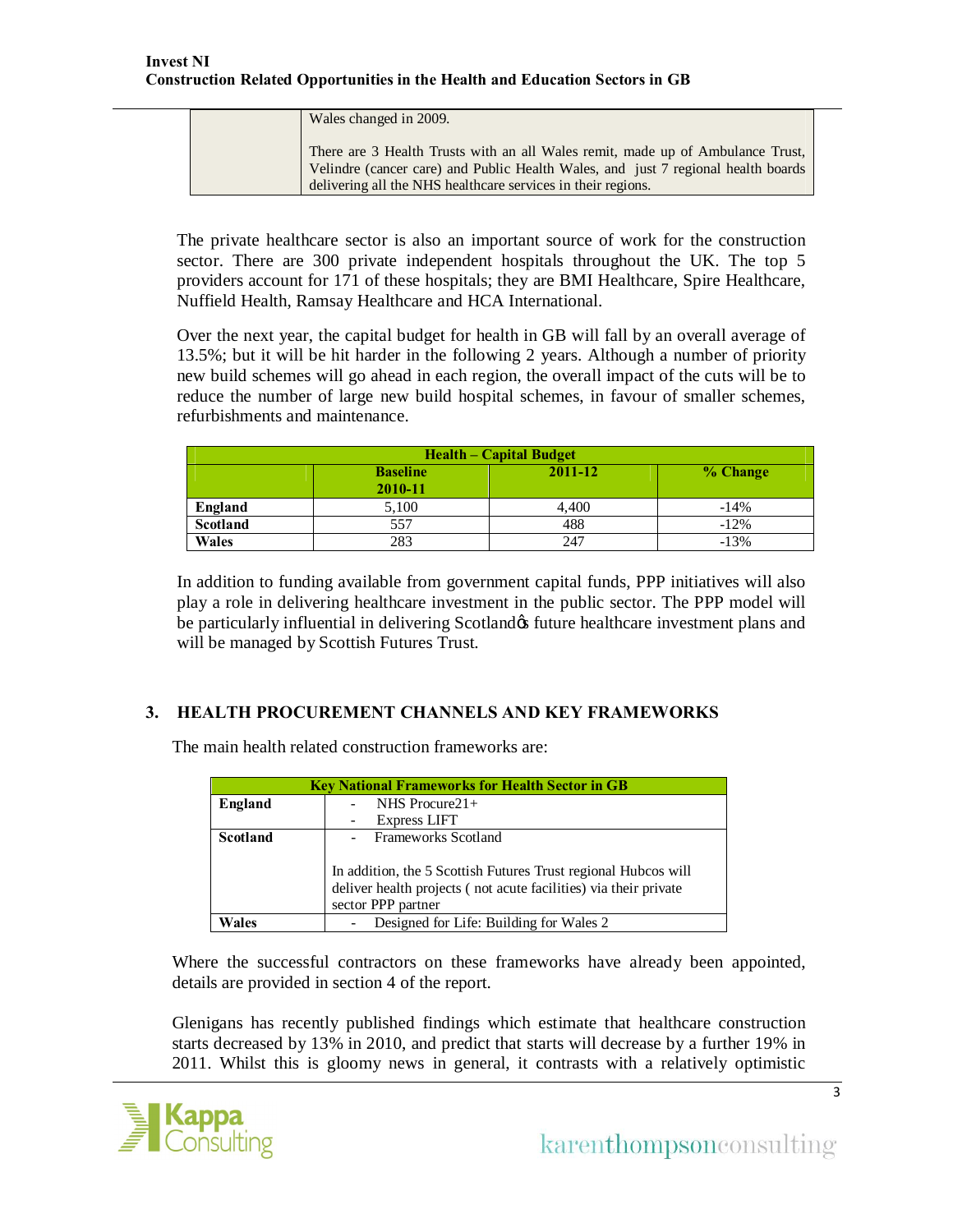outlook from those contractors already placed on the ProCure21+ framework, where £400 million of NHS work has come through in the last few months.

Companies interested in pursuing healthcare opportunities in England should therefore focus on targeting the contractors on the ProCure21+ framework, since this is currently the area of key activity.

The main area of concern is at primary care level, since the re-organisation required to replace the current Primary Care structure is likely to disrupt potential projects coming through from that sector. No clear guidelines are yet in place for capital investment under the new GP consortia which will replace PCTs. However, PCTs are currently able to access the ProCure 21+ framework and are not limited to using LIFT. It seems very likely that ProCure 21+ will play a significant role in delivering investment in the healthcare sector over the next 4 years.

In Scotland and Wales, the procurement process for healthcare frameworks is still developing. Although the Frameworks Scotland contract has been underway since 2009, three out of the five regional Hubcos within Scottish Futures Trust are still in the process of procurement and appointing their PPP private sector partner, which will create an additional procurement channel in that market.

In Wales, the current Designed for Life: Building for Wales framework will expire in a few months, so companies interested in work in the region need to carefully monitor the construction media in order to identify which contractors eventually win places here. The new framework will consist of 3 regional frameworks for projects worth £4 -£10 million and a single national framework for projects in excess of £10 million. The regional frameworks will be in place by July 2011 and the national framework by June 2012.

# **4. EDUCATION SECTOR STRUCTURE AND FUNDING**

The structure of education is changing significantly in England; two new types of school, academies and free schools, which are unavailable anywhere else in the UK, are being actively championed by the Coalition government.

#### **England**

Education in England is overseen by the Department of Education. However, **local authorities** take responsibility for implementing policy in state and public schools, and they are very influential in the commissioning and decision-making process with regard to education related construction. There are 16,951 primary schools in England and 3,500 secondary schools.

Academies are a new type of school introduced in England in 2000, and the first Free Schools, based upon the Swedish education model, will be set up in England in 2011.

#### *Academies*

Academies are publicly-funded, independently-managed schools that aim to provide first-class free education to pupils of all abilities. England is the only part of the UK with this type of school.

Up until the 2010 election, Academies were created from failing schools, or those either in special measure or deprived areas. However, this has since changes and schools rated as õoutstanding schoolsö by Ofsted are now being fast-tracked for academy status.

### $\equiv$  III  $\sqrt{2}$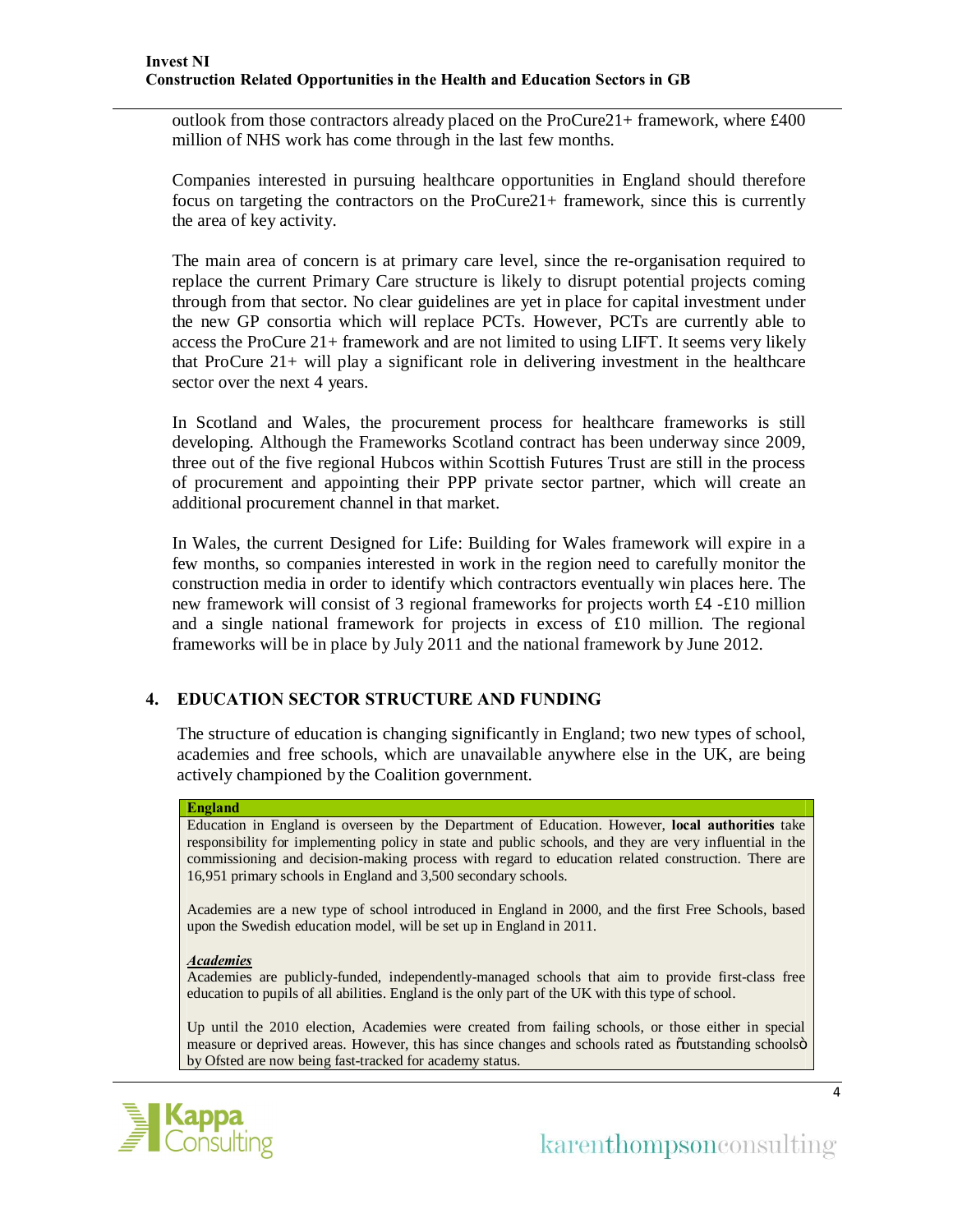Although only 32 new Academies opened by the September 2010 term it is estimated that there are currently 127 academies currently being delivered through the BSF route, with 100 more in the pipeline.

#### *Free Schools*

Free Schools are a new type of all-ability state-funded school, set up in response to parental demand. They can be primary or secondary schools.

To date the Department of Education has received 258 Free School applications; some 40 of these have now been approved (February 2011) to move to business case and plan stage.

In January 2011, when responding to questions about the likely outcome of the Sebastian James Review of Capital Spending in Schools (see section 3.4), Mr Gove stated that free schools should be **the "first choice" for councils seeking to create new schools.**

**Scotland**

State schools in Scotland are owned and operated by the **local authorities**, of which there are 32 in Scotland. Glasgow City Council is Scotland & largest local authority. Scotland has 2,099 primary schools, 372 secondary schools and 163 special schools. Put in context, Northern Ireland has 863 primary schools, 217 post primary schools and 41 special schools.

**Wales**

Wales has 1,478 primary schools, 223 secondary schools, 43 special schools and 24 FE institutions. Education in Wales is the subject of intense scrutiny at the minute, following poor performance in an international survey of educational standards. In the survey, the performance of Welsh children slipped below the top 20 ranking and the region performed worse than any other in the UK.

The key capital investment programmes for schools are shown below. Although the Building Schools for the Future ( $\delta$ BSF $\ddot{\sigma}$ ) and Primary Capital Programme have been halted, there are still ongoing projects which had received approval prior to Michael Gove $\alpha$  decision on the BSF.

|                 | <b>Key Capital Investment Programmes in Education in GB</b>                                                                                       |  |  |  |
|-----------------|---------------------------------------------------------------------------------------------------------------------------------------------------|--|--|--|
| England         | Building Schools for the Future (still ongoing)                                                                                                   |  |  |  |
|                 | Primary Capital Programme                                                                                                                         |  |  |  |
|                 | Academies Programme                                                                                                                               |  |  |  |
|                 | But these programmes will be re-shaped by the recommendations<br>in the Sebastian James Review of Capital Spending in Schools<br>recommendations. |  |  |  |
| <b>Scotland</b> | Scotland Building Schools for the Future Programme                                                                                                |  |  |  |
| Wales           | $21st$ Century Schools                                                                                                                            |  |  |  |

In England the capital budget for education has been much more severely hit than the health capital budget, as shown below.

| <b>Education</b><br><b>Capital</b><br><b>Budget – England</b> | <b>Baseline</b><br>2010-11 | 2011-12 | 2012-13 | 2013-14 | 2014-15 |
|---------------------------------------------------------------|----------------------------|---------|---------|---------|---------|
| £ billion                                                     | 7.6                        | 4.9     | 4.2     | 3.3     | 3.4     |
| <b>Health Capital Budget -</b>                                | <b>Baseline</b>            | 2011-12 | 2012-13 | 2013-14 | 2014-15 |

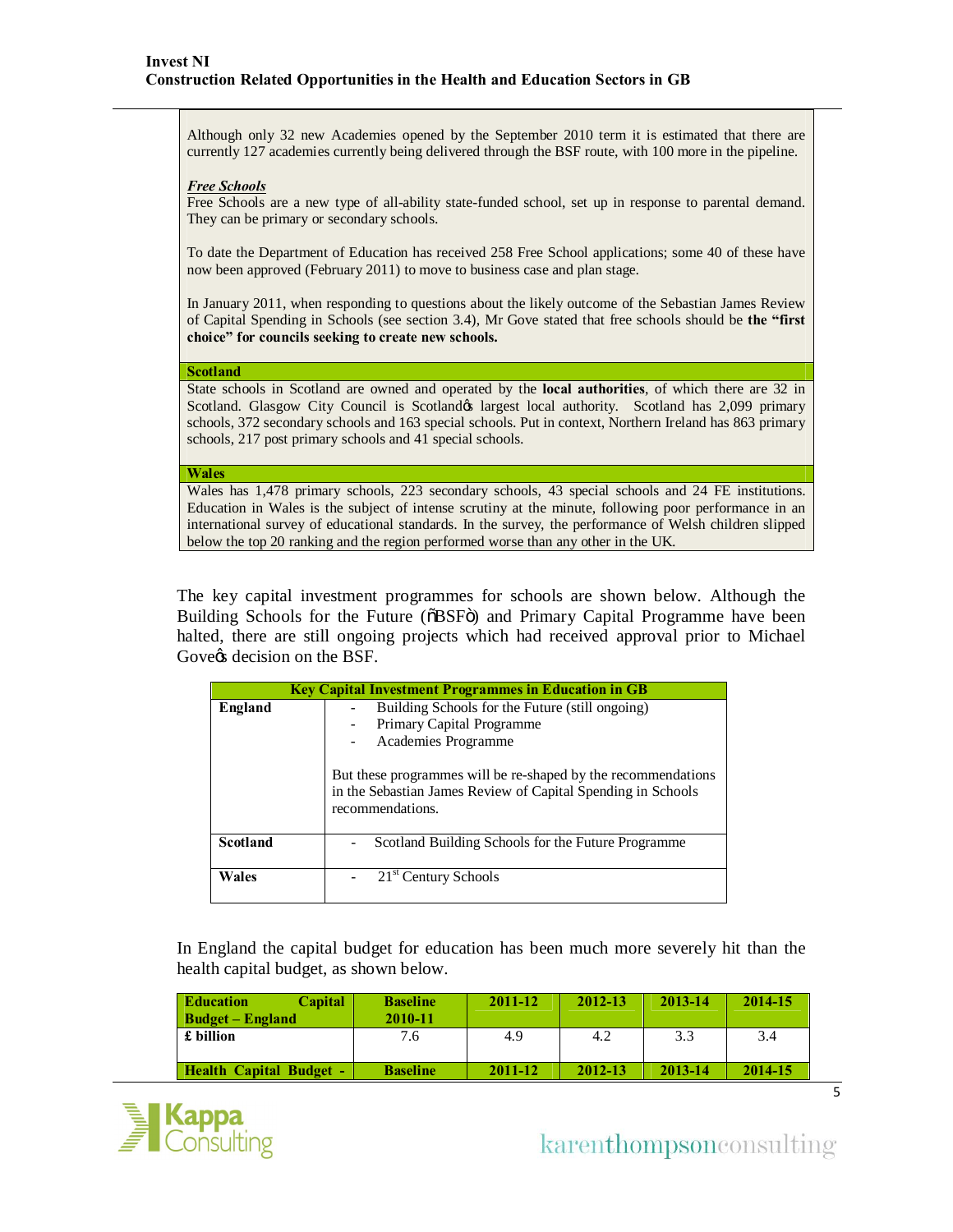| £ngland   | 2010-11                                  |     |     |     |     |
|-----------|------------------------------------------|-----|-----|-----|-----|
| £ billion | $\boldsymbol{\mathsf{u}}\cdot\mathbf{r}$ | 4.4 | 4.4 | 4.4 | 4.0 |
|           |                                          |     |     |     |     |

The Scottish Assembly government has tried to minimise the impact of capital spending cuts on education by seeking to develop these projects through an alternative route, namely the Scottish Futures Trust.

The entire budget from the Welsh Assembly for education building projects over the next three years is £478m, but it has not been clarified exactly how much money will be available for its 21st Century Schools programme.

Until the  $\tilde{\text{S}}$ ebastian James Review of Capital Spending in Schoolsö is published there are still many unknowns about the future for education construction projects in England.

The report is expected to recommend:

- A reduction in the average size and cost of new schools being built;
- New build schools in future will be based on more standardised designs, using offsite modular buildings.

When completed, the recommendations of the  $\tilde{o}$ Sebastian James Review of Capital Spending in Schoolsö are likely to significantly re-shape schools investment for many years to come in England and could also influence delivery models in Wales and Scotland.

# **5. EDUCATION PROCUREMENT CHANNELS AND KEY FRAMEWORKS**

| <b>Key National Frameworks and Channels for Education Sector in GB</b> |                                                                   |  |  |
|------------------------------------------------------------------------|-------------------------------------------------------------------|--|--|
| England                                                                | Partnership for Schools National Contractors Framework            |  |  |
|                                                                        | Building Schools for the Future (LEP preferred bidder)            |  |  |
| <b>Scotland</b>                                                        | Projects will be delivered via regional Hubcos set up by Scottish |  |  |
|                                                                        | <b>Futures Trust</b>                                              |  |  |
| Wales                                                                  | 21 <sup>st</sup> Century Schools Framework                        |  |  |

The key education frameworks in GB are summarised below:

With a number of frameworks only recently in place, such as the North West  $21<sup>st</sup>$  Century Schools in Wales and the PfS National Contractores framework, the procurement routes are only recently established for some key education infrastructure investment programmes. Suppliers are now aware of the Tier 1 contractors which have been appointed to deliver education programmes in these regions.

The situation in Scotland is still emerging, as only 2 of the 5 Scottish Trust Hubcos have now completed the procurement process. However, this process should be complete for all five areas by the end of the Summer 2011. Many Scottish local authorities have their own frameworks in place and can procure school refurbishment and new build schools via this route. However, the capital budgets set to decrease, Scottish Futures Trust may become a more viable alternative, since projects are funded through revenue rather than capital budgets.



6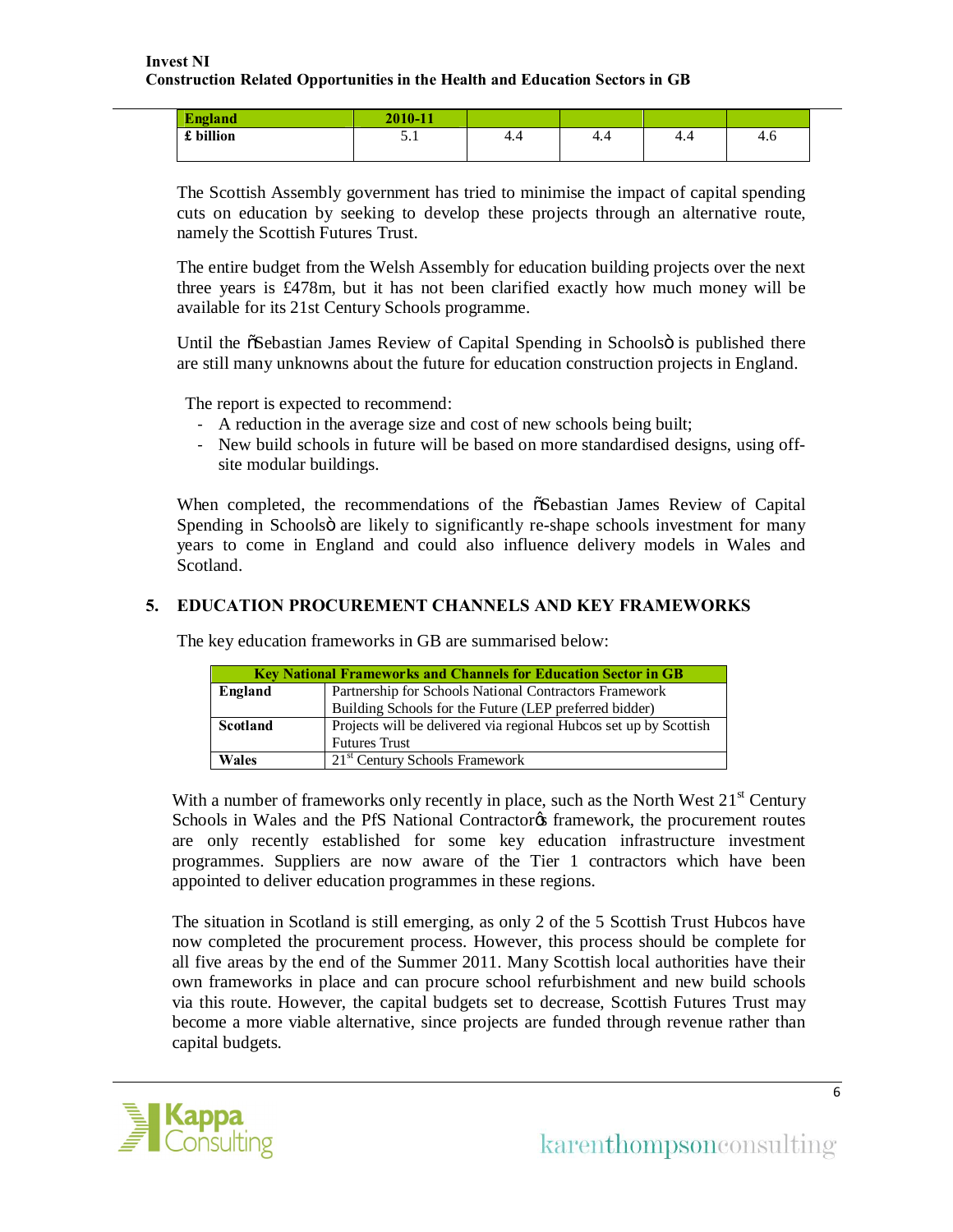The completed picture for Wales should also be available very soon, as the South East and South West regions are in the final stages of assessing bids for the final two out of three regional frameworks for  $21<sup>st</sup>$  Century Schools.

Should any of the cancelled BSF projects proceed in the 6 local authority areas which challenged the government in the High Court, then their preferred bidders are also already established. (See 5.2.3)

Although the Sebastian James Review of Capital Spending in Schools is expected to significantly alter how schools are built in the future, and the cost of building schools, its recommendations are unlikely to impact upon the frameworks already in place. If the stalled schemes are given approval to proceed, then preferred bidders are already in place in each of the LEP areas.

The PfS National Contractor<sub>o</sub> Framework has been designed to incorporate all types of school building from primary school to college, so it is likely to become the main vehicle for school construction procurement and is already delivering any of the recently approved academy schemes.

# **6. CONTRACTOR FEEDBACK**

Telephone consultations were undertaken with buyers from the following organisations:

| <b>Contractor Interviews</b> |                          |  |  |  |
|------------------------------|--------------------------|--|--|--|
| - Balfour Beatty             | - Leadbitter             |  |  |  |
| - Bam Construction           | - Morrison Construction  |  |  |  |
| - Clugston Construction      | - Robertson Construction |  |  |  |
| - Dawn Construction          | - Rydon Construction     |  |  |  |
| - Interserve Scotland        | - Sir Robert McAlpine    |  |  |  |
| - Interserve                 | - VINCI Construction     |  |  |  |
| - Kier Group                 | - Wates Group            |  |  |  |
|                              | - Willmott Dixon         |  |  |  |
|                              |                          |  |  |  |

The key areas of discussion with contractors were:

- Nature and scale of current project work
- Contractor representation on health and education frameworks in GB
- Challenges / issues they are facing in the healthcare and education sectors
- Insight into the procurement process and how buying decisions are made
- Preferred approach from potential new suppliers
- Specific advice and tips they may have for potential new suppliers from Northern Ireland

Section 6 of the report provides a summary of buyer responses to these questions and an analysis of the implications of their comments for potential suppliers from Northern Ireland.



7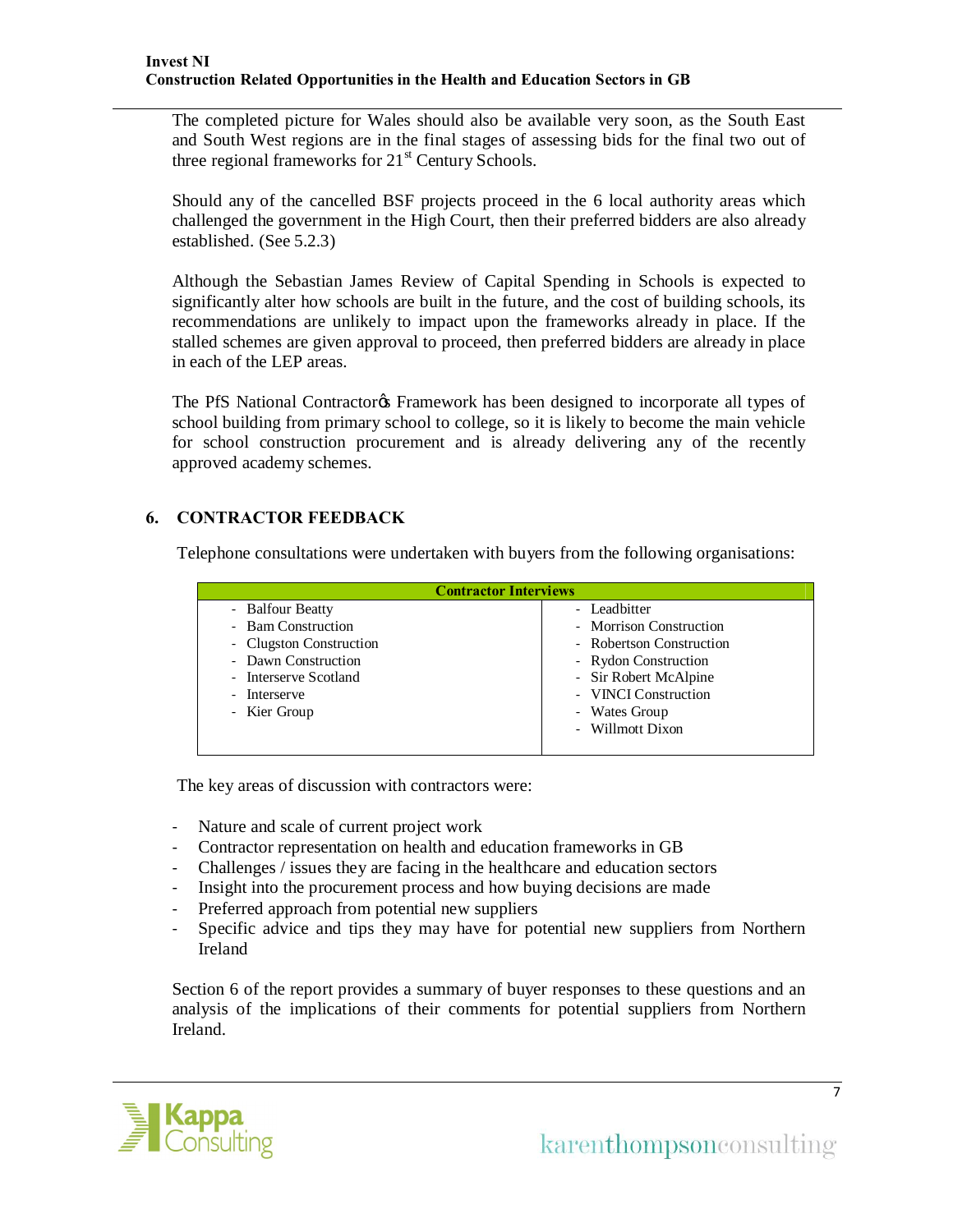Getting involved in healthcare and education construction projects in GB will inevitably mean having to break into the already established supply chains of some of the largest contracting companies in GB. The challenges are significant; but the current economic climate presents opportunities as well as threats, since the SME supply chain of these large contractors has been reduced as other suppliers have gone out of business. However, this will ensure that remaining and prospective suppliers find their financial position under additional scrutiny.

Whilst contractors appear open to considering new suppliers, a tailored approach, which is specifically relevant to a forthcoming project, is critical. Contractors are inundated with approaches from potential new suppliers and only those which can offer *demonstrable* additional benefits or additional value will be considered. It will not be enough to make claims and statements about the company to capabilities, without having evidence to support the claims.

If contractors can buy the same product or service, for the same price, within the catchment area of the project, then previous experience and track record will count for very little. Suppliers need to assess in advance, before approaching a contractor, how they can support the contractor os need to be accountable for integrating  $\delta$ local abour into the supply chain, as this issue is at the forefront in health and education related public sector construction. Again, this issue can be overcome if the supplier can demonstrate that the company will be able to deliver additional benefits or expertise.

# **7. CONCLUSIONS**

Both the health and education sectors have been severely affected by the budget cuts announced by central government and the devolved administrations, although the effects have been more marked in education. However, the budgets are still substantial and represent a volume and scale that is simply unavailable in Ireland.

Conventional funding will be supplemented by PPP initiatives; this will be the key route for delivering investment in Scotland over the next 4 years. There are suggestions that new PPP models will be developed for public sector investment and that some of the largest national contractors will drive this, as it is in their interest to ensure that the pipeline of public sector work continues.

The publication of the Comprehensive Spending Review and the subsequent publication of the devolved administration budgets at least provide clarity about the position over the next 4 years, all of which were unknown less than 4 months ago.

A number of procurement frameworks in both sectors are now already in place or in the process of being procured and the successful contractors on the new frameworks should be announced imminently; these are discussed fully within the report. Northern Ireland companies seeking to supply to these successful contractors will therefore be able to follow up on an accurate prospect list

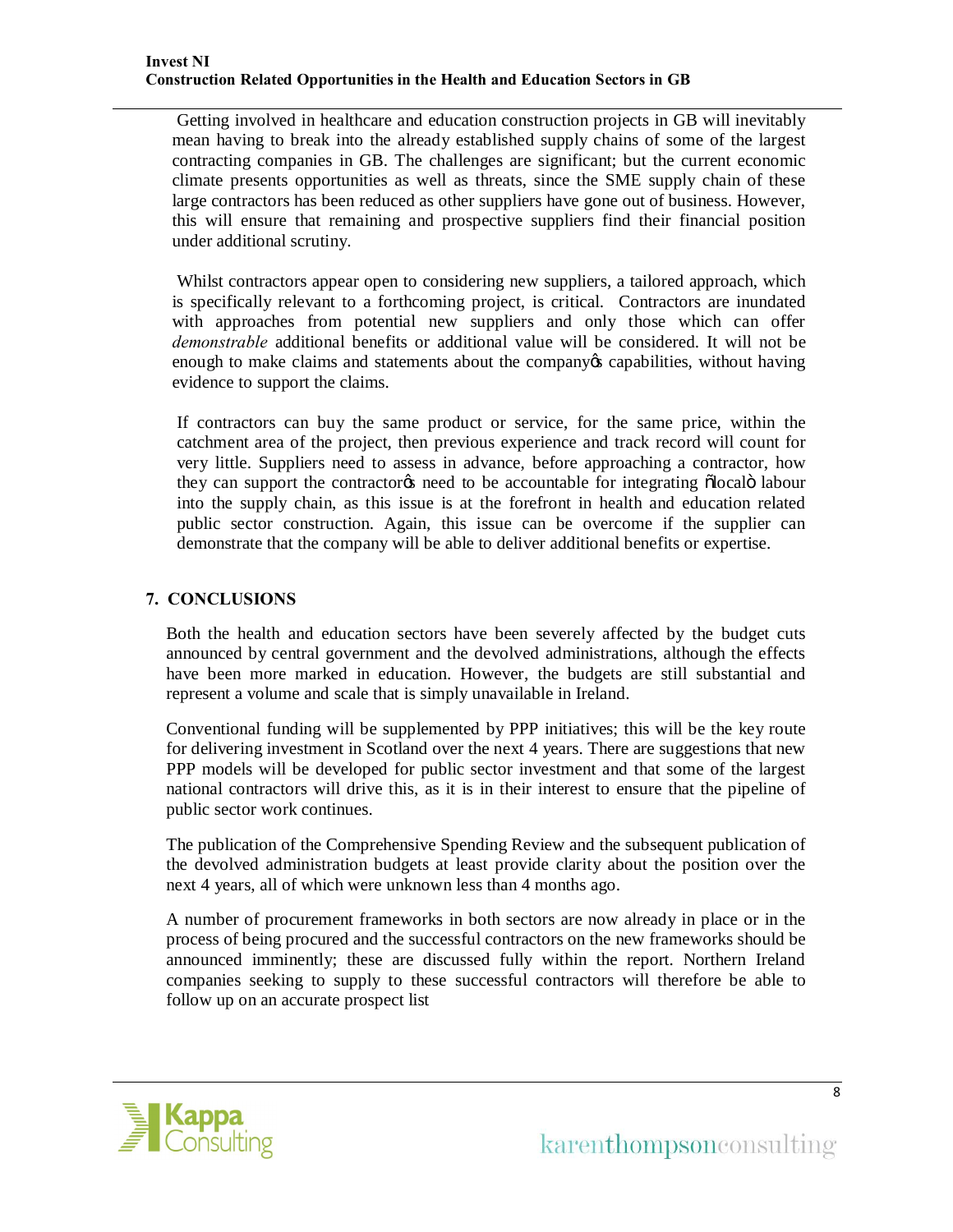# **1. INTRODUCTION**

# **1.1 Introduction**

1.1.1 Invest NI has commissioned a research project into construction related opportunities in the health and education sectors in GB.

The purpose of the project is to provide client companies with an up to date understanding of recent developments within both of these sectors, including an overview of the main procurement routes and processes, and a profile of the key Tier 1 contractors.

This research was conducted on behalf of Invest NI by Kappa Consulting and Karen Thompson Consulting.

# **1.2 Common trends in both health and education related construction projects**

- 1.2.1 Budget restraints and government policy changes are impacting not only on the scale of capital investment within both health and education, but also the nature of forthcoming projects and how they are delivered.
- 1.2.2 As funders look for ways to get the most from more limited budgets, the industry is seeing more and more of an emphasis being placed on **refurbishment projects** and refit projects rather than on new build; this is expected to continue to be a strong feature over the forthcoming years of the Comprehensive Spending Review. As a result, the overall average value of individual project budgets across both health and education is likely to decrease, as refurbishment projects account for a higher proportion of work, rather than large scale new build projects.

As shown below, the amount of refurbishment work as opposed to new build has been increasing steadily in both sectors, and the impact of the Comprehensive Spending Review should accelerate this further:

| <b>Project Starts £ million</b> |                  |               |             |                  |               |          |  |
|---------------------------------|------------------|---------------|-------------|------------------|---------------|----------|--|
|                                 | <b>Education</b> |               |             |                  | <b>Health</b> |          |  |
|                                 | <b>New Build</b> | <b>Refurb</b> | $\%$ Refurb | <b>New Build</b> | <b>Refurb</b> | % Refurb |  |
| 2009 H1                         | 2.889            | 544           | 16%         | -891             | 216           | 20%      |  |
| 2009 H <sub>2</sub>             | 2.849            | 675           | 19%         | 1.087            | 268           | 20%      |  |
| 2010 H1                         | 2.663            | 579           | 18%         | 814              | 286           | 26%      |  |
| 2010 H <sub>2</sub>             | 2.305            | 655           | 22%         | 625              | 205           | 25%      |  |

(Source: Glenigans)

A number of contractors have commented that their current supply chains tend to be more geared towards new build situations, and so they are currently reviewing specific experience of refurbishment projects, and particularly any involving substantial structural change. Refurbishments often have to take place in occupied buildings, and so the ability to plan and meet very strict deadlines, as well as undertaking out of hours work, is key to success.

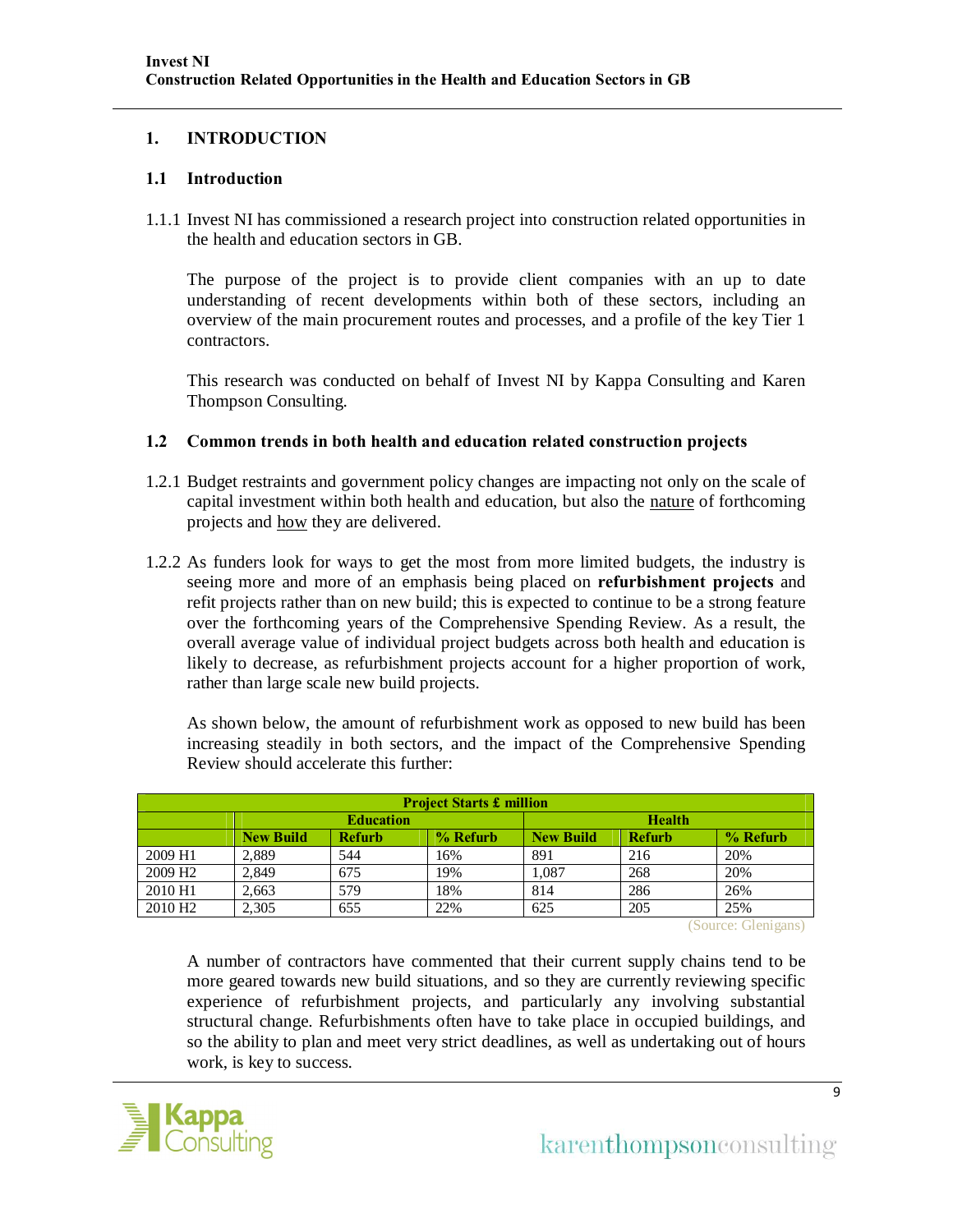- 1.2.3 Shifting construction models to maximise **off-site manufacture** is a much discussed topic in both sectors, and is expected to be a key feature of public sector construction in future. Indeed, a number of contractors are gearing up to have appropriate health and education solutions in place, in anticipation that off-site solutions will become more and more commonplace in project specifications.
- 1.2.4 The "**local agenda**" is becoming an increasingly important factor in the buying decision, and is a key issue that needs to addressed by contractors when **developing their supply chain**. Localism will create different regional decision-making priorities across England. In relation to supply chain development contractors will be increasingly expected to provide evidence that they are or recycling the local poundo and involving local companies and labour in their supply chains; this is particularly the case where a labour element is involved in the project, but is slightly less of an issue for contractors when sourcing product only.

Contractors are accountable to clients for the level of local labour that is used on projects. For example, figures published in relation to the "Designed for Life: Building for Walesö framework, which is due to expire in June 2011, highlighted that over the duration of the framework 71% of labour used was Welsh and 60% of the construction value went to Welsh suppliers.

It is important to clarify that, whilst these statistics relate to Wales as a whole, the localism agenda is becoming more and more regional and will often apply to the immediate geographical area of the project. Under procurement regulations, local suppliers cannot be given preferential treatment; but the onus will be on other suppliers from outside the region to demonstrate better value for money.

1.2.5 There is pressure to ensure that construction projects are **open and available to smaller suppliers as well as large scale companies**. The government held an 'SME Summit in mid February 2010, at which it pledged to ensure that more opportunities would be made available to SME construction companies. Some of the proposals included removing PQQs for projects worth less than  $£100,000$ , and breaking up large frameworks and forcing national contractors to open up their supply chains further to SMEs. At the Summit, the government launched a new Contracts Finder service, where it will bring together OJEU notices and contracts worth less than  $£100,000$ , in order to increase access to procurement opportunities for SMEs.

Some of these proposals would appear to contradict government objectives to increase public sector procurement efficiencies, but they should certainly create more opportunities for smaller scale suppliers.

1.2.6 Tier 1 contractors must demonstrate within the bid process that they have a fully integrated supply chain already in place. However, a common theme emerging from Tier 1 contractors across both sectors is that for many their **supply chains have been disrupted**, particularly at SME level, by suppliers going out of business. These unfortunate -disruptions ocreate opportunities for new suppliers, who can provide evidence of relevant experience and a stable financial position.

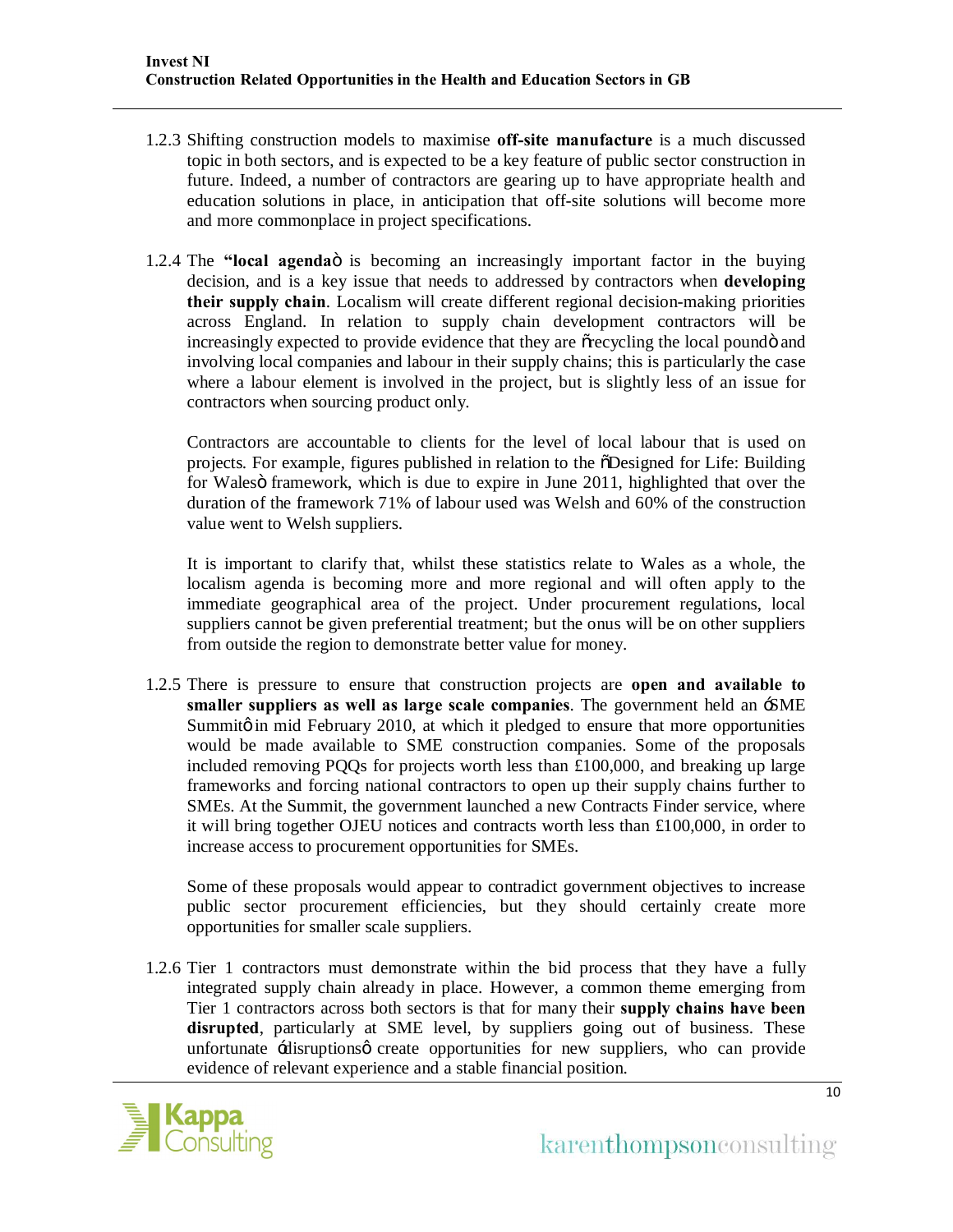# **1.3 Report Structure and Format**

1.3.1 Following a period of great uncertainty and stalled projects across both health and education after the General Election in 2010, the Comprehensive Spending Review of October 2010 has now at least injected some clarity regarding the level of public sector spending in England in both sectors over the next 4 years.

The devolved administrations in both Scotland and Wales have now produced their draft budgets for the 4 year review period, and have outlined priorities for capital expenditure on health and education. Their expenditure plans, particularly in Scotland, revolve around finding new PPP vehicles and additional ways to help to finance investment in both sectors.

Sections 2 and 4 of the report detail the structure, capital budgets and investment priorities for the health and education sectors going forward.

- 1.3.3 Sections 3 and 5 detail the main procurement channels, frameworks and contractors active within each sector. As explained in Section 4 and 5, the situation is still evolving, as new policies are put in place and systems come under review by the coalition Government:
	- o In spite of the sensational headlines in the summer of 2010 about the scrapping of the **Building Schools for the Future** programme, the position no longer looks as bleak as it did. However, the industry is now impatiently awaiting publication of the  $\tilde{o}$ Sebastian James Review of Capital Spending in Schools $\ddot{o}$  commissioned by Michael Gove, which was initially due for publication in December 2010. This review will provide recommendations on a system for replacing BSF, and will look beyond just BSF and into early years, primary schools and colleges.

A number of local authorities in England have achieved a promising outcome from the High Court as a result of their **challenge to the government** about the legality of cancelling school projects which had already received approval of the business case under BSF 6 a process which had already involved significant levels of investment. The government has now been forced to consult further with these authorities regarding their capital investment plans, but this does not necessarily mean that these projects, worth a combined £1 billion, will go ahead.

o Within health in 2010, there was considerable frustration within the industry at the length of time which lapsed between the expiry of the old ProCure 21 framework and the new ProCure 21+ framework going live. However, since October 2010, there has been significant activity on the framework, with £400 million worth of new projects awarded.

However, the **Express LIFT and LIFT frameworks**, which relate to work undertaken on behalf of Primary Care Trusts, now appear to be in difficulty, with the news that all Primary Care Trusts are to be abolished by 2013.This move will allow GPs (or consortia of GPs) to have more direct control over their own

### $\equiv$  IV  $\sim$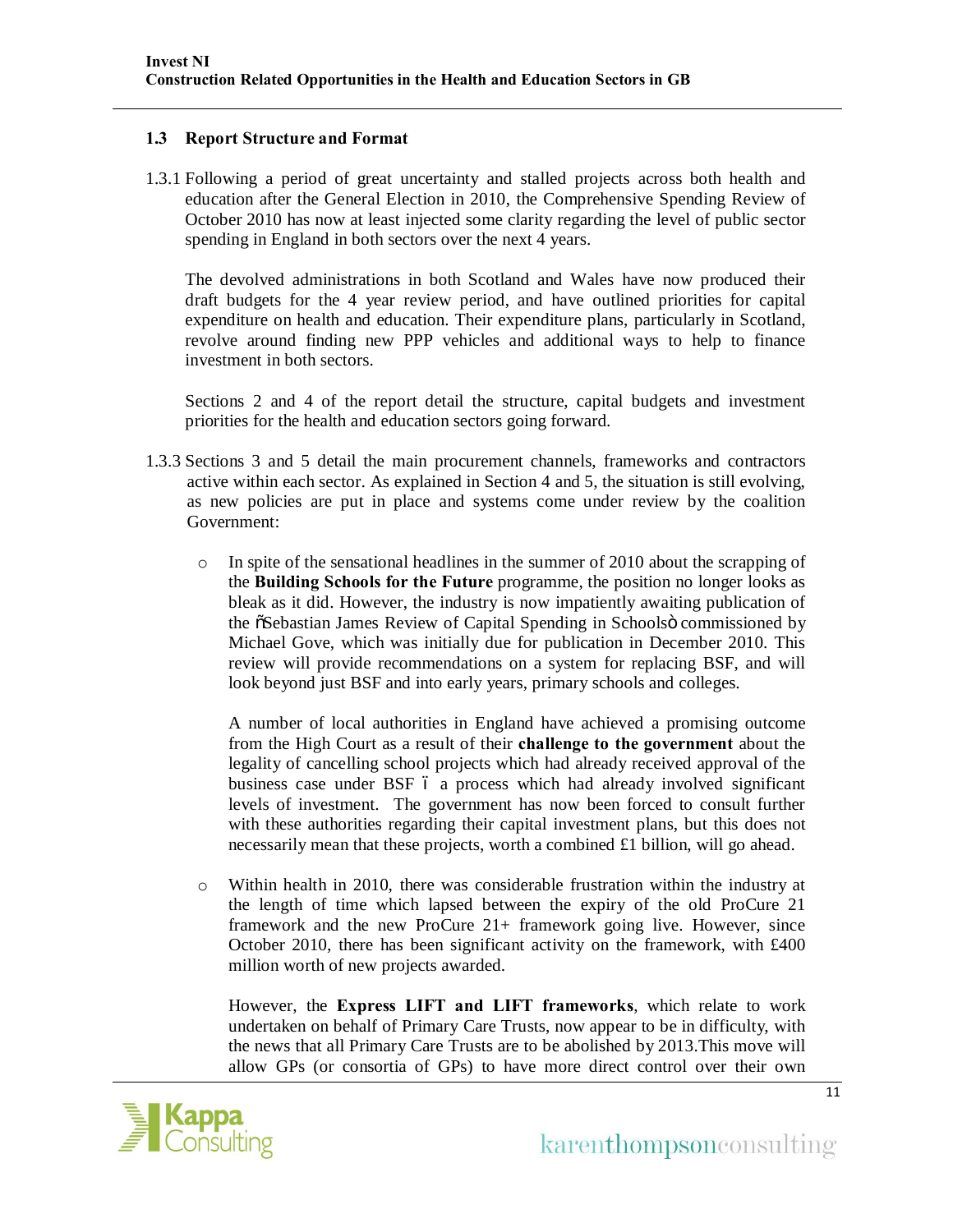budgets in future. In the short-term, there is little incentive for the current primary care trusts to continue to drive construction projects.

The report identifies the main contractors active within each area, and profiles the main frameworks currently in place and anticipated for the future.



karenthompsonconsulting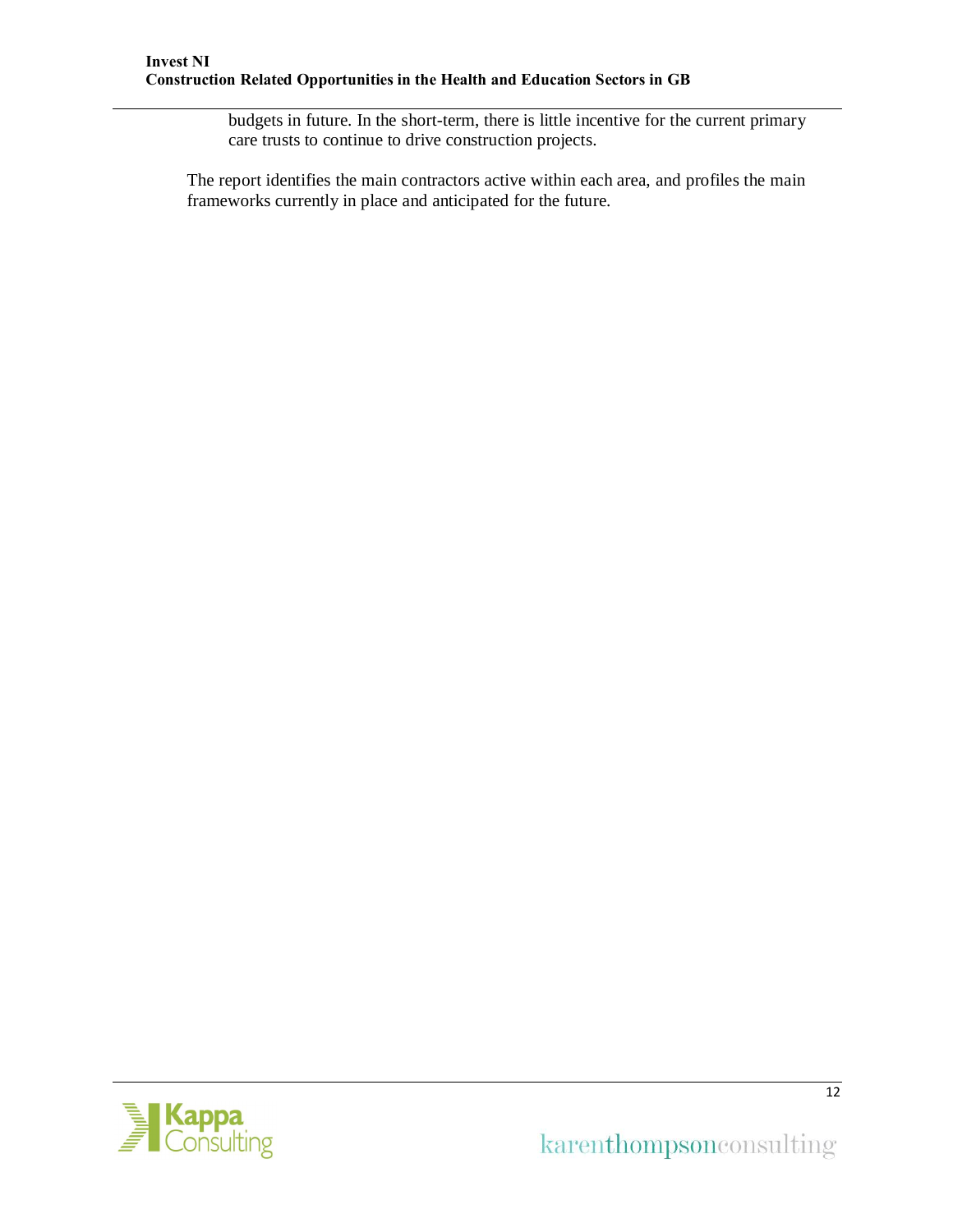# **2. HEALTH SECTOR STRUCTURE AND FUNDING**

# **2.1 Public Health Sector Structure**

2.1.1 The NHS provides the majority of healthcare throughout GB. Although funded directly from central government, the NHS is managed separately in England, Scotland and Wales.

The table below summarises the structure of the NHS throughout England, Scotland and Wales. It is important to be aware of NHS structure at trust and regional board level, as these are the players likely to be commissioning new construction projects.

|                | <b>NHS Structure in GB</b>                                                                                                                                                                                                                                                                                                                                                                                                                                                                                                                                |                                                                                                                                                                                                                                                                                                                                                                                                                         |  |  |
|----------------|-----------------------------------------------------------------------------------------------------------------------------------------------------------------------------------------------------------------------------------------------------------------------------------------------------------------------------------------------------------------------------------------------------------------------------------------------------------------------------------------------------------------------------------------------------------|-------------------------------------------------------------------------------------------------------------------------------------------------------------------------------------------------------------------------------------------------------------------------------------------------------------------------------------------------------------------------------------------------------------------------|--|--|
| <b>England</b> | In England, all NHS activities are managed by 10 Strategic Health Authorities<br>(õSHAsö), reporting directly to the Dept of Health and supervising the NHS Trusts<br>in each of their respective areas<br>Health services are delivered either at primary care level (GPs, dentists, opticians)<br>through Primary Care Trusts (PCTs) or at secondary care level (hospitals).                                                                                                                                                                            |                                                                                                                                                                                                                                                                                                                                                                                                                         |  |  |
|                |                                                                                                                                                                                                                                                                                                                                                                                                                                                                                                                                                           |                                                                                                                                                                                                                                                                                                                                                                                                                         |  |  |
|                | There are 151 PCTs in England. However, PCTs are to be abolished in 2013. PCTs<br>currently commission capital projects such as new build or refurbishment of GP<br>offices or the build of new Super Clinics.                                                                                                                                                                                                                                                                                                                                            |                                                                                                                                                                                                                                                                                                                                                                                                                         |  |  |
|                | At secondary care level, there are 167 Acute Trusts, 58 mental health trusts and 129<br><b>Foundation Trusts.</b>                                                                                                                                                                                                                                                                                                                                                                                                                                         |                                                                                                                                                                                                                                                                                                                                                                                                                         |  |  |
|                | <b>Primary Care</b><br>Department of<br>Health (DH)<br>Dentists<br>"funding,<br>directing and<br>supporting the<br>Opticians<br>NHS <sup>1</sup><br>nformation<br><b>NHS Direct</b><br>Pharmacists<br>Patients<br><b>Primary Care</b><br>mergency<br>Trusts (PCTs)<br>"assessing local<br>and urgen<br>Choice<br>Care.<br>needs and<br>commissioning<br>Care<br>care<br>Tusts<br>Safety<br><b>Strategic Health</b><br>Authorities<br>(SHAs)<br>managing,<br>monitoring and<br>improving local<br><b>Lervices</b><br>Secondary Care<br>new health centres. | <b>Primary care</b> is the first<br>point of contact with the<br><b>NHS</b><br>for<br>most<br>people.<br>Primary Care Trusts are<br>currently in charge of all<br>primary care, although this is<br>set to change in 2013.<br>Primary care has been an<br>active sector for construction<br>in recent years, particularly<br>in smaller scale projects,<br>such as refurbishment of GP<br>surgeries and construction of |  |  |
|                | In relation to capital investment within PCT estates, the trusts have had to seek<br>approval from the Strategic Health Authorities.                                                                                                                                                                                                                                                                                                                                                                                                                      |                                                                                                                                                                                                                                                                                                                                                                                                                         |  |  |
|                | Secondary care relates to acute health care and that sector is managed in England<br>by Acute Trusts and mental health trusts. NHS mental health services trusts provide<br>mental health care in England and are overseen by the local PCT.                                                                                                                                                                                                                                                                                                              |                                                                                                                                                                                                                                                                                                                                                                                                                         |  |  |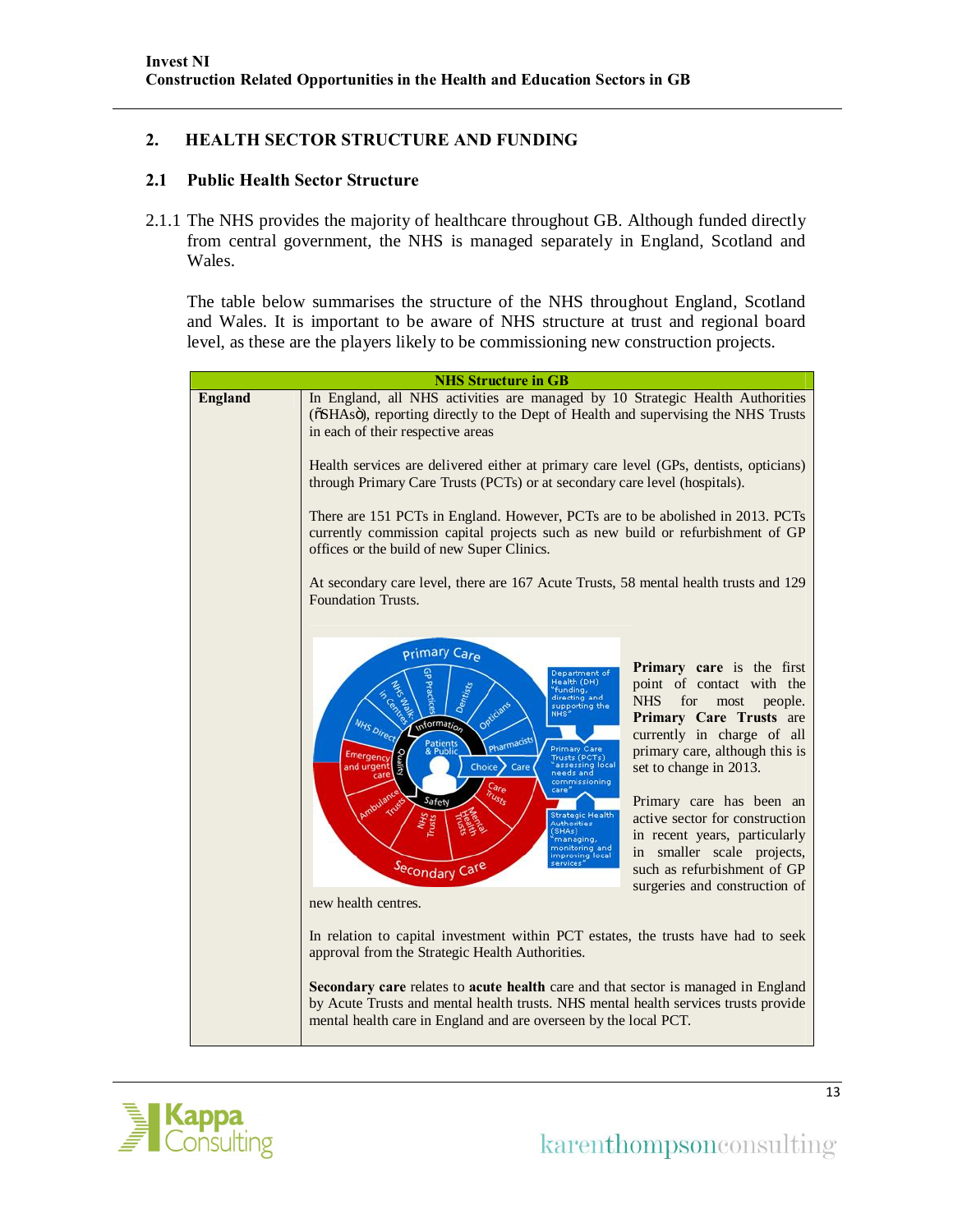|                 | <b>NHS Structure in GB</b>                                                                                                                                                                                                                                                                                                                                                                                                             |
|-----------------|----------------------------------------------------------------------------------------------------------------------------------------------------------------------------------------------------------------------------------------------------------------------------------------------------------------------------------------------------------------------------------------------------------------------------------------|
| <b>Scotland</b> | In Scotland, NHS activities are the responsibility of The Scottish Government<br>Health and Wellbeing Directorate, and services are delivered through 14 regional<br>health boards.<br>There are circa 200 NHS hospitals in Scotland and at least 11 private hospitals.<br>The 14 regional health boards are listed below in order of size of overall budget                                                                           |
|                 | allocation:<br>-Greater Glasgow and Clyde<br>- Lothian<br>- Lanarkshire<br>- Grampian<br>- Tayside<br>- Ayrshire and Arran<br>- Fife<br>- Highland                                                                                                                                                                                                                                                                                     |
|                 | - Forth Valley<br>- Dumfries & Galloway<br>- Borders<br>- Western Isles<br>- Shetland<br>- Orkney                                                                                                                                                                                                                                                                                                                                      |
| <b>Wales</b>    | The Welsh NHS estate includes 120 hospitals, more than 200 health centres and<br>clinics, 50 mental health units and over 90 ambulance stations. The NHS structure in<br>Wales changed in 2009.<br>There are 3 Health Trusts with an all Wales remit, made up of Ambulance Trust,<br>Velindre (cancer care) and Public Health Wales, and just 7 regional health boards<br>delivering all the NHS healthcare services in their regions. |
|                 | - Abertawe Bro Morgannwg University Health Board<br>- Aneurin Bevan Health Board<br>- Betsi Cadwaladr University Health Board<br>- Cardiff & Vale University Health Board<br>- Cwm Taf Health Board<br>- Hywel Dda Health Board<br>- Powys Teaching Health Board                                                                                                                                                                       |

Source: NHS website

# **2.2 Private Health Sector Structure**

2.2.1 In addition to the NHS, the private healthcare sector is an important source of work for the construction sector. There are 300 private independent hospitals throughout the UK. The top 5 providers account for 171 of these private hospitals.

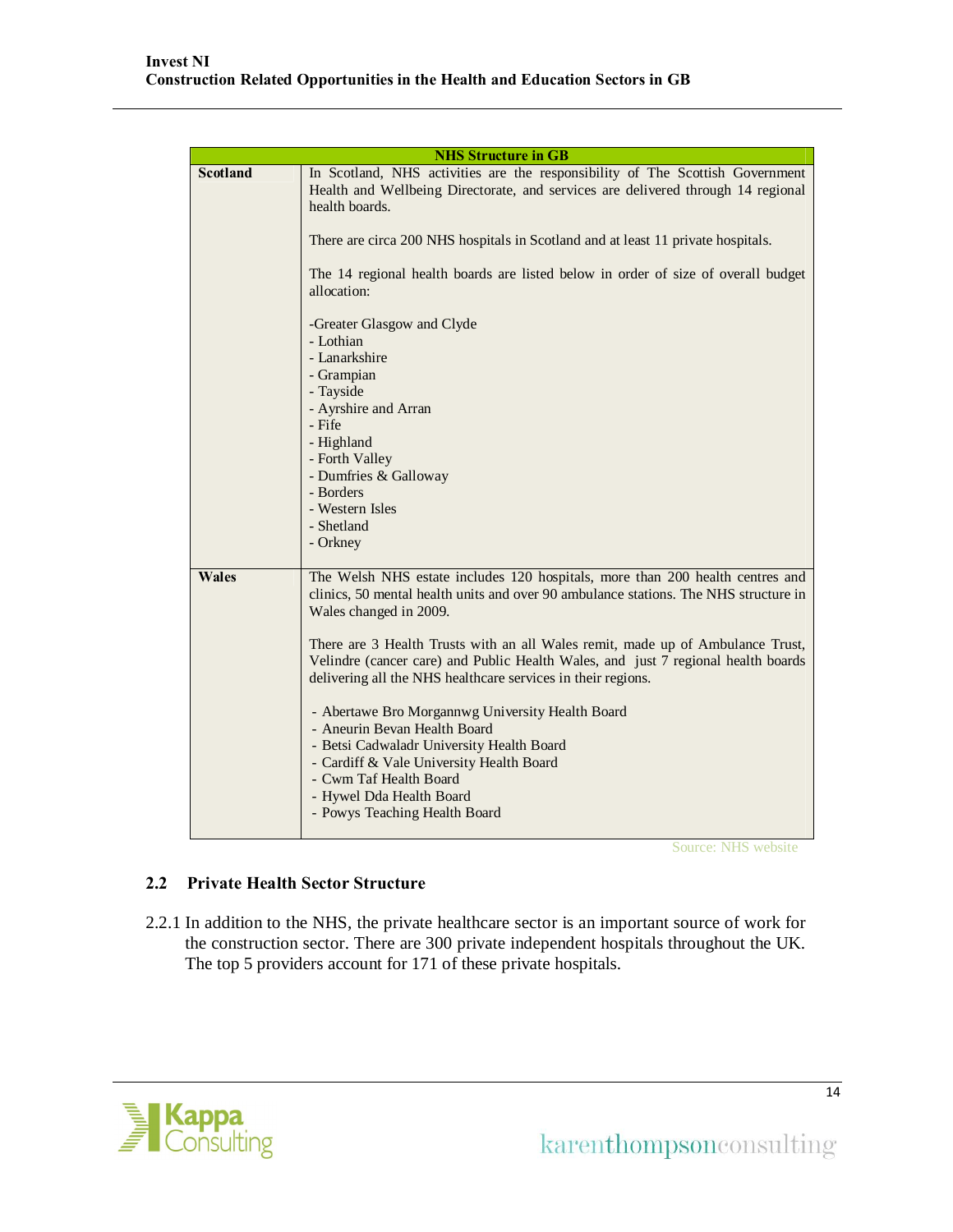| Group                                                          | <b>No. Hospitals</b> |
|----------------------------------------------------------------|----------------------|
| <b>BMI</b> Healthcare                                          | 73                   |
| <b>Spire Healthcare</b>                                        | 37                   |
| <b>Nuffield Health</b>                                         | 32                   |
| <b>Ramsay Healthcare</b>                                       | 23                   |
| <b>HCA</b> International                                       | 6                    |
| <b>Others</b>                                                  | 129                  |
| <b>T</b> otal                                                  | 300                  |
| $A = A \times A \times T \times T \times T \times T$<br>$\sim$ | $\bigcap$            |

Source AMA Healthcare Construction 2010

# **2.3 Health Sector Capital Budgets**

2.3.1 Although capital spending has been hit hard for both health and education in the Comprehensive Spending Review, there is some relief in that the cuts have not been as bad as initially feared. Combined capital spending in England for both sectors had been expected to fall by as much as 35% over the next four years, but will now fall by just over 30%.

### 2.3.2 England

The capital expenditure projected for each of the 4 years of the review period is as follows:

| <b>England - Healthcare – Capital Budget</b>                               |     |     |     |     |     |
|----------------------------------------------------------------------------|-----|-----|-----|-----|-----|
| 2013-14<br>$2014 - 15$<br>2012-13<br>2011-12<br><b>Baseline</b><br>2010-11 |     |     |     |     |     |
| £ billion                                                                  | ه . | 4.4 | 4.4 | 4.4 | 4.6 |

Source: HM Treasury website

This funding includes budget for priority hospital schemes, including St. Helier, Royal Oldham and West Cumberland. The total cost of these 3 projects is £343 million. Otherwise, the focus of the capital spending in the health sector will be on essential **maintenance, refurbishment and equipment**.

2.3.3 Health and education budgets within the devolved regions are part of the overall central government settlement to that region. Therefore, it is the Assembly Governments in Scotland and Wales which decide on the capital allocation to be spent from the budget received from Westminster

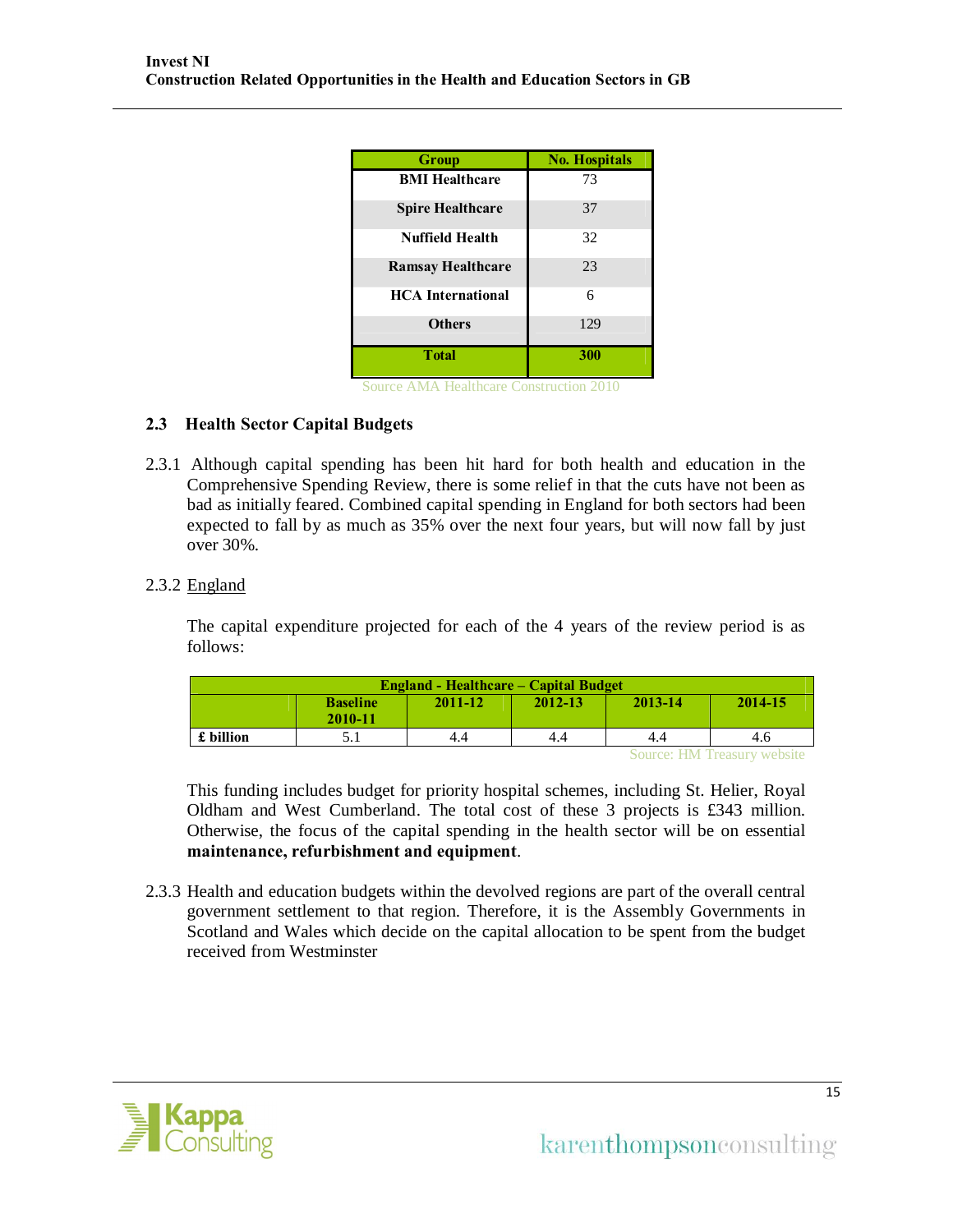### 2.3.4 Scotland

Over the 4 year period  $(2010/11 \div 2014/15)$ , the capital budgets available to the Scottish Government will fall by 36% in real terms. As a result, both the health and education budgets will be cut.

In 2010/11, the capital investment budget for **health** was £557 million; in the draft budget for 2011/12 this figure drops to £488mn - a reduction of 13% over the previous year.

The Scottish government plans to lever additional capital spend through the use of new funding models. This is an excerpt from the Draft Budget document:

*"in addition to its planned capital investments in 2011-12 and future years, the Scottish Government will…………take forward a new, affordable pipeline of revenue financed investment worth up to £2.5 billion* (for all capital projects 6 not just health), to be *delivered through the Non-Profit Distributing ( NPD) model………*

In line with other regions, it is now generally considered that PFI does not represent value for money, and so the government has now confirmed its support for a new funding model 6 the Non-Profit Distributing (NPD) model. This model imposes a cap on profits re-distributed to the private sector. Projects in health and education are earmarked for funding under the NPD model, which will be managed by Scottish Futures Trust (See section 5.2.4 of the report).

# 2.3.5 Wales

The capital budget for the NHS in Wales will fall from £283.3m in 2010/11 to £205.2m in 2013-14  $\acute{o}$  a drop of 28% over a 3 year period. As in other regions, the budget cuts will mean that it is unlikely that major new hospital projects will be undertaken, as the focus will be on **maintenance and refurbishment of buildings and equipment**.

| Wales – Health – Capital Budget                             |     |     |     |     |
|-------------------------------------------------------------|-----|-----|-----|-----|
| 2012-13<br>2013-14<br>2011-12<br><b>Baseline</b><br>2010-11 |     |     |     |     |
| £ million                                                   | 283 | 247 | 230 | 205 |

Source: Welsh Assembly Government website

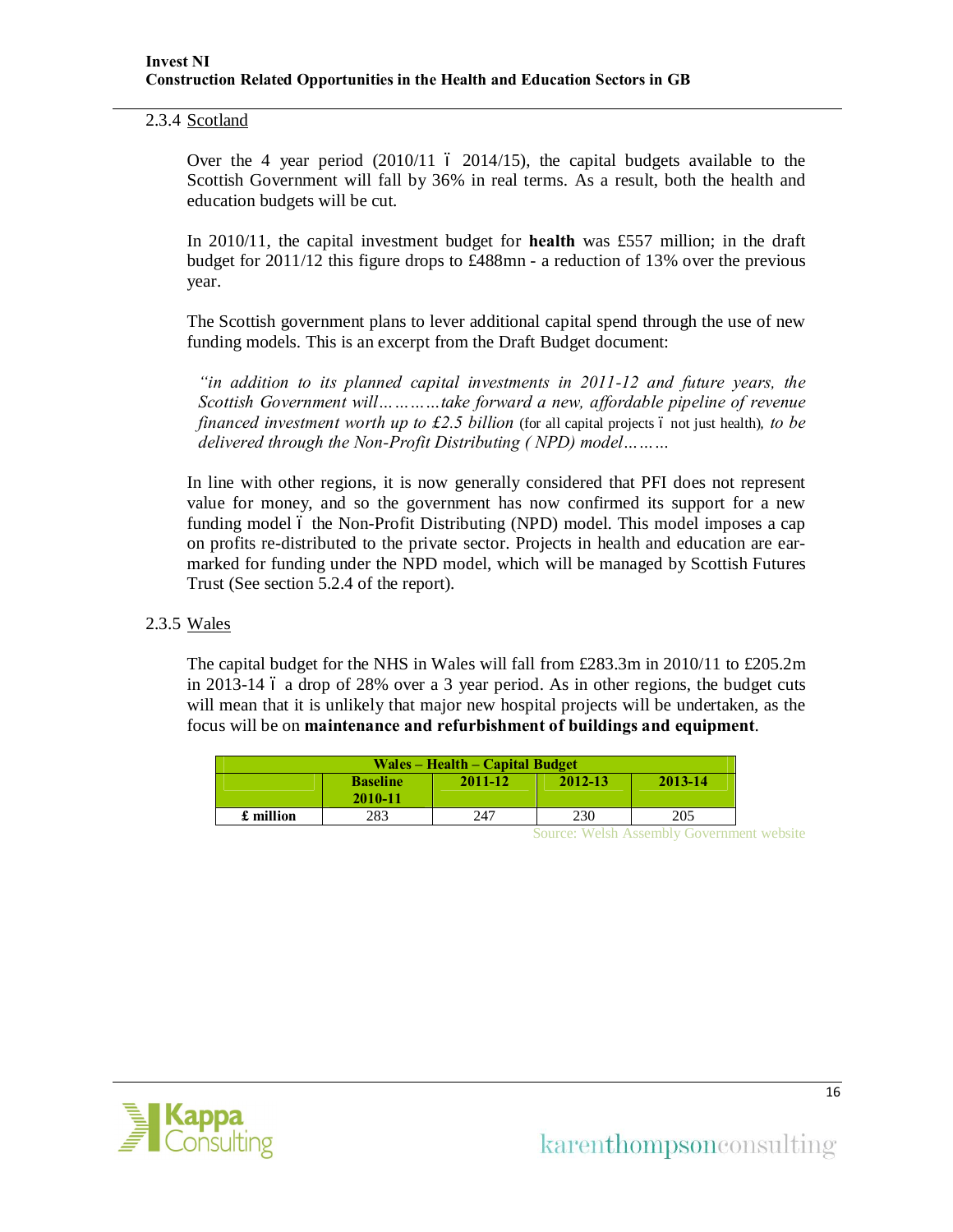# **2.4 Summary and Conclusions**

2.4.1 Over the next year, the capital budget for health in GB will fall by an overall average of 13.5%; but it will be hit harder in the following 2 years. Although a number of priority new build schemes will go ahead in each region, the overall impact of the cuts will be to reduce the number of large new build hospital schemes, in favour of smaller schemes, refurbishments and maintenance.

| <b>Health – Capital Budget</b> |                                                   |       |         |  |  |
|--------------------------------|---------------------------------------------------|-------|---------|--|--|
|                                | 2011-12<br>% Change<br><b>Baseline</b><br>2010-11 |       |         |  |  |
| <b>England</b>                 | 5,100                                             | 4.400 | $-14%$  |  |  |
| <b>Scotland</b>                | 557                                               | 488   | $-12\%$ |  |  |
| <b>Wales</b>                   | 283                                               | 247   | $-13%$  |  |  |

In addition to funding available from government capital funds, PPP initiatives will also play a role in delivering healthcare investment in the public sector. The PPP model will be particularly influential in delivering Scotland of future healthcare investment plans and will be managed by Scottish Futures Trust.

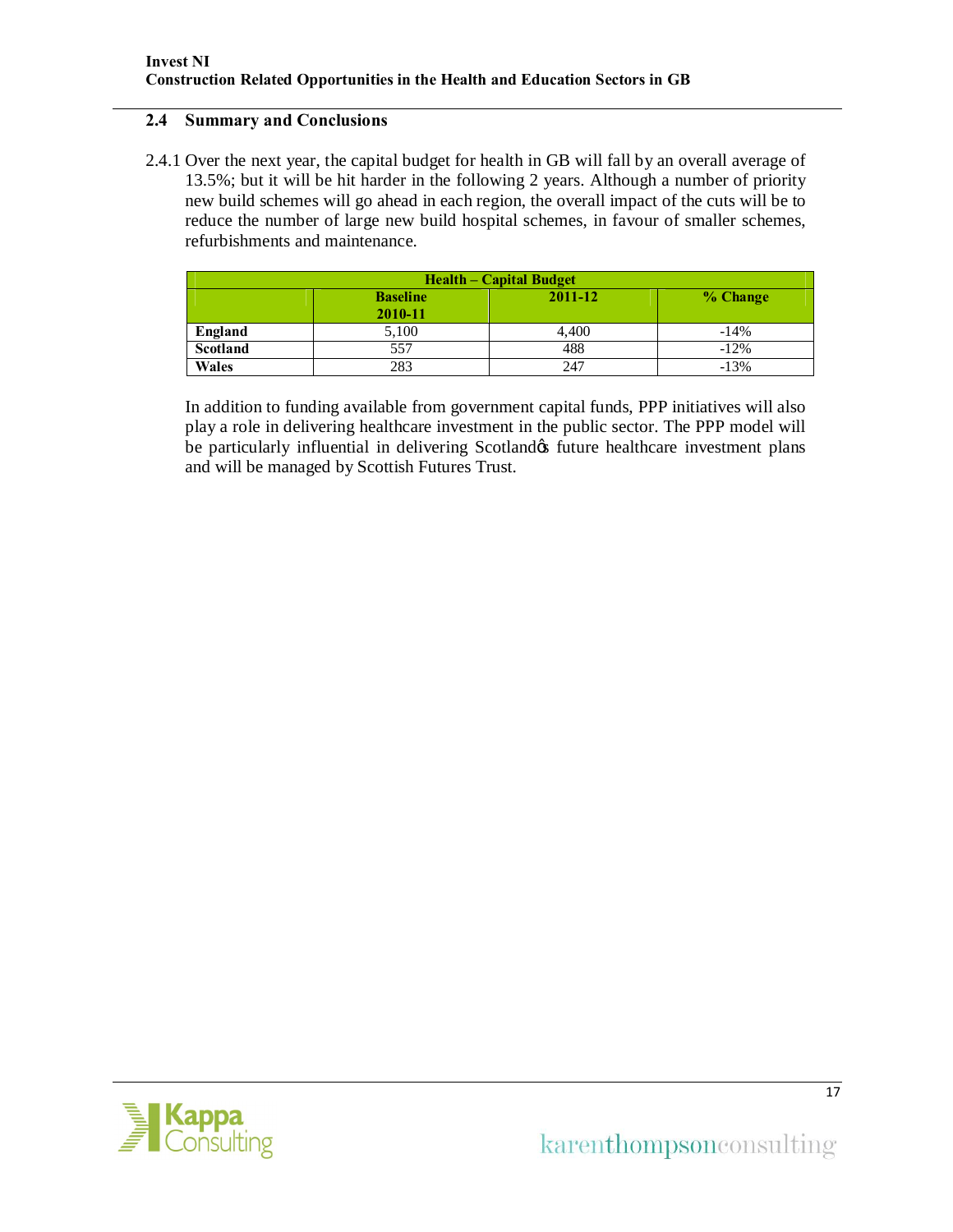# **3. HEALTH – PROCUREMENT CHANNELS AND KEY FRAMEWORKS**

# **3.1 Introduction**

3.1.1 Construction within the health sector fell back significantly in 2010. The drop in the number of health related projects which received detailed planning approvals from September 2010 6 November 2010, compared with the same period in the previous year, provides an indication of how the sector has been affected on a regional basis.

| <b>Region</b>                    | <b>Value of Planning</b><br><b>Approvals in the</b><br><b>Healthcare sector</b><br>£million | % Change by Region<br>$(Sep - Nov 2010 vs$<br>2009) |
|----------------------------------|---------------------------------------------------------------------------------------------|-----------------------------------------------------|
| <b>Northern Ireland</b>          | £3 $m*$                                                                                     | $+56%$                                              |
|                                  |                                                                                             |                                                     |
| Scotland                         | £20 <sub>m</sub>                                                                            | $-88%$                                              |
|                                  |                                                                                             |                                                     |
| <b>Wales</b>                     | £7 $m$                                                                                      | $-91%$                                              |
|                                  |                                                                                             |                                                     |
| England:                         |                                                                                             |                                                     |
| <b>East Midlands</b>             | £45 m                                                                                       | $+27%$                                              |
| <b>North West</b>                | £67 m                                                                                       | $-61%$                                              |
| <b>East of England</b>           | £69 m                                                                                       | $-15%$                                              |
| <b>South West</b>                | £93 m                                                                                       | $+634%$                                             |
| London                           | £33 m                                                                                       | $-54%$                                              |
| <b>West Midlands</b>             | £24 $m$                                                                                     | $-74%$                                              |
| <b>North East</b>                | £81 m                                                                                       | $+78%$                                              |
| <b>South East</b>                | £94 m                                                                                       | $+106%$                                             |
| <b>Yorkshire and Humberside</b>  | £37 m                                                                                       | $-64%$                                              |
| <b>Source: Construction News</b> |                                                                                             |                                                     |

*\* September only; A small number of large scale projects can cause significant regional swings in performance. In the South West, for example, the strong performance in health is due to the £70 million redevelopment of the Bristol Royal Infirmary.*

3.1.2 However, with the launch of the new Procure21+ framework in October 2010, and as the implications of the Comprehensive Spending Review become clearer, it is hoped that activity will start to pick up.

There are four major national frameworks in GB, for most major health sector construction projects. Outside of these frameworks, the other main procurement channels are directly with local authorities, health trusts/boards and private healthcare providers.

The following sub-sections detail the main national frameworks and the main Tier 1 contractors active in the healthcare sector.

# **3.2 Key Health Frameworks**

3.2.1 Frameworks are increasingly being used for public sector procurement in GB, as a more cost effective and efficient method of procurement, delivering:

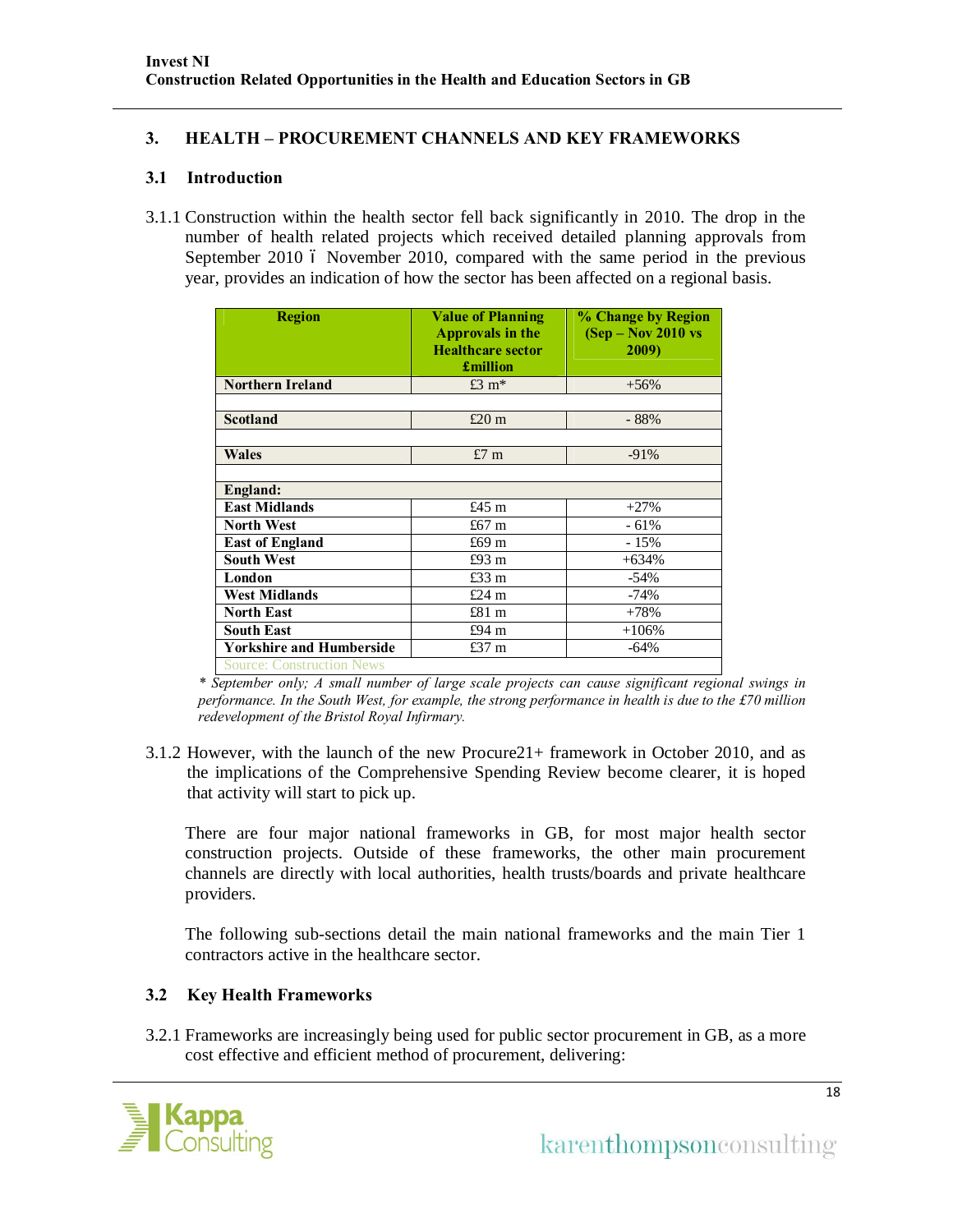- (i) Cost efficiencies within the procurement process;
- (ii) Reduced lead times in procuring the required build and design services.
- (iii) Longer term relationships with suppliers, leading to better designed and constructed buildings and greater cost efficiencies in the process.

The frameworks are typically of a 4 year duration, and often have an option to extend for a further year to 2 years.

The key national frameworks for the health sector are:

| <b>Key National Frameworks for Health Sector in GB</b> |  |                                         |  |
|--------------------------------------------------------|--|-----------------------------------------|--|
| England                                                |  | NHS Procure $21+$                       |  |
|                                                        |  | <b>Express LIFT</b>                     |  |
|                                                        |  |                                         |  |
| <b>Scotland</b>                                        |  | <b>Frameworks Scotland</b>              |  |
|                                                        |  |                                         |  |
| <b>Wales</b>                                           |  | Designed for Life: Building for Wales 2 |  |
|                                                        |  |                                         |  |

# 3.2.2 **NHS Procure 21+** (England)

ProCure21+ is a national procurement framework for construction related projects within the NHS. ProCure21+can be used by any NHS organisation or any non-NHS organisation collaborating with an NHS organisation for the provision of a facility that has a health component.

**Six Principal Supply Chain Partners (PSCPs)** have been appointed (via OJEU tender) onto the framework to undertake capital investment construction schemes across England up to 2016.

The framework is worth up to  $\text{\pounds}4.5$  billion in projects, although in reality it is unlikely to reach that upper limit. It went live October 2010 (taking over from the ProCure21 framework), and can be used for the following types of work:

- · Service planning or reconfiguration reviews;
- · Major Works Schemes (or refurbishments);
- Minor Works programmes, in which each task value does not exceed £1m;
- Refurbishments;
- Infrastructure upgrades (roads, plant, etc) and non-health buildings (car parks, etc);
- Feasibility studies.

The 6 PSCPs appointed onto the framework were announced in August 2010; they are:

| <b>ProCure21+ Contractors</b> |                                   |  |  |
|-------------------------------|-----------------------------------|--|--|
| <b>Balfour Beatty</b>         | Sir Robert McAlpine / Vinci (IHP) |  |  |
| Interserve                    | Miller                            |  |  |

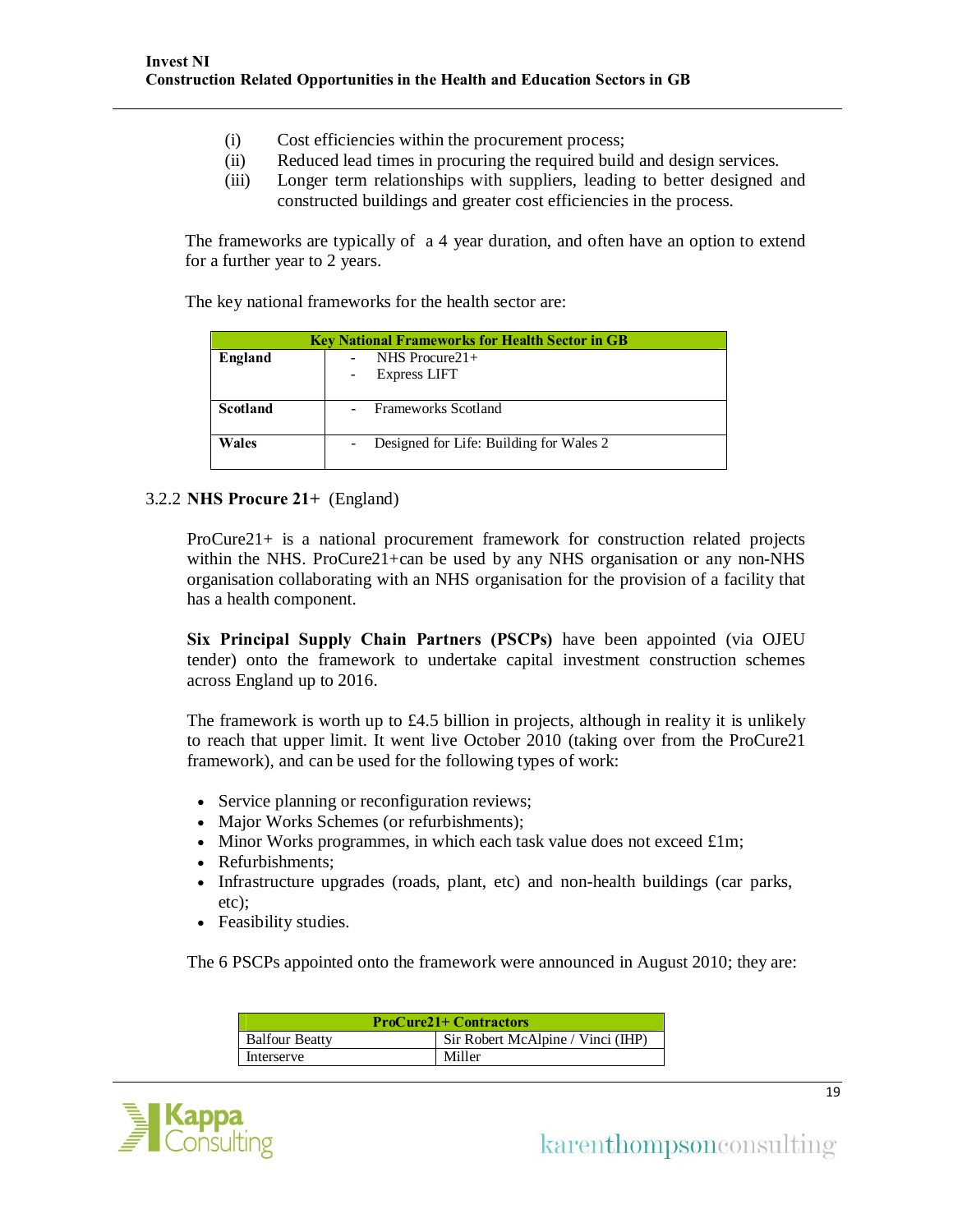Kier Willmott Dixon

Laing OgRourke, the contractor which won most work on the previous framework, was not successful.

Since the launch of the NHS Procure 21+ framework in October 2010, 24 schemes have been registered by NHS clients with a total value of almost £400 million; these have included:

| <b>Project</b>             | <b>Stage</b> | <b>Contractors</b>                | Value £             |
|----------------------------|--------------|-----------------------------------|---------------------|
| Isle of Wight Primary      | Awarded      | Kier                              | £1.5 million        |
| Care Trust                 |              |                                   |                     |
| Royal Bournemouth          | Awarded      | Kier                              | £6.5 million        |
| and Christchurch           |              |                                   |                     |
| <b>Hospitals NHS</b>       |              |                                   |                     |
| Foundation                 |              |                                   |                     |
| Royal Oldham Hospital,     | Awarded      | Integrated Health projects        | $£33$ million       |
| Manchester                 |              |                                   |                     |
| Lister Hospital,           | Awarded      | <b>Integrated Health Projects</b> | $£70$ million       |
| Stevenage                  |              |                                   |                     |
| Blackpool mental           | Awarded      | <b>IHP</b>                        | $£30$ million       |
| health facility            |              |                                   |                     |
| Uniteds Lincolnshire       | Awarded      | Interserve                        | $£3$ million        |
| Hospitals Pilgrim          |              |                                   |                     |
| Hospital                   |              |                                   |                     |
| Rotherham Hospital         | Awarded      | Kier                              | $£10$ million       |
| Brighton & Hove            | Awarded      | Kier                              | £3.5 million        |
| Programme of works in      | Shortlist    | Willmott Dixon                    | Up to $£60$ million |
| Nottinghamshire            |              | <b>THP</b>                        |                     |
|                            |              | <b>Interserve</b>                 |                     |
|                            |              | Kier                              |                     |
| NHS Blood and              | Shortlist    | <b>Willmott Dixon</b>             | $£$ 3 million       |
| <b>Transport Authority</b> |              | Interserve                        |                     |
|                            |              | Kier                              |                     |

Source: ProcCure 21+

NHS Procure 21+ also has a Minor Works component, utilising the same 6 PSCPs. NHS clients can use this component for minor and maintenance works up to £1 million.

# 3.2.3 **Express LIFT** (England)

NHS LIFT ( $\delta$ Local Improvement Finance Trusto) is a public private partnership vehicle for improving and developing frontline primary and community care facilities allowing Primary Care Trusts ( $\delta$ PCTs $\ddot{\sigma}$ ) to work with a strategic partner who will develop new primary care premises which the PCT then leases. LIFTcos are established to undertake a range of successive projects in a particular geographic area.

*Express LIFT* is a framework used by the PCTs. The list of successful bidders on the *Express LIFT* framework was published by the Department of Health on 16 March 2009, and are:

- Community Solutions for Primary Care;

- Express LIFT Investments Limited;

### $E$  II  $V$ <sub>ommo</sub>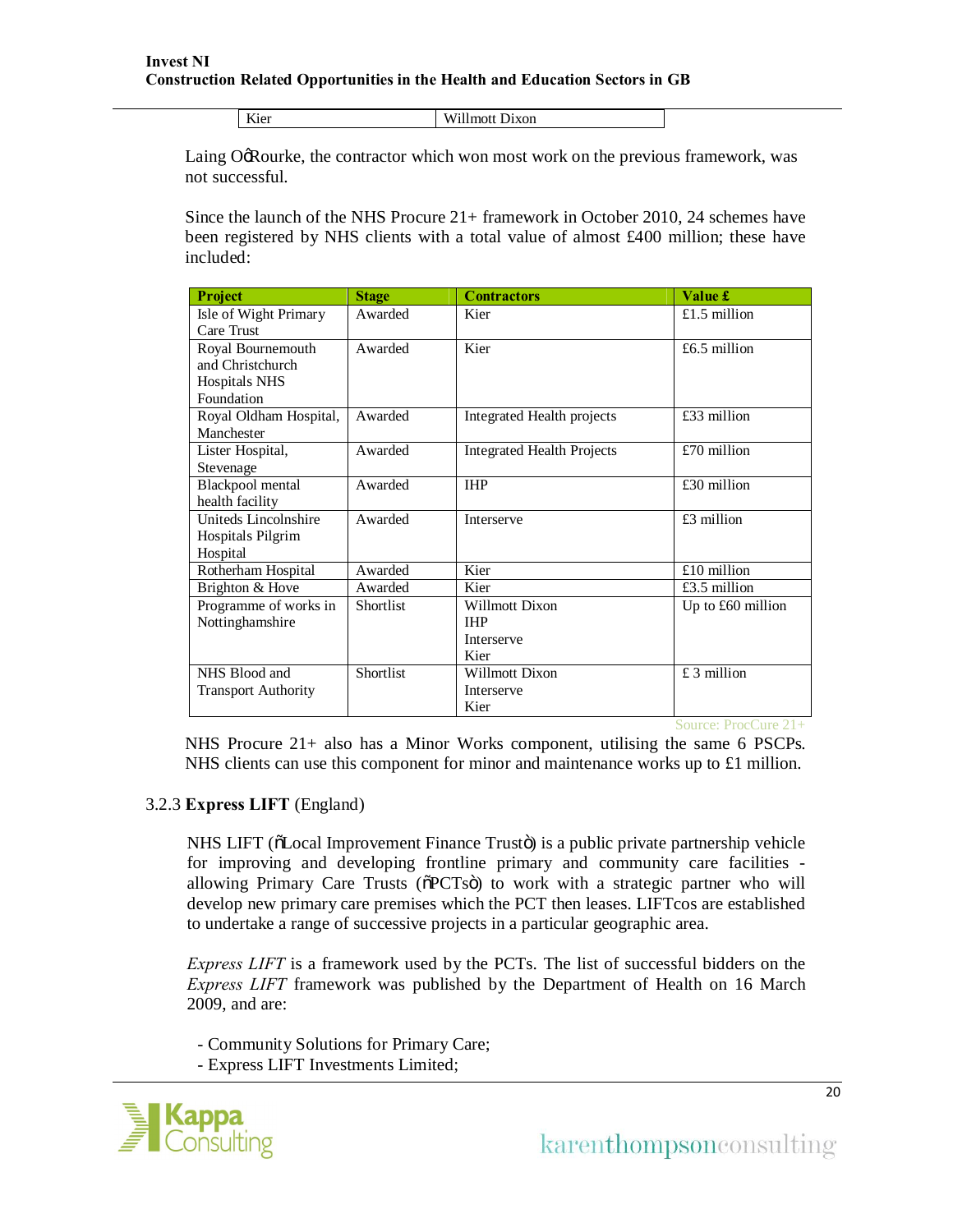- Equity Solutions;
- Eric Wright Group;
- Fulcrum Infrastructure Group;
- Odyssey Healthcare;
- Prime Plc.

*Express LIFT* operates *in addition to* the LIFT framework, which has been very successful in delivering new primary care premises. During 2009, it was estimated that half of all PCTs in England were using the scheme and a total of 250 schemes were completed by the time Express LIFT came into operation. In 2008/09 over £127 million of LIFT investment was approved.

| <b>Primary Care Trusts involved in LIFT 2008</b> |     |  |
|--------------------------------------------------|-----|--|
| South Central                                    | 44% |  |
| South East                                       | 13% |  |
| South West                                       | 21% |  |
| <b>East Midlands</b>                             | 89% |  |
| West Midlands                                    | 59% |  |
| East of England                                  | 43% |  |
| London                                           | 94% |  |
| North East                                       | 42% |  |
| Yorkshire and the Humber                         | 43% |  |
| North West                                       | 67% |  |

In 2008 uptake of LIFT by primary care trusts was as follows:

Express LIFT was developed to encourage the establishment of LIFT Companies in areas with no existing LIFT company provision. It was designed to remove some of the bureaucracy of the LIFT scheme

The first *Express LIFT* project in the UK was awarded in December 2010; it is the Sedberg Health Centre in Cumbria and work is due to commence in early 2011. The new scheme has not yet lived up to expectations; few PCTs have yet committed to a LIFT project. Factors influencing the poor uptake on LIFT include PCT concern over budgets and the more difficult borrowing conditions.

The new Coalition government has announced that all Primary Care Trusts are to be abolished as of 2013, with their responsibilities moving to local consortia of GPs. The role of *LIFT and Express LIFT* after this date is uncertain. A number of options are being discussed, including the potential for local authorities to take over the role of PCTs on the scheme or, more likely, GP consortia will take over the shareholding of the primary care trusts in any existing LIFT companies.

Despite the large number of new and refurbished primary care facilities, in most areas many services are still delivered from buildings that are not fit for purpose. The need to

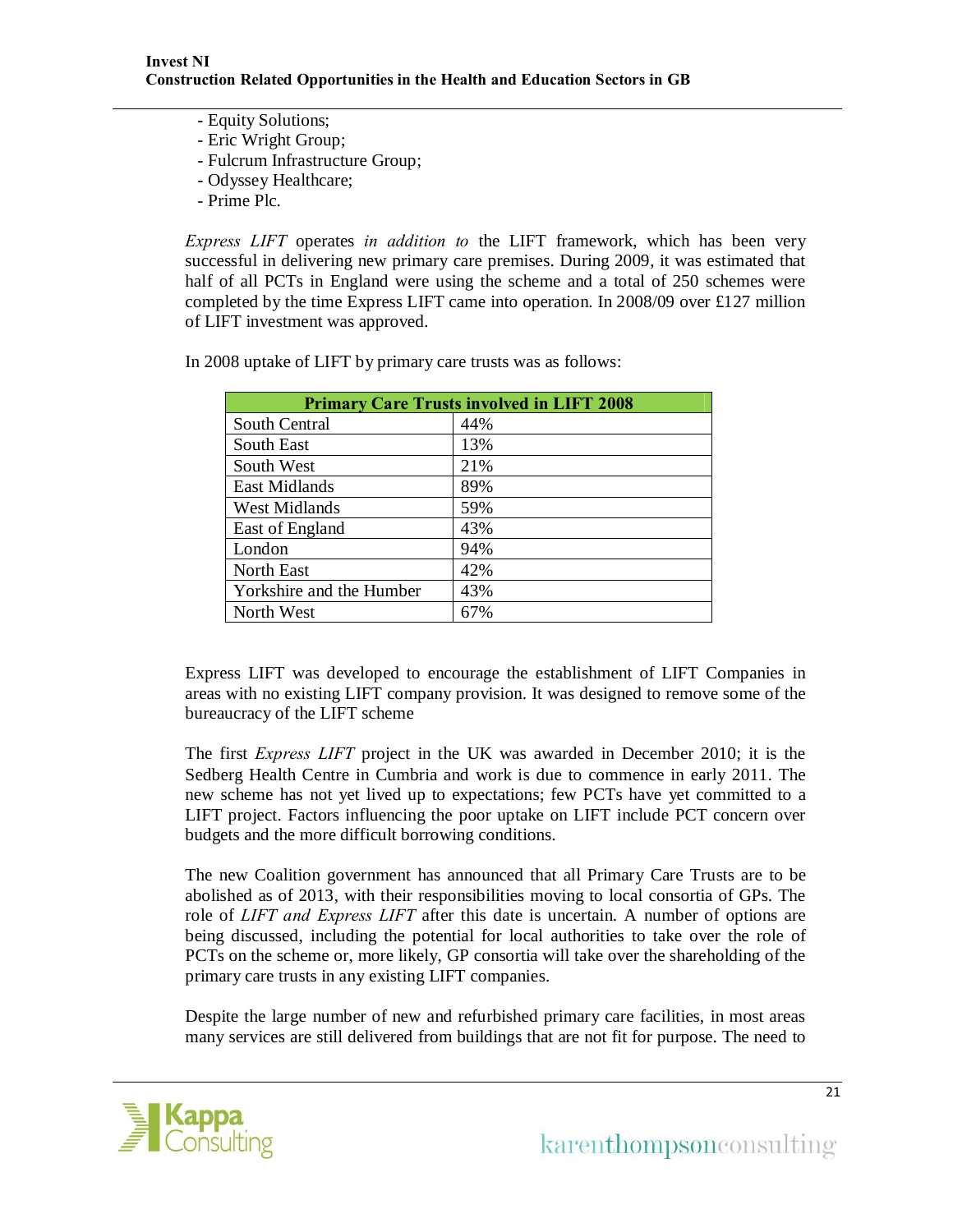improve primary care facilities remains, particularly given the continuing importance placed on shifting services from acute hospitals to community settings.

# 3.2.4 **Frameworks Scotland**

Frameworks Scotland is the national framework for publicly funded healthcare construction throughout Scotland - excluding the Scottish Futures Trust and hub models.

'Frameworks Scotland' commenced in March 2009 and runs for 4 years (with a 2 year extension option). Modelled on the ProCure21 and Designed for Life frameworks in England and Wales respectively, it has a budget of £600 million and is managed by Health Facilities Scotland.

There are five appointed Principal Supply Chain Partners (PSCPs) on the four-year construction Framework:

| <b>Frameworks Scotland PSCPs</b>   |                                                   |  |  |
|------------------------------------|---------------------------------------------------|--|--|
| Bam                                | Galliford Try (Morrison Construction in Scotland) |  |  |
| <b>Interserve Project Services</b> | Robertson Dawn Health                             |  |  |
| Laing OgRourke                     |                                                   |  |  |

| <b>Project</b>                          | Value £            |
|-----------------------------------------|--------------------|
| <b>Ayrshire and Arran</b>               |                    |
| <b>Building for Better Care</b>         | 35.8 mn            |
| North Ayrshire Community Hospital       | 81.5 mn            |
| <b>Borders</b>                          |                    |
| Renal Dialysis Expansion                | $2.3 \text{ mm}$   |
| <b>Dumfries and Galloway</b>            |                    |
| Royal Infirmary Development             | $120 \text{ mm}$   |
| <b>Acute Mental Health</b>              | 32.4 mn            |
| North West Dumfries Primary Care Centre | $10 \text{ mm}$    |
| <b>Fife</b>                             |                    |
| Glenwood and Kirklands Dental Service   | $3.2 \text{ mm}$   |
| Centres                                 |                    |
| Glenwood Health Centre                  | $6.8$ mn           |
| <b>Forth Valley</b>                     |                    |
| <b>Falkirk Community Hospital</b>       | $9 \text{ mm}$     |
| Grampian                                |                    |
| <b>Combined Heat and Power Centre</b>   | $15.8$ mn          |
| Aberdeen Emergency Care                 | $111.3 \text{ mm}$ |
| <b>ARI</b> Cancer Centre                | $16 \text{ mm}$    |
| Forres Primary Care Centre              | $12.13 \text{ mm}$ |
| Health Campus Foresterhill & Whinhill   | $12.1$ mn          |
| Healthcare Village                      | 28.8 mn            |
| Woodend Hospital Ward Reconfiguration   | $1.6 \text{ mm}$   |
| <b>Woodside Medical Practice</b>        | 5 <sub>mn</sub>    |
| <b>Greater Glasgow &amp; Clyde</b>      |                    |

Projects currently registered or underway under Frameworks Scotland are listed below:

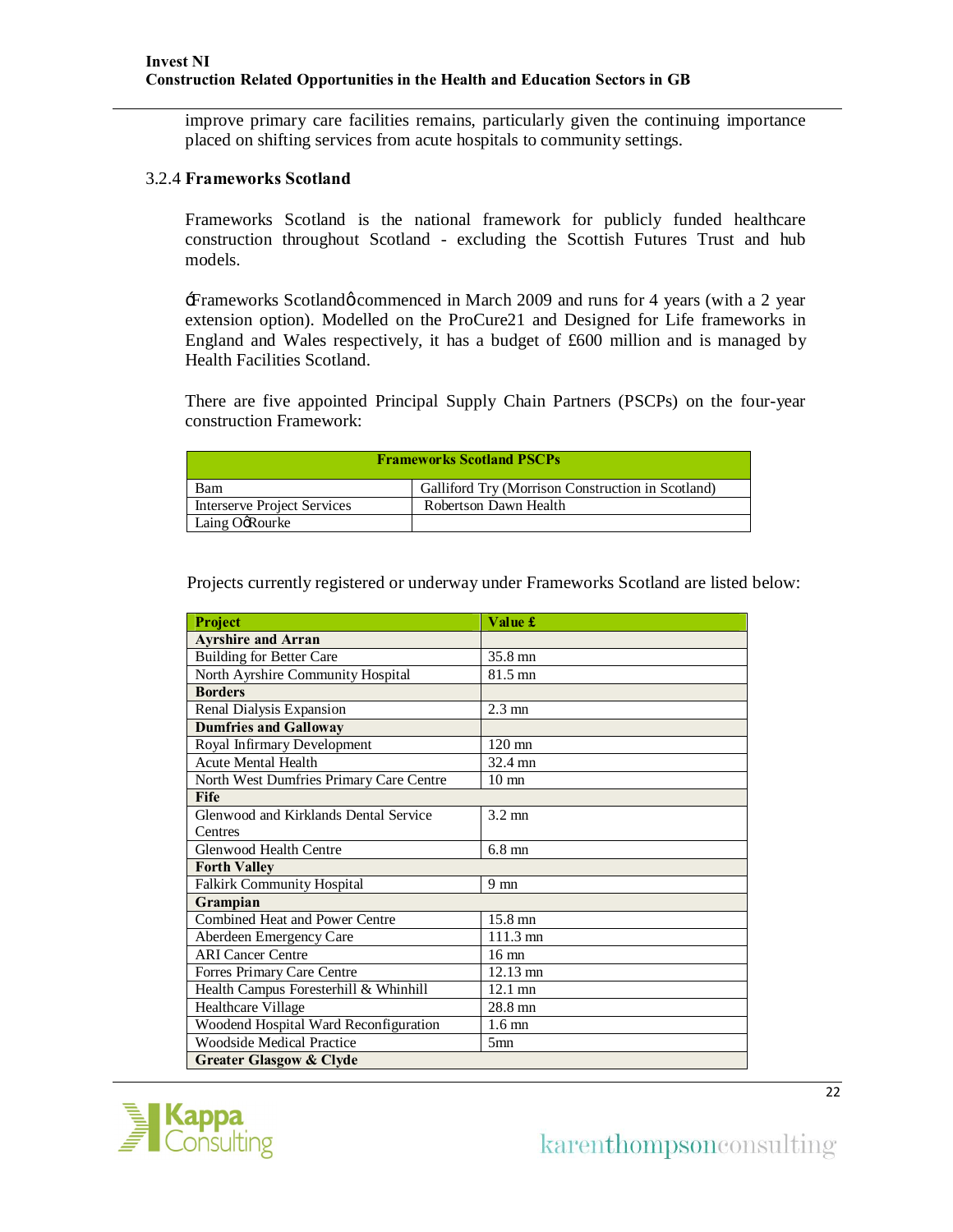| Inverclyde Royal and Royal Alexandra          | $9.5 \text{ mm}$                   |
|-----------------------------------------------|------------------------------------|
| <b>Hospitals Catering</b>                     |                                    |
| Mental Health Restructuring                   | 18.1 mn                            |
| Possilpark Health Centre - £10.4m             | $10.4$ mn                          |
|                                               |                                    |
| GRI Expansion of A & E - £4.7m                | 4.7 mn                             |
| Alexandria Medical Centre - £20.8m            | $20.8$ mn                          |
| Highland                                      |                                    |
| <b>Dental Access Centre</b>                   | $4.1$ mn                           |
| Replacement Migdale Hospital                  | $8.5 \text{ mm}$                   |
| Tain Health Centre - £500,000                 | $0.5$ mn                           |
|                                               |                                    |
| Day Services Centre                           | $26.2$ mn                          |
| Angio Cath Labs                               | $5.8$ mn                           |
| Portree and Thurso Dental Centres             | $2.6 \text{ mm}$                   |
| Lochgilphead Mental Health Facility           | $15 \text{ mm}$                    |
| Lothian                                       |                                    |
| Royal Victoria Development                    | 47 mn                              |
| Edinburgh Royal Hospital for Sick Children    | 155 mn                             |
| St Johns Hospital                             | $4.1$ mn                           |
| <b>Edinburgh Cancer Centre Phase 7</b>        | $0.344$ mn                         |
| <b>Lanarkshire</b>                            |                                    |
| Lanarkshire Projects                          | $20.2 \text{ mm}$                  |
| National Services Scotland                    |                                    |
| <b>Tayside</b>                                |                                    |
| Carsview Centre and Perth Royal Infirmary     | 5.4 mn                             |
| Montrose Community Maternity Unit             |                                    |
| <b>ACU Ninewells</b> ; Nuclear Medicine Perth | $17$ mn                            |
| Royal Infirmary and Ninewells                 |                                    |
| Stracathro Kitchen                            | $\overline{2.3}$ mn                |
| <b>Western Isles</b>                          |                                    |
| <b>Dental Centre</b>                          | 4.7 mn                             |
|                                               | <b>Source: Frameworks Scotland</b> |

# 3.2.5 **Scottish Futures Trust**

Scottish Futures Trust has been set up to support the delivery of new PPP schemes using the Non-Profit Distributing model, which is very similar to PFI, but introduces a cap on the level of profit that can be taken out by the private sector.

The role of Scottish Futures Trust is explained more fully in section 5, but it will play a role in procurement of primary care facilities. Scottish Futures Trust will have no involvement in the procurement of acute facilities i.e. hospitals.

# 3.2.6**Designed for Life: Building for Wales 2**

 $\exists$ Designed for Lifeö is the Welsh NHS construction procurement and delivery framework for major capital projects with a total cost in excess of £4 million.

The current framework is due to expire in June 2011, but it will be replaced by the :Designed for Life: Building for Wales 2ø framework. The new framework is expected to have a value of £100 million per annum, and will not cover any projects valued at less than £4 million.

### $E$  II  $V$ <sub>ommo</sub>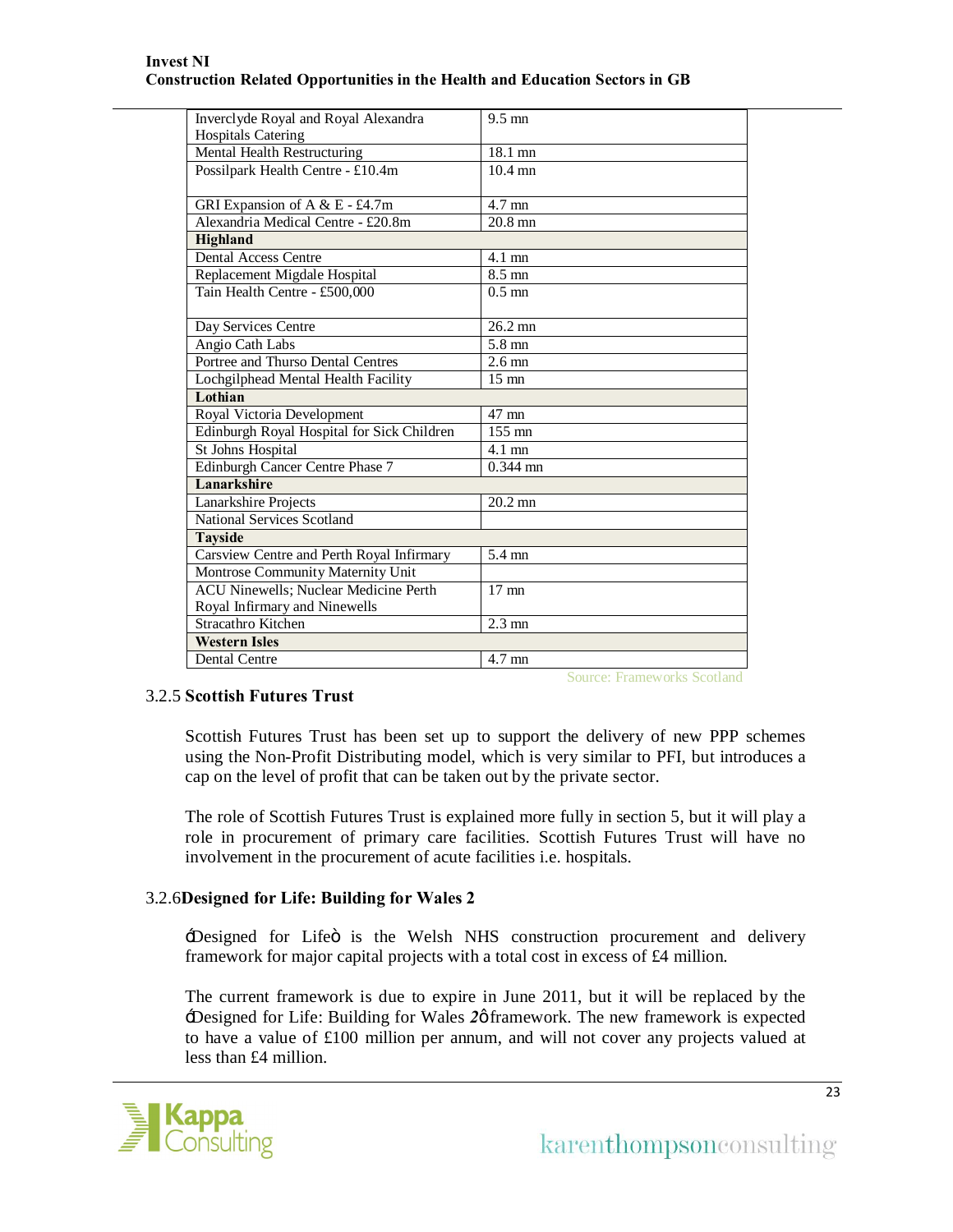The new framework will be made up of:

- 3 regional frameworks, each with not more than 3 successful suppliers per framework discipline. The regional frameworks will be used for projects valued between £4 million and £10 million. The 3 regional frameworks will be in place by July 2011.
- 1 national framework with 3 suppliers, for projects in excess of £10 million. The National framework in place by June 2012.

The successful contractors on the previous framework were Bam, Interserve, Laing OoRourke.

# **3.3 Leading Contractors in Health Construction**

Construction in the public healthcare sector is dominated by a small number of large, national Tier 1 contractors. The top 10 UK health sector contractors in 2010 were:

| <b>Contractor</b>         | <b>Number of healthcare</b> | <b>Value of projects</b>  |
|---------------------------|-----------------------------|---------------------------|
|                           | projects                    | $\mathbf{f}_{\mathbf{m}}$ |
| Interserve                | 23                          | 4,116                     |
| Kier Group                | 21                          | 4,105                     |
| <b>Balfour Beatty</b>     | 9                           | 4,055                     |
| <b>VINCI</b> Construction | 8                           | 4,027                     |
| Wilmott Dixon             | 3                           | 4,017                     |
| Crispin & Borst           | $\overline{c}$              | 4,010                     |
| Miller Group              | 3                           | 4,006                     |
| Laing OgRourke            | 6                           | 95                        |
| Galliford Try             | 10                          | 66                        |
| Wates Group               | 10                          | 65                        |

Source: Construction News

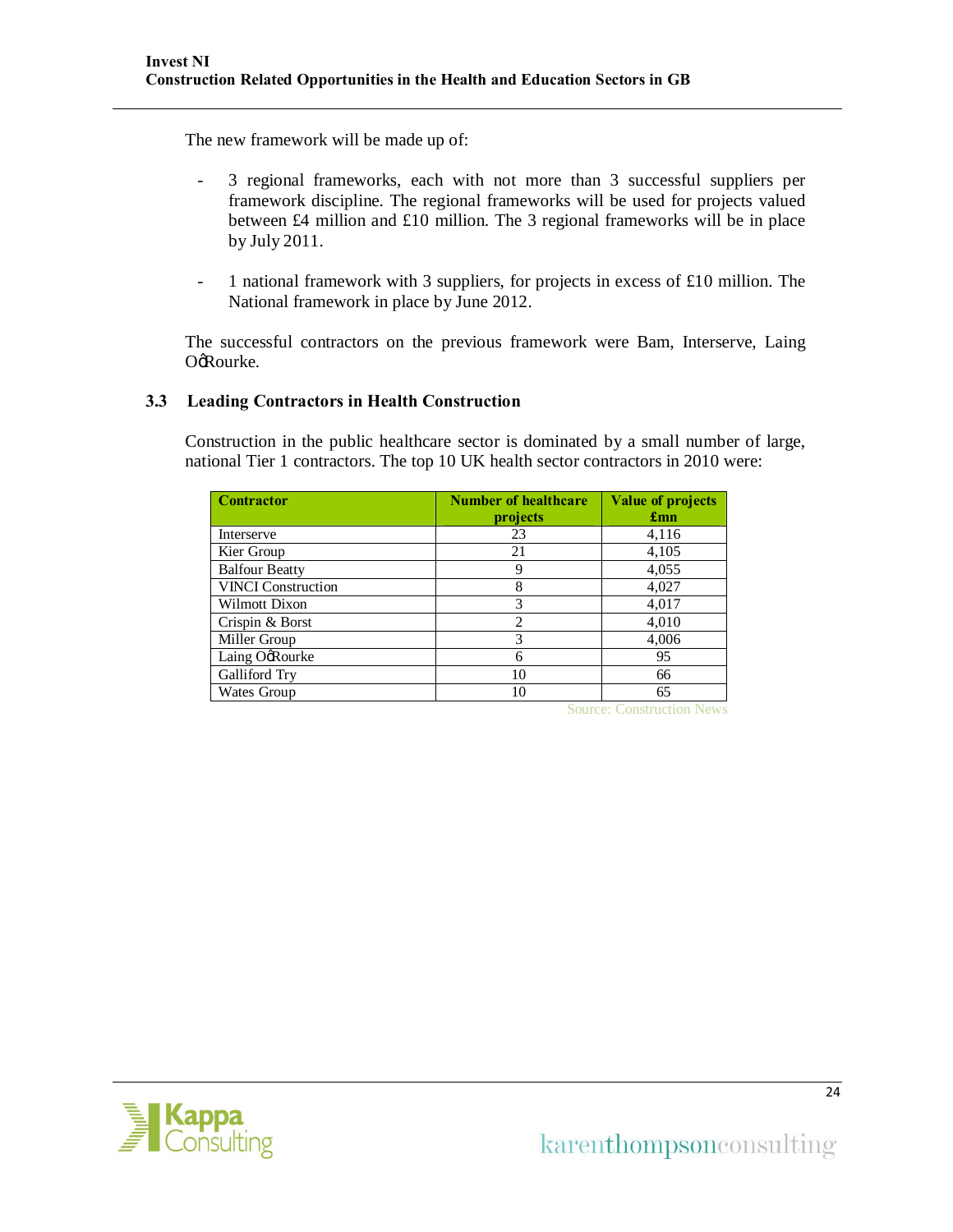| <b>Client</b>                     | <b>Number of healthcare</b><br>projects | Value of projects<br>$_{\rm fmm}$ |
|-----------------------------------|-----------------------------------------|-----------------------------------|
| Department of Health              | 146                                     | 4,470                             |
| University of Kent Medical Centre |                                         | 80                                |
| Birmingham & Solihull Mental      |                                         | 41                                |
| <b>Health Trust</b>               |                                         |                                   |
| Prime (UK)                        | 3                                       | 29                                |
| <b>BasLIFT</b>                    | 3                                       | 26                                |
| Tameside<br>&<br>Glossop<br>Bury, | $\overline{2}$                          | 25                                |
| <b>Community Solutions</b>        |                                         |                                   |
| Davis Langdon LLP                 |                                         | 25                                |
| Home Office                       | 3                                       | 24                                |
| <b>Ideal Care Homes</b>           | 7                                       | 19                                |
| Alpha Hospitals                   |                                         | 17                                |

The key clients for this contractor workload in 2010 were:

Source: Construction News

### **3.4 Summary and Conclusions**

Glenigans had recently published findings which estimate that healthcare construction starts decreased by 13% in 2010 and expect that starts will decrease by a further 19% in 2011. Whilst this is gloomy news in general, it contrasts with a relatively optimistic outlook from those contractors already placed on the ProCure21+ framework, where £400 million of NHS work has come through in the last few months.

Companies interested in pursuing healthcare opportunities in England should therefore focus on targeting the contractors on the ProCure21+ framework, since this is currently the area of key activity.

The main area of concern is at primary care level, since the re-organisation required to replace the current Primary Care structure is likely to disrupt potential projects coming through from that sector. No clear guidelines are yet in place for capital investment under the new GP consortia which will replace PCTs. However, PCTs are currently able to access the ProCure 21+ framework and are not limited to using LIFT. It seems very likely that ProCure 21+ will play a significant role in delivering investment in the healthcare sector over the next 4 years.

In Scotland and Wales, the procurement process for healthcare frameworks is still developing. Although the Frameworks Scotland contract is now underway since 2009, three out of the five regional Hubcos within Scottish Futures Trust are still in the process of procurement.

In Wales, the current framework will expire in a few months, so companies interested in work in the region need to carefully monitor the construction media in order to identify which contractors eventually win places here.

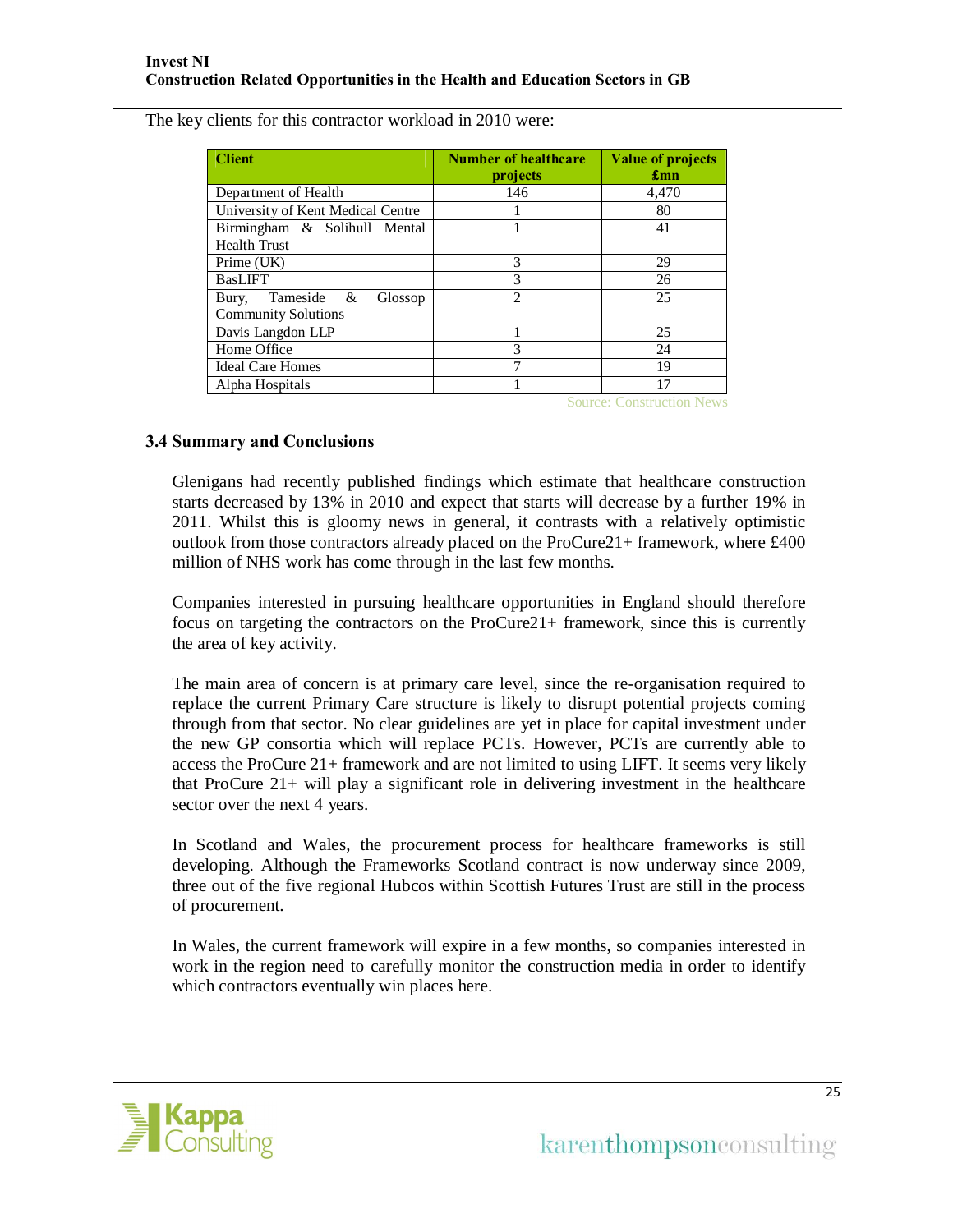# **4 EDUCTION SECTOR STRUCTURE AND FUNDING**

### **4.1 Education Sector Structure**

4.1.1 The following table provides a brief overview of the education structure in each of the 3 GB jurisdictions, and particularly in England where changes in education policy have led to the development of 2 new types of school 6 academies and free schools. The Coalition Government is keen to see more of both of these new types of school, and so they should be of potential interest to the construction sector.

#### **England**

Education in England is overseen by the Department of Education. However, **local authorities** take responsibility for implementing policy in state and public schools, and they are very influential in the commissioning and decision-making process with regard to education related construction.

There are 16,951 primary schools in England and 3,500 secondary schools.

Academies are a new type of school introduced in England in 2000, and the first Free Schools, based upon the Swedish education model, will be set up in England in 2011.

#### *Academies*

Academies are publicly-funded, independently-managed schools that aim to provide first-class free education to pupils of all abilities. England is the only part of the UK with this type of school.

Academies are **funded directly by central government** and are free from local authority control. Other freedoms include setting their own pay and conditions for staff, freedom from following the National Curriculum, and the ability to change the lengths of their terms and school days.

Up until the 2010 election, Academies were created from failing schools, or those either in special measure or deprived areas. However, this has since changed and schools rated as  $\ddot{\text{o}}$ outstanding schools $\ddot{\text{o}}$ by Ofsted are now being fast-tracked for academy status.

Michael Gove stated in 2010 that over 1,000 applications had been received from schools to transfer to Academies. In fact it later transpired that only 153 actual applications had been received and over 1,000 Expressions of Interest. By the end of the academic year 2010 there were 203 academies across England. Although only 32 additional Academies had opened by the September 2010 term it is estimated that there are currently 127 new academies being delivered through the BSF route, with 100 more in the pipeline.

#### *Free Schools*

Free Schools are a new type of all-ability state-funded school, set up in response to parental demand. They can be primary or secondary schools.

In June 2010, Michael Gove confirmed that there had been 700 Expressions of Interest for new free schools. To date the Department of Education has received 258 Free School applications; some 40 of these have now been approved (February 2011) to move to business case and plan stage, and of these 9 have been approved to move to the pre-opening stage. Further proposals which have been approved will be listed in due course. A number of these Free School proposers aim to open in September 2011. Mr Gove has stated that there is no upper limit yet set as to the number of free schools which could be set up.

The 9 schools approved to the pre-opening stage are:

- Batley Grammar School, West Yorkshire (Existing, fee-paying school)
- Bedford and Kempston Free School (New)
- Discovery New School (New)
	- Langley Hall Primary Academy (New)

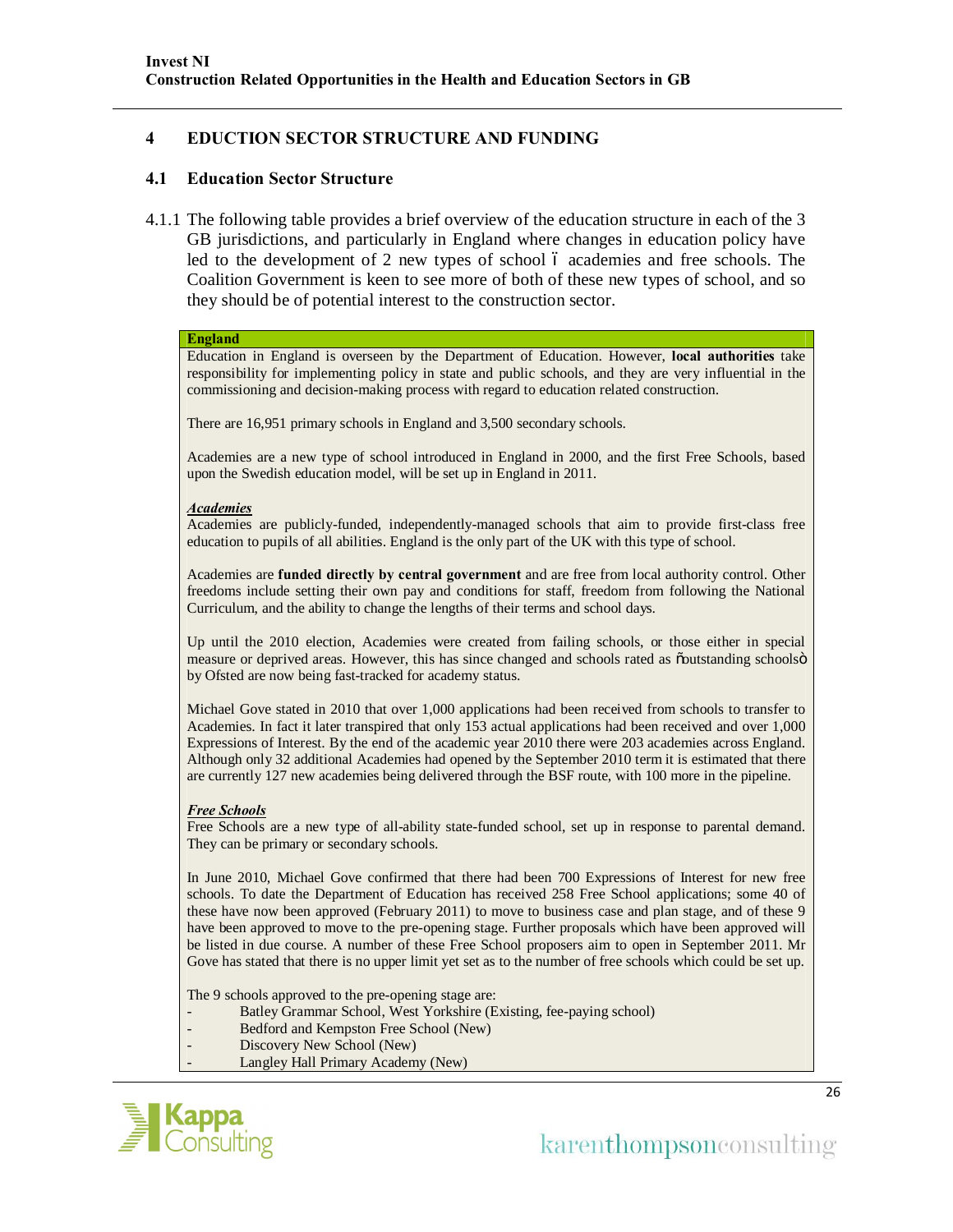|     | Rivendale Free School (New)                                                                                                                                                                                                                                                                                                                                                                                                                                                                                                                                              |
|-----|--------------------------------------------------------------------------------------------------------------------------------------------------------------------------------------------------------------------------------------------------------------------------------------------------------------------------------------------------------------------------------------------------------------------------------------------------------------------------------------------------------------------------------------------------------------------------|
|     | St Luke¢s Primary School (New)<br>Stour Valley Community School (New school on an existing school site)                                                                                                                                                                                                                                                                                                                                                                                                                                                                  |
|     | The Free School Norwich (New)                                                                                                                                                                                                                                                                                                                                                                                                                                                                                                                                            |
|     | Woodpecker Hall Free School (New)                                                                                                                                                                                                                                                                                                                                                                                                                                                                                                                                        |
|     |                                                                                                                                                                                                                                                                                                                                                                                                                                                                                                                                                                          |
|     | The spread of applications shows that the greatest interest in free schools is coming from London and the<br>South East. Most will be expected to identify suitable premises from existing buildings e.g. other schools<br>due for closure, library, community buildings etc. Planning regulations have already been changed to<br>facilitate the conversion of existing buildings for use as free schools. Therefore free schools are likely to<br>be established with a much smaller capital budget than would be the case for a traditional new school or<br>academy. |
|     | In January 2011, when responding to questions about the likely outcome of the Sebastian James Review<br>of Capital Spending in Schools (see section 3.4), Mr Gove stated that free schools should be the "first<br>choice" for councils seeking to create new schools.                                                                                                                                                                                                                                                                                                   |
|     | <b>Scotland</b>                                                                                                                                                                                                                                                                                                                                                                                                                                                                                                                                                          |
|     | State schools in Scotland are owned and operated by the local authorities, of which there are 32 in<br>Scotland. Glasgow City Council is Scotlandøs largest local authority.                                                                                                                                                                                                                                                                                                                                                                                             |
|     | Scotland has 2,099 primary schools, 372 secondary schools and 163 special schools. Put in context,<br>Northern Ireland has 863 primary schools, 217 post primary schools and 41 special schools.                                                                                                                                                                                                                                                                                                                                                                         |
|     | Some 303 schools have been rebuilt or refurbished in Scotland between 2007 and 2010, and the Scottish<br>Assembly is currently overseeing a £1.25 billion school rebuilding and refurbishment project through the<br>Scottish Futures Trust. This programme is projected to deliver 55 new schools in Scotland.                                                                                                                                                                                                                                                          |
|     | <b>Wales</b>                                                                                                                                                                                                                                                                                                                                                                                                                                                                                                                                                             |
|     | Wales has 1,478 primary schools, 223 secondary schools, 43 special schools and 24 FE institutions.<br>Education in Wales is the subject of intense scrutiny at the minute, following poor performance in an<br>international survey of educational standards. In the survey, the performance of Welsh children slipped<br>below the top 20 ranking and the region performed worse than any other in the UK.                                                                                                                                                              |
|     | An auditor general's report last summer (2010) on the Welsh schools estate concluded that there was a<br>long way to go before all school buildings in Wales were "fit for purpose". As a result, a new programme<br>for school investment is getting underway in Wales - the 21 <sup>st</sup> Century Schools Programme - funded by<br>the Welsh Assembly Government and local councils. It is set to run for at least the next 15 years, but<br>already there are suggestions that most of the proposals will be unaffordable.                                         |
| 4.2 | <b>Education Sector Capital Budget</b><br>4.2.1 England                                                                                                                                                                                                                                                                                                                                                                                                                                                                                                                  |

Over the last 5 years there has been considerable growth in the level of capital spend within the education sector, and education has been one of the strongest performing construction sectors in the UK.

However, the October 2010 Comprehensive Spending Review announced a 55% drop in educationgs capital budget over the 4 years to 2014-15, with the budget dropping by 35% in 2011/12 alone.

4.2.2 The capital budget projected for each of the 4 years of the review period is as follows: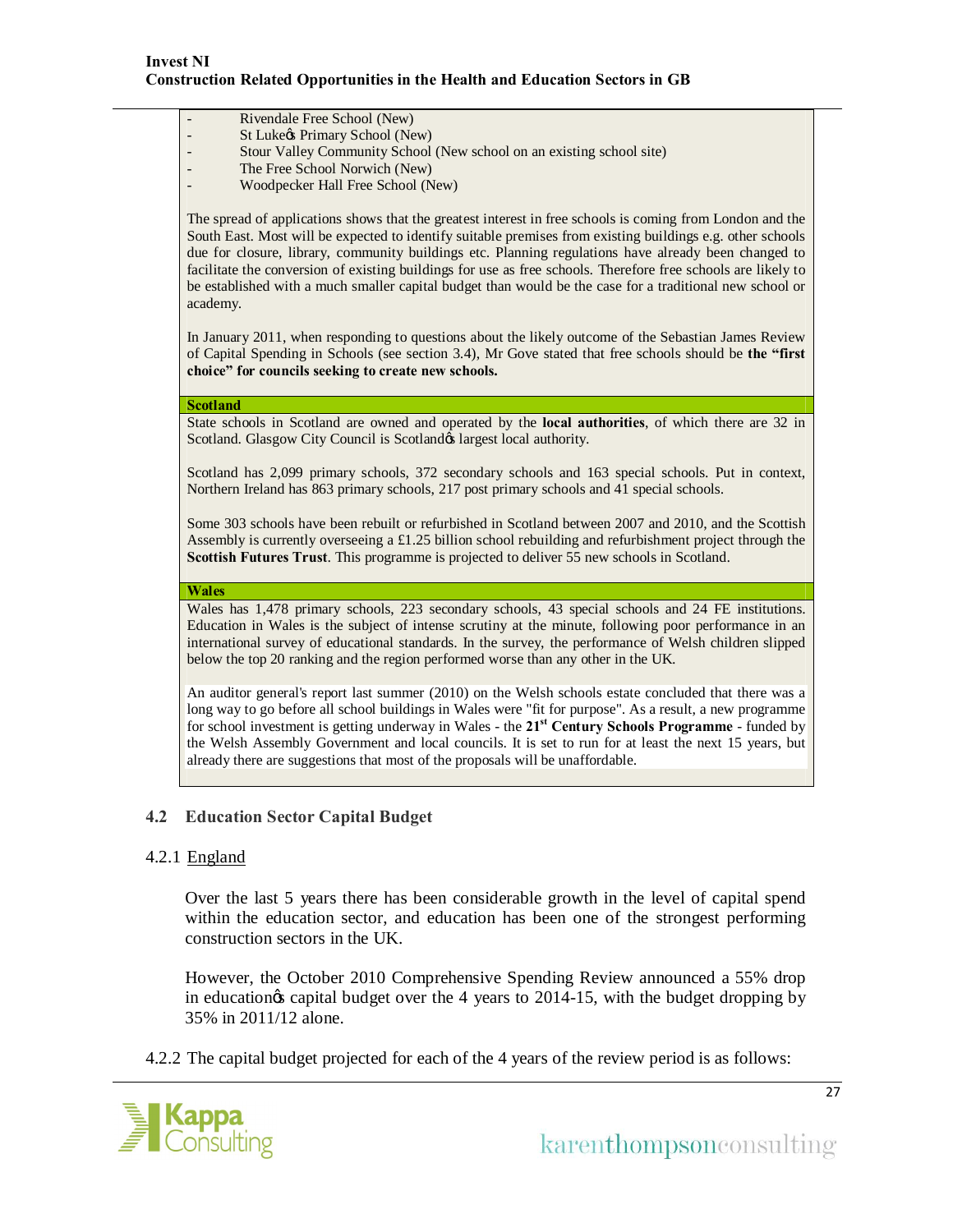|           | <b>England – Education – Capital Budget</b> |         |         |         |         |
|-----------|---------------------------------------------|---------|---------|---------|---------|
|           | <b>Baseline</b><br>$2010 - 11$              | 2011-12 | 2012-13 | 2013-14 | 2014-15 |
| £ billion |                                             | 4.9     | 4.2     | J.J     | 3.4     |

Source: HM Treasury

- 4.2.3 In December 2010, the Government announced that £2.1bn of funding would be available in 2011/12 for schools, over and above the funding set aside for projects covered under BSF. This £2.1bn funding has been earmarked for:
	- £800mn of basic need funding to **local authorities** to provide school places where needed in their area, in all categories of taxpayer-funded schools.
	- £858mn of **maintenance** capital to **local authorities** to support the needs of the schools that they maintain and for the Sure Start childrengs centres in their area.
	- £196mn of locally-coordinated Voluntary-Aid programme capital to support the **maintenance** needs of **voluntary-aided** schools.
	- £185mn of devolved formula capital for schools.

# 4.2.4`Scotland

Scotland $\&$  2011-12 draft budget confirmed that a number of large scale education projects would go ahead as planned. The Assembly government stated that no school project in Scotland will be cancelled and it will continue to deliver the investment programme, as planned, over a number of years.

However, only a limited element of these projects will be funded through the Scottish Assembly, but will make use of the new PPP model being pioneered by Scottish Futures Trust. They include:

- Education projects with a capital value up to £750mn specific projects within Scotland's **Schools for the Future programme**, subject to the agreement of local authorities (£400-£500 million);
- Improvements to the **further education** college estate at **Kilmarnock and Inverness** (around £100 million);
- Modernisation of the **Glasgow college estate**, subject to the conclusion of a robust and affordable business case (approx £200 million).

However, it is expected that little of this expenditure will actually filter within 2011-12, as many of these projects still need to go through planning and procurement stages.

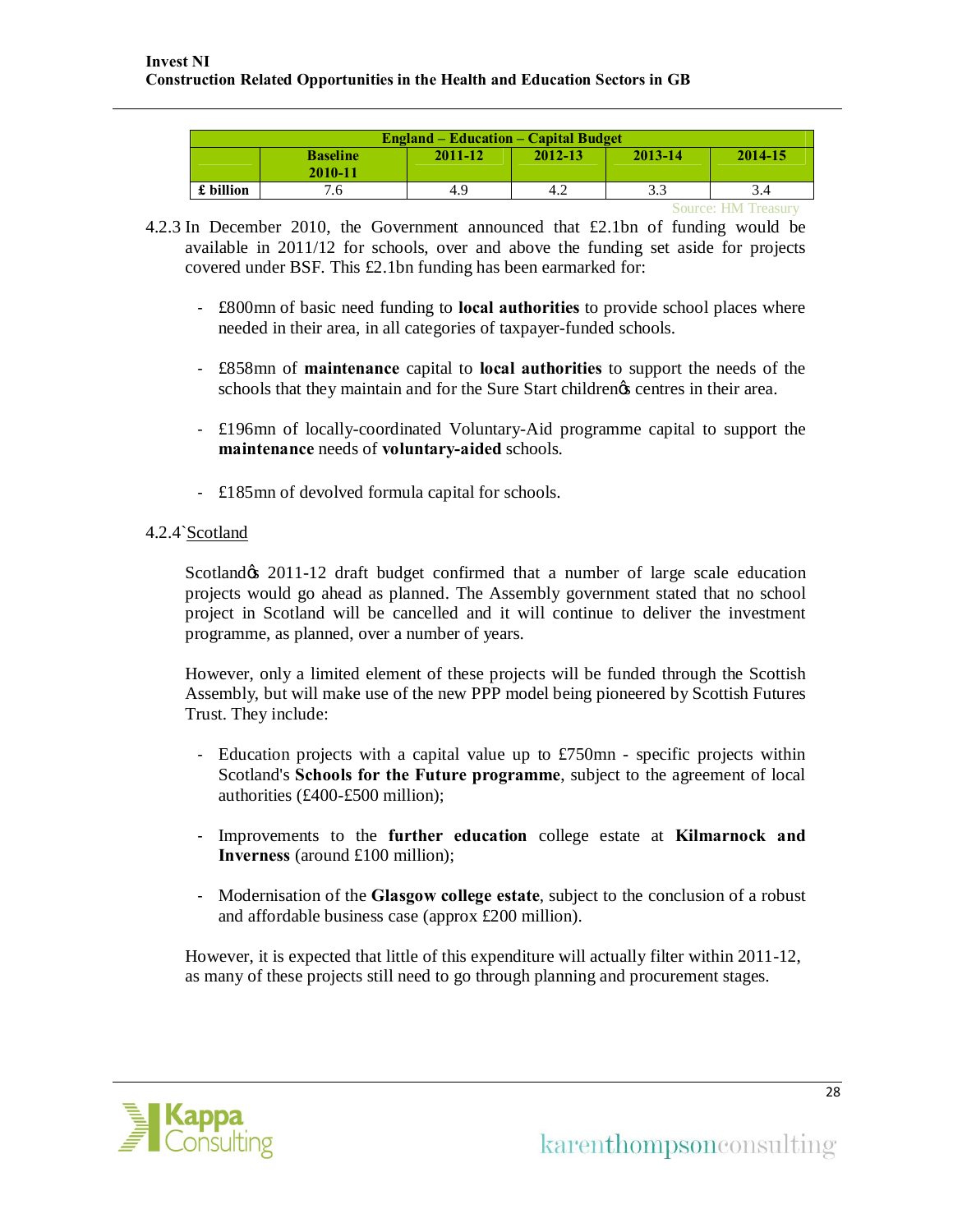# 4.2.5`Wales

The entire budget from the Welsh Assembly for education building projects over the next three years is £478m, but it has not been clarified exactly how much money will be available for the 21st Century Schools programme.

# **4.3 Strategy for Delivery of Capital Education Projects**

4.3.1 The key capital investment programmes for the education sector in England, Scotland and Wales are discussed below; they are:

|                 | <b>Key Capital Investment Programmes in Education in GB</b>                                                                                       |
|-----------------|---------------------------------------------------------------------------------------------------------------------------------------------------|
| England         | Building Schools for the Future (still ongoing)                                                                                                   |
|                 | Primary Capital Programme                                                                                                                         |
|                 | Academies Programme                                                                                                                               |
|                 | But these programmes will be re-shaped by the recommendations<br>in the Sebastian James Review of Capital Spending in Schools<br>recommendations. |
| <b>Scotland</b> | Scotland Building Schools for the Future Programme                                                                                                |
| Wales           | 21 <sup>st</sup> Century Schools                                                                                                                  |

# 4.3.2 England

Partnership for Schools ( $\delta$ PfS $\ddot{o}$ ) is an organisation set up to deliver education investment programmes in England. It manages the 3 capital investment programmes detailed below.

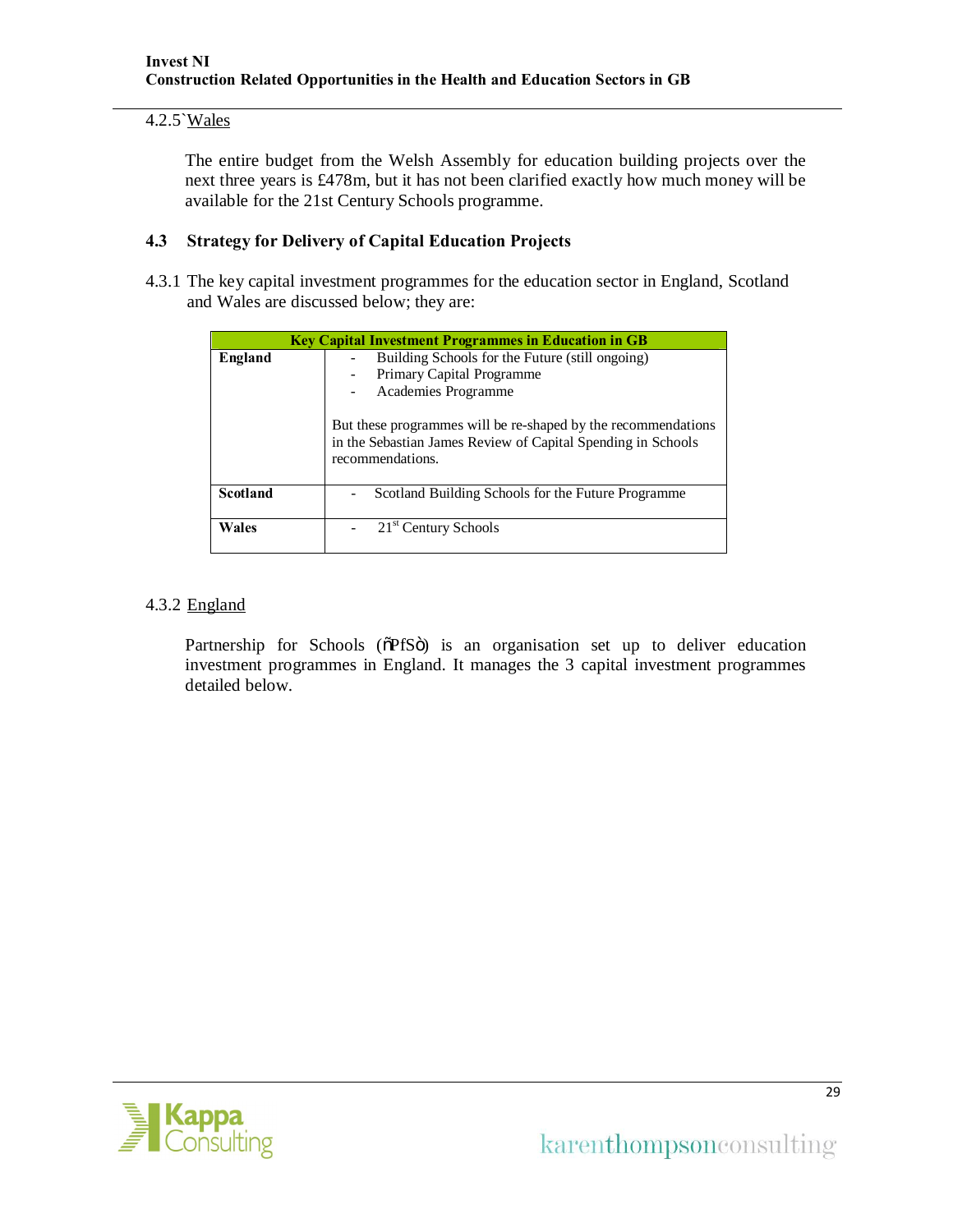#### **Building Schools for the Future ("BSF")**

Launched in 2004, BSF was a major government funded programme, set up to rebuild or refurbish all of the 3,500 secondary schools in England, with half of all schools to be entirely rebuilt.

Under the programme it is local authorities who are responsible for commissioning and maintaining the schools, and the local authorities apply to PfS for BSF funding. Public private partnerships were established to deliver the build projects 6 known as  $\delta$ LEP<sub>0</sub> (Local Education Partnerships) 6 which are partnerships between the local authority and a private sector company, to deliver a range of projects across education.

The BSF programme was halted in June 2010 and only those projects which had reached financial closure by this stage, or which had received outline business case approval, were allowed to proceed - this meant that over 700 school building projects were scrapped (incl 63 ICT only projects).

However, latest industry reports suggest that the recommendations in the  $\tilde{o}$ Sebastian James Review of Capital Spending in Schoolsö could mean that these  $700+$  schools projects could be salvaged 6 by moving towards more cost effective construction methods and more off-site manufacturing.

The table below summarises the latest position with regard to BSF:

|                      | <b>BSF Programme £55 billion - Cancelled</b>                                                       |
|----------------------|----------------------------------------------------------------------------------------------------|
|                      | Aim of Programme: To refurbish or re-build every secondary school in England                       |
|                      | Delivery Model: Local Education Partnership (LEP) set up between local authority, school and       |
|                      | private sector contractor                                                                          |
| Pre-June $2010$ :    |                                                                                                    |
|                      | 180 English secondary schools refurbished or re-built                                              |
|                      | 231 schools in construction or almost at construction stage                                        |
| <b>June 2010:</b>    |                                                                                                    |
|                      | 735 individual school schemes cancelled                                                            |
|                      | 58 local authorities affected                                                                      |
|                      | 151 projects under review                                                                          |
|                      | 44 allowed to proceed on the basis that they had reached financial closure                         |
|                      | 14 sample projects at the same stage allowed to proceed                                            |
| <b>August 2010:</b>  |                                                                                                    |
|                      | -33 sample schools in 14 local authority areas received approval to proceed                        |
| October 2010:        |                                                                                                    |
|                      | - £15.8 billion of capital funding was announced for education in England over 4 years in the CSR, |
|                      | of which £6 billion would be needed to carry out work on projects from BSF and Academies           |
| Programme            |                                                                                                    |
| <b>January 2011:</b> |                                                                                                    |
|                      | - A successful High Court challenge means that the Government is now forced to go into             |
|                      | consultation with six councils regarding cancelled BSF projects worth £1 billion.                  |

#### **Primary Capital Programme**

The Primary Capital Programme got underway in 2007, but really commenced in earnest in April 2009.

Its objective was to renew at least half of all English primary schools by 2020. The Primary Capital Programme was to be worth £7 billion, with government funding of £1.6 billion, up to 2011

Projects funded under the Programme are procured either through an existing LEP or through the local authority to own framework. If there is no framework in place, projects can be procured through on a traditional project by project basis.

By August 2010, 65 new builds and 128 extensions/ refurbishments had been completed under the programme. However, the Primary Capital Programme has now also been halted, until the results of the  $\delta$ Sebastian James Review of Capital Spending in Schoolsö are finalised.

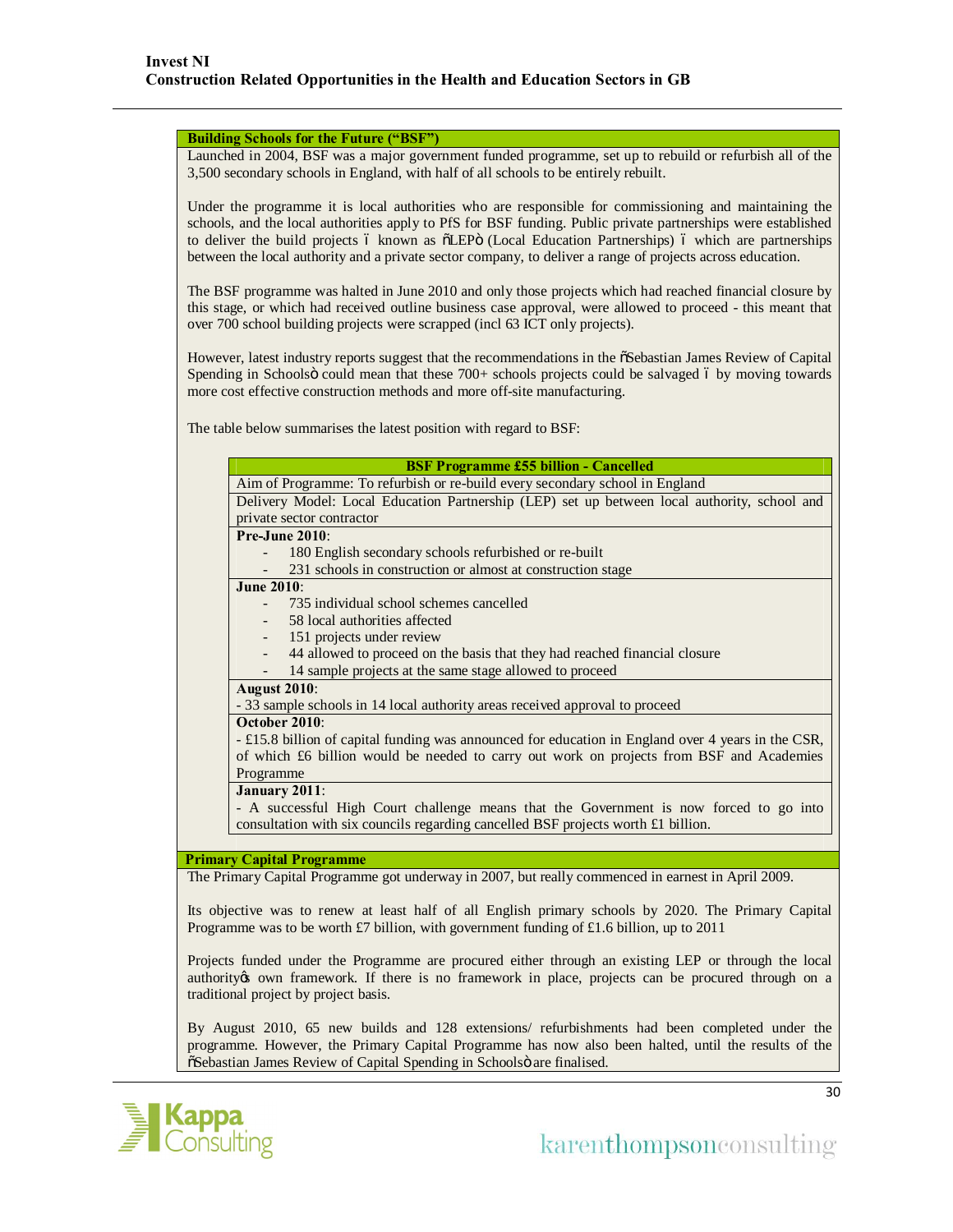#### **Academies Programme**

PfS took over responsibility for implementing the Academies Programme in 2007. New Academy buildings can be delivered in two different ways: One-off procurements, whereby Academies (either singly or in groups) were in need of new buildings outside the timetable of the local BSF programme, or through the existing BSF arrangements in areas where a LEP is already is in place.

PfS has recently approved Academy projects worth £800 million, which had been stalled since last summer. The projects will be released evenly over the next 4 years, with an anticipated £200 million delivered in the incoming financial year.

Many schools have postponed maintenance work and upgrades for up to the last 5 years, as plans were being drawn up for new schools. Many have had their BSF plans cancelled, but still urgently require maintenance work and additional space to meet growing pupil numbers. After an initial strong surge of maintenance work after the cancellation of BSF last year, contractors are now expecting that some schools will be unable to wait for the government to new recommendations to be published and that there will have to be the go-ahead given for some urgent refurbishment work to be carried out.

### 4.3.3 Scotland

In Scotland, the main investment programme is the  $\tilde{c}$ Scotland Building Schools for **the Future Programme** $\ddot{\circ}$  - a £1.25 billion programme to deliver 55 new schools. In total, the Scottish Government will contribute  $£800$ mn of the programme fund 6 funding construction of secondary schools on a 67/33 basis with local authorities, while primary school projects are funded on a 50/50 basis, on like for like facilities.

The Scottish Futures Trust (SFT) was set up to improve the efficiency and effectiveness of infrastructure investment in Scotland and will co-ordinate, facilitate and manage delivery of the new school building programme and a number of other areas. The Scottish government has allocated only £20 million capital funding to the Scotland Building Schools for the Future Programme, so the Scottish Futures Trust role is critical to investment in education in Scotland.

However, some local authorities will continue to use their own frameworks to deliver school building projects, where they can finance these out of available capital budgets.

The Government has just announced support for the first 35 school projects (14 secondary; 20 primary  $\&$  one special) from the new Scottish school building programme

Work on the first school funded through the Scottish BSF programme got underway in September 2010 in West Lothian.

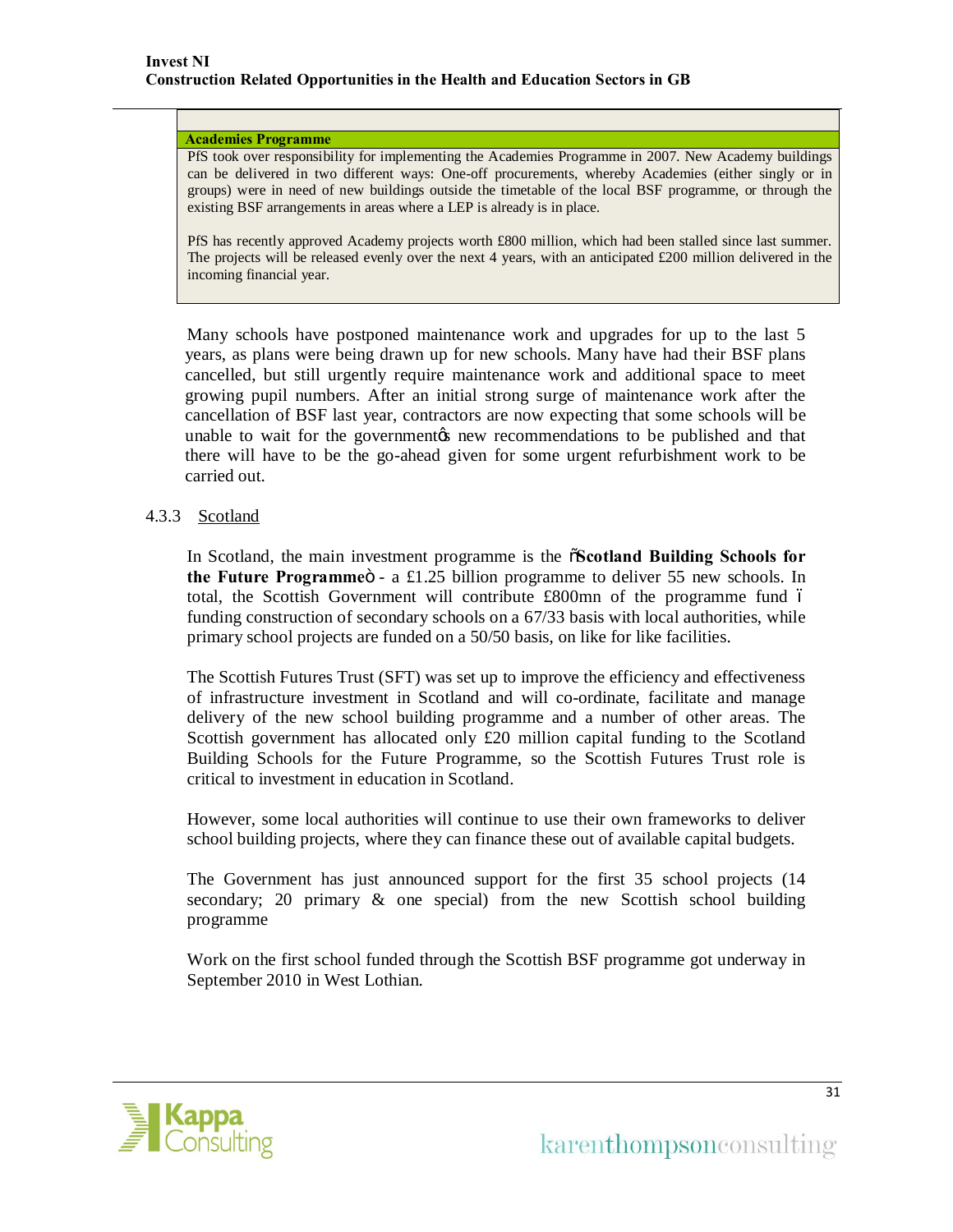4.3.4 Wales

In Wales, the main investment programme for the education sector is the  $\tilde{o}21<sup>st</sup>$  Century **Schools Building Programme**ö.

This programme is to upgrade and extend the stock of schools in Wales from pre-school through to secondary. The programme is scope ranges from sustainability projects to ICT projects, as well as major refurbishment and new build projects. All projects will be specified to meet the minimum schools standards published in a document called  $21<sup>st</sup>$ Century Schools Standard.

Funding awards will be prioritised according to demonstrable innovation in a project, including innovation in construction. Examples given of innovation in construction are off-site construction techniques and sustainable construction of schools that deliver a low carbon environment. Projects demonstrating innovation in design will also be prioritised. Examples provided include provision of flexible learning spaces, increased community usage of the school building. Priority will also be given to projects demonstrating inter-authority collaboration in the area of design, procurement etc.

Funding is expected to be delivered in bands of 5, with each band covering a 3-year period. The first band will take place between 2012 and 2015.

Each of the 22 local authorities in Wales have been asked to submit an outline programme indicating how they feel that their schools could be benefit from investment over the next 10 year period.

# **4.4 Summary and Conclusions**

4.4.1 In England, the capital budget for education has been hit much harder than the healthcare budget, although it will still be higher than the healthcare budget in 2011/12.

| <b>Education</b><br><b>Capital</b><br><b>Budget – England</b> | <b>Baseline</b><br>2010-11 | 2011-12 | 2012-13 | 2013-14 | 2014-15 |
|---------------------------------------------------------------|----------------------------|---------|---------|---------|---------|
| £ billion                                                     | 7.6                        | 4.9     | 4.2     | 3.3     | 3.4     |
| <b>Health Capital Budget –</b><br>England                     | <b>Baseline</b><br>2010-11 | 2011-12 | 2012-13 | 2013-14 | 2014-15 |
| £ billion                                                     | 5.1                        | 4.4     | 4.4     | 4.4     | 4.6     |

4.4.2 Until the  $\delta$ Sebastian James Review of Capital Spending in Schools is published there are still many unknowns about the future for education construction projects.

Initially due to be published in December 2010, the review is still not complete, much to the frustration of the industry. It is now expected to go through a further phase of consultation and may not be published until Summer 2011.

However, it is widely believed within the industry that the Review will recommend a complete overhaul to the school building process, based on the Coalition government  $\alpha$ 

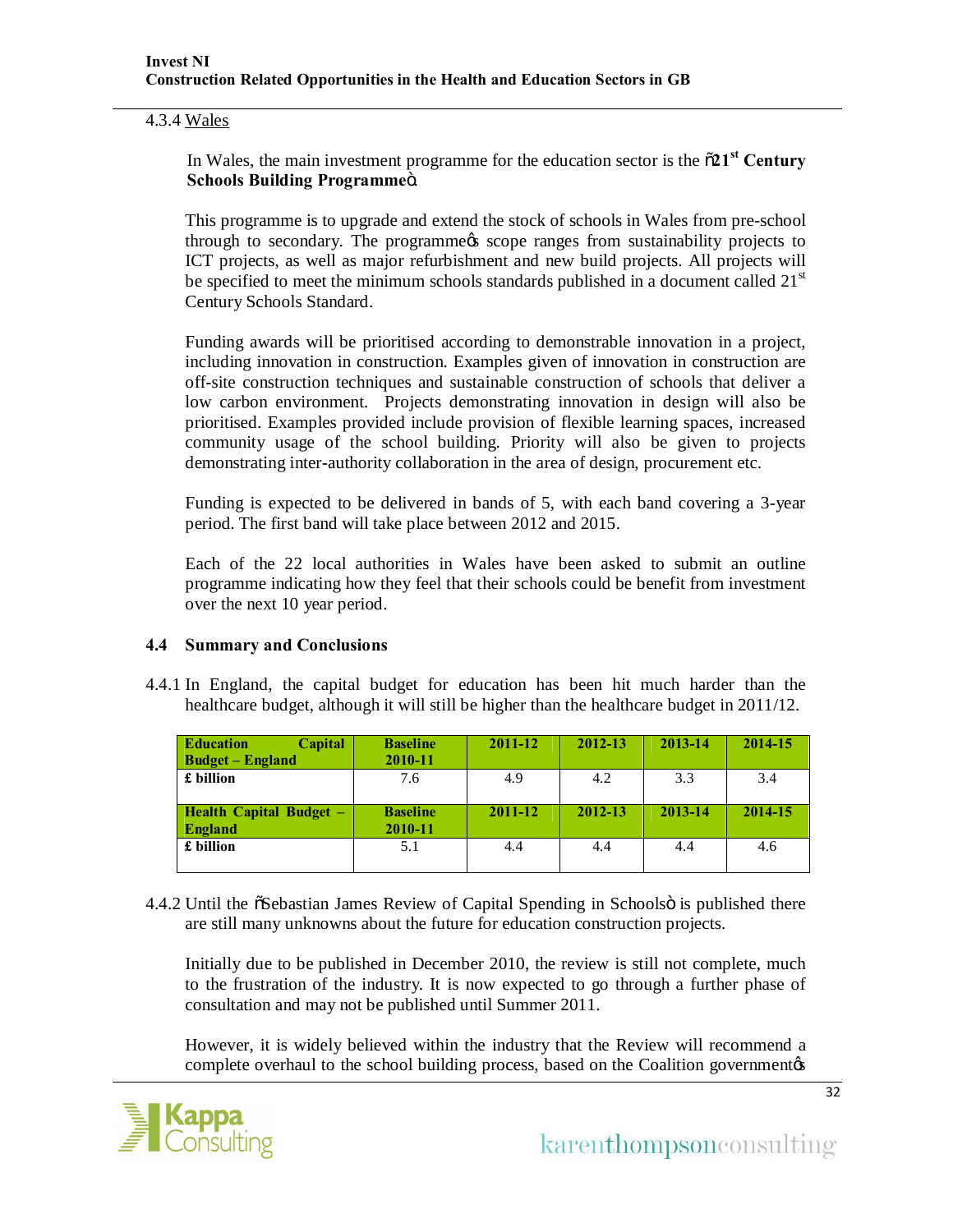view that BSF was too costly and inefficient and that new schools in the UK cost significantly more than in other countries.

Although the recommendations of the Review have not yet been finalised, and further consultations are to take place, there have been a number of unverified indications in the specialist media and from the Education Secretary about what they may contain. It has been suggested that:

- The Review will suggest an alternative to the BSF model, but the scope will include all early years, schools and colleges.
- Its recommendations are expected to include a reduction in the cost of building an average-size secondary school from £20m to £15m, and a reduction in the cost of a small primary school from £3.3m to £2.3m.
- It could be recommended that new primary and secondary schools should be up to 15% smaller, as the Review team is looking at reviewing the minimum space standards in school design. A typical secondary school would be reduced from 10,000m2 to 8,500m2. Based on a cost of roughly £1,600 per m2, this would mean a saving of about £2.4m per school.
- Architects may not have a role in the development of new schools, as schools will tend to be based upon mass produced, standardised designs.
- Heads and governing bodies will be asked to choose from a small number of preapproved templates which will include structural options and internal fittings and fixtures.
- It is very likely that there will be a growing emphasis on off-site manufacture, reducing construction timescales from 18 months to less than 6 months.

When completed, the recommendations of the  $\delta$ Sebastian James Review of Capital Spending in Schoolsö are likely to significantly re-shape schools investment for many years to come in England. If lower costs can be achieved through new delivery models, then it is very likely that Scotland and Wales will follow suit.

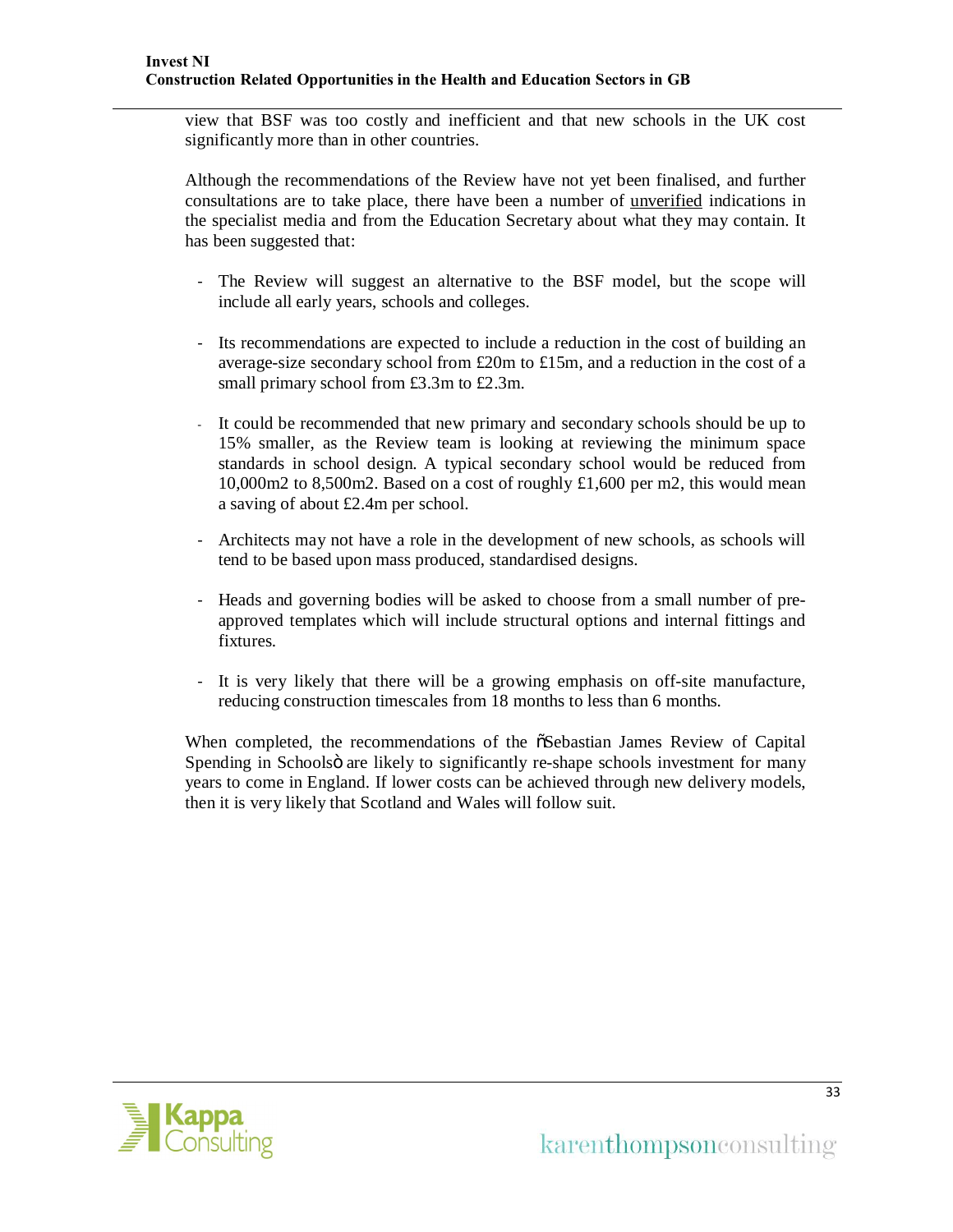# **5. EDUCATION - PROCUREMENT CHANNELS AND KEY FRAMEWORKS**

# **5.1 Introduction**

5.1.1 Having recently been such a buoyant sector for construction, with the promise of substantial further investment to come, the decision to undertake a review of capital building has now significantly slowed down activity in the education sector.

Construction was particularly severely hit in the latter half of 2010, with the impact of halted BSF projects. The drop in the number of education projects which received detailed planning approvals from October 2010  $\acute{o}$  December 2010, compared with the same period in the previous year, provides an indication of how the sector has been affected on a regional basis.

| <b>Region</b>                   | <b>Value of Education</b> | % Change by Region   |
|---------------------------------|---------------------------|----------------------|
|                                 | <b>Planning Approvals</b> | $(Oct - Dec 2010 vs$ |
|                                 | £million                  | 2009)                |
| <b>Northern Ireland</b>         | 2                         | $-71%$               |
|                                 |                           |                      |
| <b>Scotland</b>                 | 48                        | $-77%$               |
|                                 |                           |                      |
| <b>Wales</b>                    | 51                        | $-30$                |
|                                 |                           |                      |
| England:                        |                           |                      |
| <b>East Midlands</b>            | 66                        | $+41%$               |
| <b>North West</b>               | 142                       | $-12%$               |
| <b>East of England</b>          | 100                       | $-48%$               |
| <b>South West</b>               | 22                        | $-86%$               |
| London                          | 142                       | $-56\%$              |
| <b>West Midlands</b>            | 188                       | $+19%$               |
| <b>North East</b>               | 16                        | $-51%$               |
| <b>South East</b>               | 176                       | $-41%$               |
| <b>Yorkshire and Humberside</b> | 189                       | $-51%$               |

Source: Construction News

As a positive, the level of work which is still in the pipeline in GB remains substantial, particularly when compared with the situation in Northern Ireland.

# **5.2 Key Education Frameworks**

5.2.1 The key national frameworks and procurement channels for the education sector are:

| <b>Key National Frameworks and Channels for Education Sector in GB</b> |                                                                   |  |
|------------------------------------------------------------------------|-------------------------------------------------------------------|--|
| England                                                                | Partnership for Schools National Contractors Framework            |  |
|                                                                        | Building Schools for the Future                                   |  |
| <b>Scotland</b>                                                        | Projects will be delivered via regional Hubcos set up by Scottish |  |
|                                                                        | <b>Futures Trust</b>                                              |  |
| Wales                                                                  | 21 <sup>st</sup> Century Schools Framework                        |  |

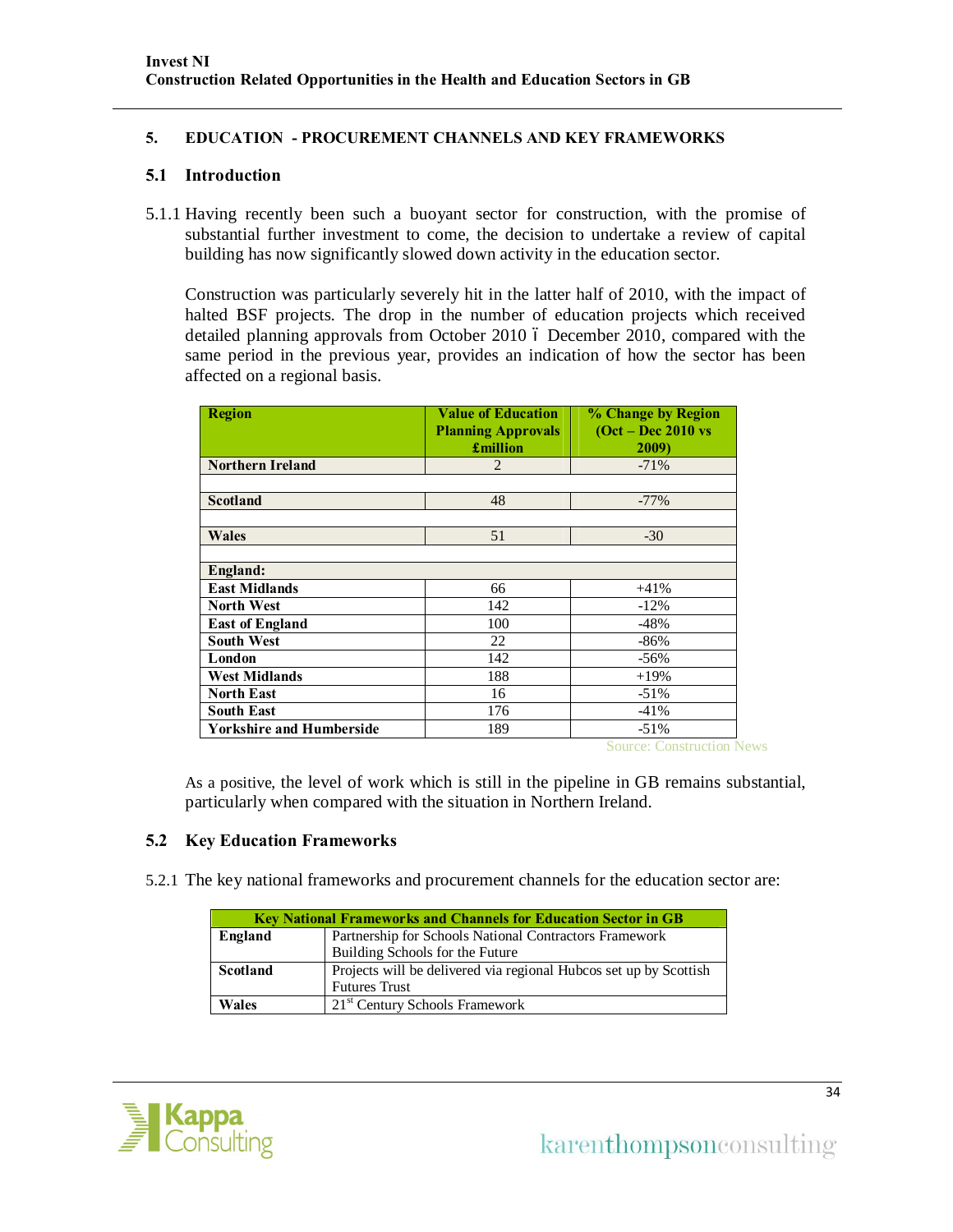In addition to these national frameworks, universities operate their own frameworks. Sunderland University has just advertised (January 2011) for a new £30 million capital framework for ongoing projects until 2014.

### 5.2.2 **Partnership for Schools National Contractors Framework**

This framework is sometimes mistakenly called the Academies framework. Whilst it was developed as a vehicle for procurement in relation to the construction of Academies, it has a much wider remit and includes reference to education facilities for ages 0-19yrs. Therefore this framework should be viewed as the *government's main delivery agent for capital investment programmes into schools*.

The Partnership for Schools National Contractors framework for England was established in 2009, with contractors appointed on a regional basis. It can be used for the design and build of:

- single school projects;
- grouped school projects to be procured all at once ('bundled schemes'), and
- grouped school projects to be procured in more than one phase ('batched schemes').

The Contractors' Framework is the successor to the PfS National Framework, which was launched in January 2007 and is currently delivering approximately £1.5bn of projects. It was anticipated in 2009 that the total upper value of the framework would be £4 billion.

| <b>North and Midlands</b>           | <b>London, South and East</b>       |
|-------------------------------------|-------------------------------------|
| <b>Balfour Beatty</b>               | <b>Apollo Property Services</b>     |
| <b>Bam Construction</b>             | <b>Balfour Beatty</b>               |
| <b>Bovis Lend Lease</b>             | <b>Bam Construction</b>             |
| Carillion                           | Bovis Lend Lease                    |
| <b>Clugston Construction</b>        | Carillion                           |
| <b>Interserve Projects Services</b> | <b>Interserve Projects Services</b> |
| Kier Regional                       | JB Leadbitter & Co                  |
| Shepherd Construction               | Kier Regional                       |
| Sir Robert McAlpine                 | Rydon Group                         |
| <b>VINCI</b> Construction           | Sir Robert McAlpine                 |
| Wates                               | Wates                               |
| Wilmott Dixon                       | <b>Wimott Dixon</b>                 |

The contractors appointed to the national Contractors Framework are:

Source: Partnership for Schools

These contractors include 5 medium sized firms which do not have national coverage.

In September 2010, £70 million of contracts were published under the framework. Willmott Dixon was emerging as a very strong player in Academies sector, having won £140 million of secured projects, as none of its academy projects had been put on hold.

In February 2011 Partnerships for Schools has approved £800m of academy jobs that have been on hold since last summer. Sources say that these jobs will be released evenly through the four years of the forthcoming spending review period. This would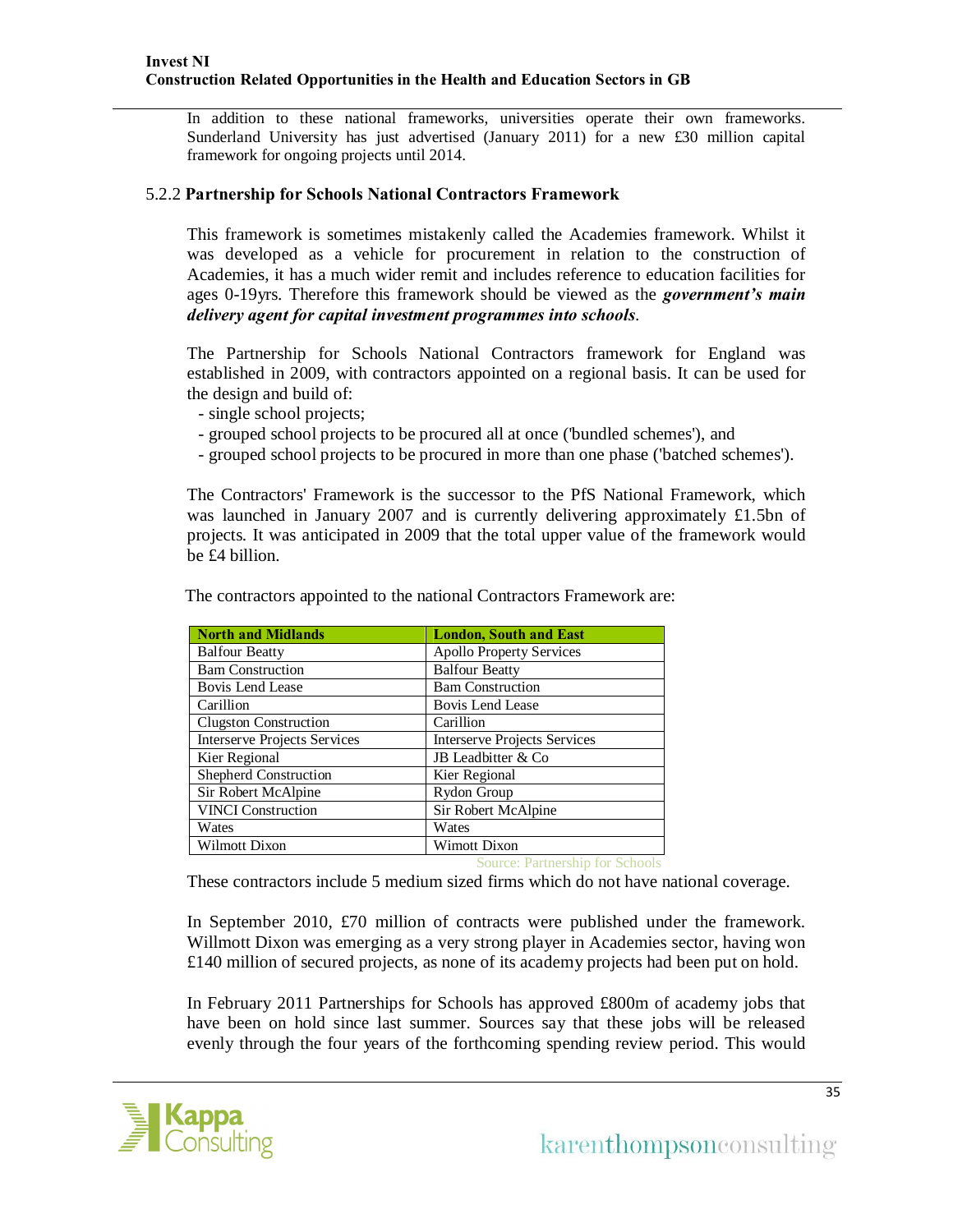mean roughly 20 jobs at an average of £10m each going through the framework in 2011/12. This now enables the 75 academies projects put on hold last year to go ahead.

The funding represents a cut of about £1bn from the total originally promised to the projects, but will end months of uncertainty over them. The money will come from the capital funding settlement for education announced in the Comprehensive Spending Review in October.

Groups setting up free schools are being directed by government advisers to use the framework unless they can show that using another method, such as existing local authority frameworks, is more efficient.

# 5.2.3 **Building Schools for the Future**

The procurement process for BSF was changed in 2007 to make the process of appointing contractors quicker. Each local authority area now appoints a single private sector contractor to carry out all their BSF projects, beginning with one or two sample or pathfinder projects.

Local Education Partnerships in each local authority had appointed preferred bidders to undertake their school construction projects under BSF. The following projects were given the go-ahead in August 2010, after a review by Michael Gove. In most cases, this means that these preferred bidders will actually build only two or three projects out of perhaps 16 that they had originally been appointed to build.

|                       | <b>BSF Schools Approved in August 2010</b>                                                                                                                                                                                                                                                                                                                                                                                                                                                                                                       |
|-----------------------|--------------------------------------------------------------------------------------------------------------------------------------------------------------------------------------------------------------------------------------------------------------------------------------------------------------------------------------------------------------------------------------------------------------------------------------------------------------------------------------------------------------------------------------------------|
| <b>Balfour Beatty</b> | Derby, £230m BSF. Three of 14 schools cleared for building. Work to start in<br>November on Derby Moor, Noel-Baker, St Martings schools.<br>Ealing, £300m BSF. Two of 16 schools approved. West London Academy,<br>Cardinal Wiseman Catholic School, Dormers Wells High School.<br>Hartlepool, £104m BSF. Two of six schools through. Work due to start in<br>September on Dyke House Sports and Technology College and St Hilds School.<br>Oldham, £230m BSF. Two of 11 schools cleared for building. New RC School,<br>North Cadderton School. |
| <b>Bam</b>            | Camden, £250m BSF. Three of 16 school jobs approved. These are UCL<br>Academy, South Camden Community, Swiss Cottage Special school.<br>Somerset, £600m BSF. Three of six in the initial phase. These are Chilton Trinity,<br>Elmwood, Robert Blake School.                                                                                                                                                                                                                                                                                      |
| <b>Interserve</b>     | St Helens £150m BSF. Two of nine schools cleared. Works starts this autumn on<br>De La Salle School and Rainford High Technology College.                                                                                                                                                                                                                                                                                                                                                                                                        |
| <b>May Gurney</b>     | Lambeth, £185m BSF. Three of eight schools pass through review. Dunraven,<br>$\overline{\phantom{a}}$<br>Lilian Bayliss, Norwood school                                                                                                                                                                                                                                                                                                                                                                                                          |
| Laing<br>O'Rourke     | Barking and Dagenham £270m BSF. Two of nine promised schools passed. Work<br>to start in February on Dagenham Park and Sydney Russell                                                                                                                                                                                                                                                                                                                                                                                                            |
| <b>Eric Wright</b>    | Blackpool, £180m BSF. Three of eight promised schools funded. First work to                                                                                                                                                                                                                                                                                                                                                                                                                                                                      |

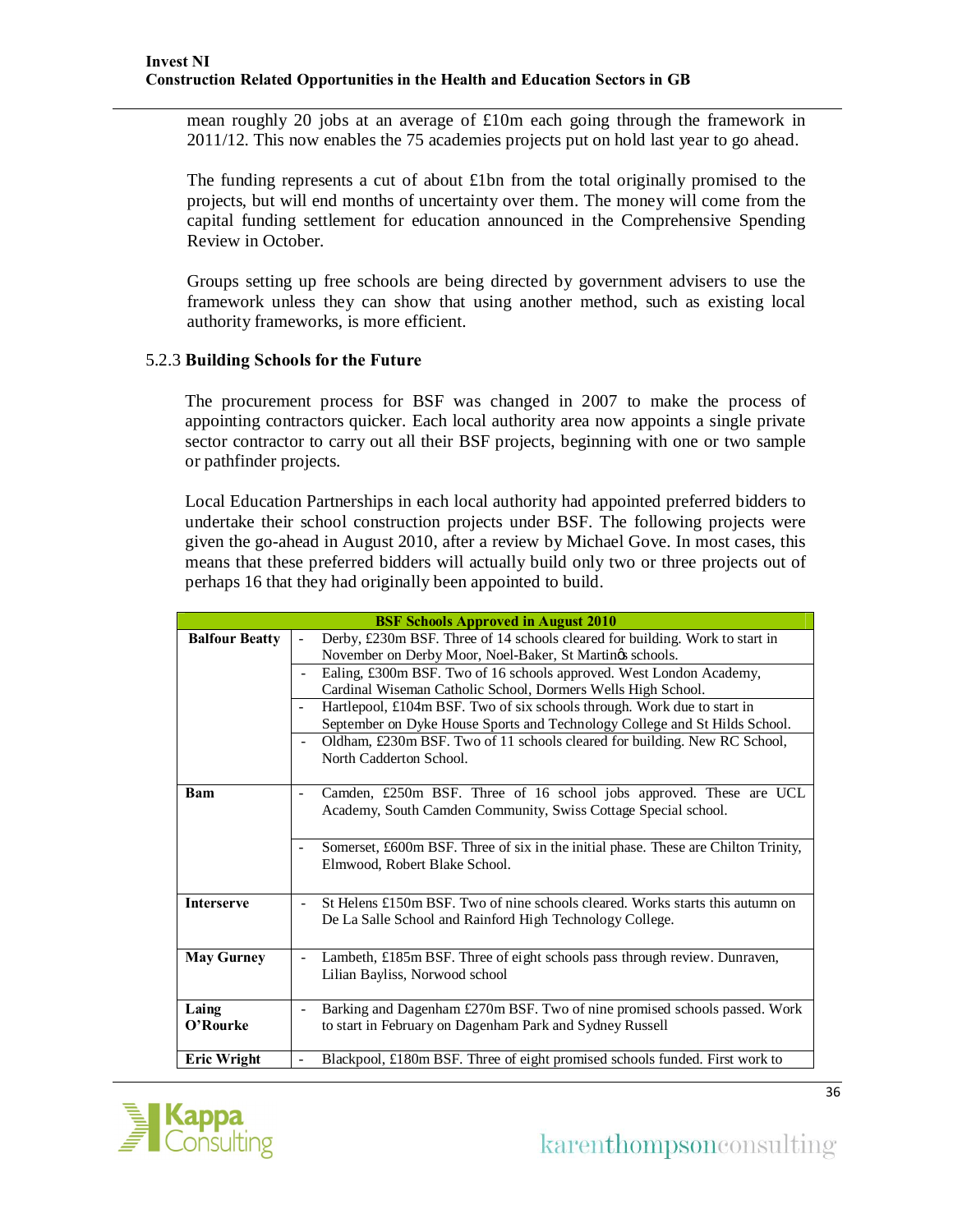|  | start this year on Highfield Humanities College, Mountford Centre and St Maryos |
|--|---------------------------------------------------------------------------------|
|  | Catholic College                                                                |
|  |                                                                                 |

Source: Construction News

A successful challenge in the High Court by six local authorities against the Governments decisions to scrap BSF projects which had not reached financial close by January 2010, could lead to further BSF projects being approved. The following table shows which contractors could benefit, should the government have to reverse its original decision. If that happens, a number of the following schemes, worth a combined £1 billion could go ahead.

|                               | <b>BSF Schemes up for Consultation</b> |                                  |
|-------------------------------|----------------------------------------|----------------------------------|
| <b>Council</b>                | <b>Value of combined</b>               | <b>BSF Contractor</b>            |
|                               | schemes                                |                                  |
| London Borough of Waltham     | $£258$ million                         | <b>B</b> ougues                  |
| Forest                        |                                        |                                  |
| Kent County Council           | £255 million                           | Kier                             |
| London Borough of Newham      | $£230$ million                         | Laing OgRourke                   |
| Sandwell Metropolitan Borough | $£128$ million                         | Interserve                       |
| Nottingham City Council       | £96 million                            | Carillion                        |
| Luton Borough Council         | £48 million                            | Wates                            |
|                               |                                        | <b>Source: Construction News</b> |

### 5.2.4 **Scotland**

The Scotland Building Schools for the Future Programme will largely be managed by Scottish Futures Trust and delivered through the Scottish Assembly Government of Non-Profit Distributing model of PPP, which caps private sector profits. These projects will be funded through revenue, rather than capital budgets.

SFT will be responsible for managing a wide range of infrastructure projects, not just in education. It is organised into five regional hubs: South East, North, East Central, West and South West. South East and North were established as pilot hubs and they have already completed procurement.

The procurement route for projects built under Scotland Building Schools for the Future Programme is via the preferred bidders appointed under each of the five regional Hubcos.

# **Scottish Futures Trust Hubcos South East**: A Galliford Try led consortium has been chosen as the private sector delivery partner for this hub. The value of work to be undertaken is estimated to be worth £300 million over 10 years. The first project, a library and community centre facility, got underway at the end of 2010. Participants already committed to work within the South East Territory include the City of Edinburgh, West Lothian, East Lothian, Midlothian, and Scottish Borders councils as well as NHS Lothian, NHS Borders, Lothian and Borders Police Board, and Lothian and Borders Fire & Rescue Service Board. Projects to come include the £9m Firrhill Health and Social Care Centre, the £4 million Gullane surgery and day care centre, the North-west Edinburgh Partnership Centre worth £35m, the £10m Wester Hailes Healthy Living Centre and the £6m Blackburn Partnership Centre.

### $\equiv$  III  $\sqrt{2}$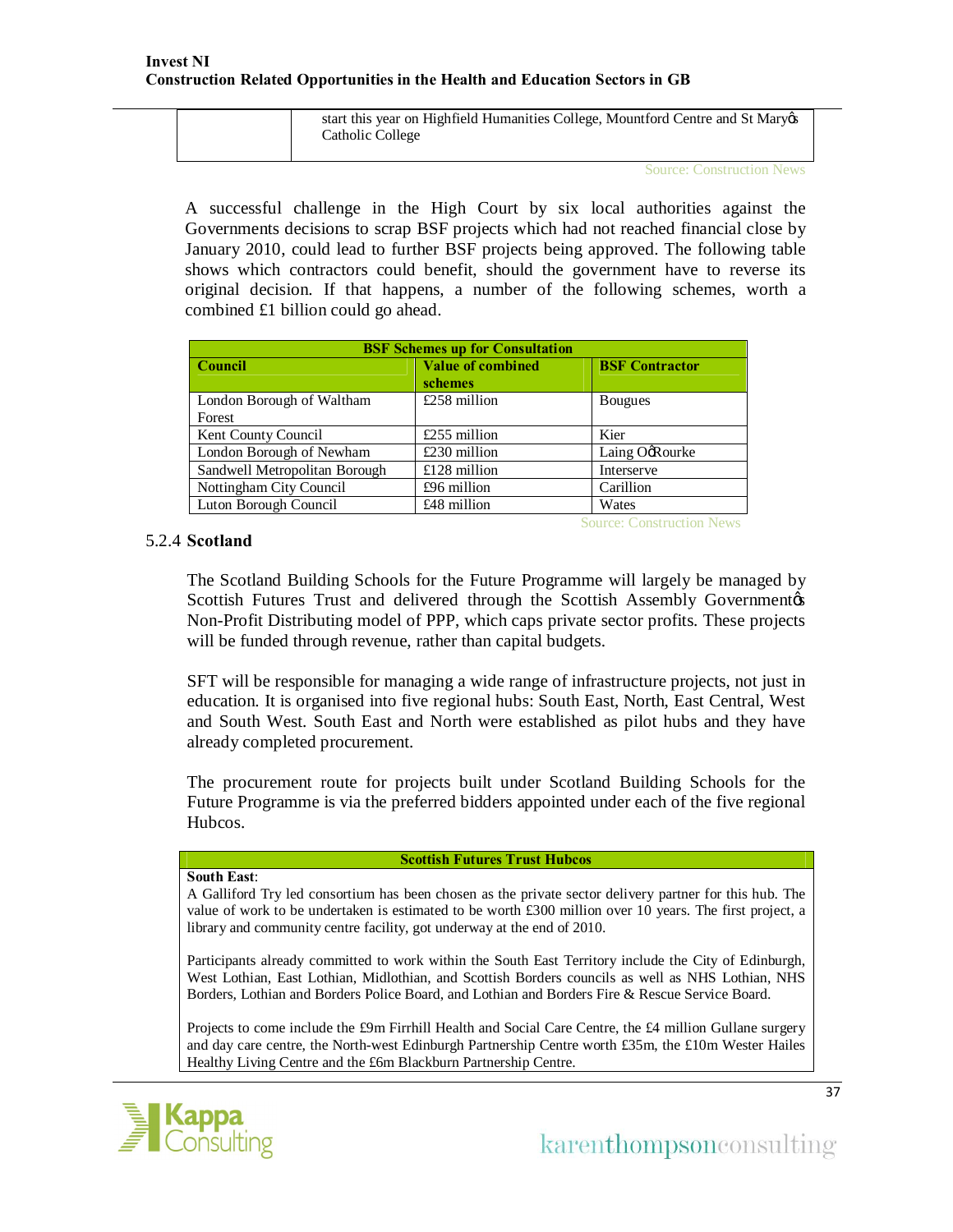#### **North:**

Hub North, which includes an estimated £435m worth of work over the next 10 years, has selected Alba Community Partnerships, made up of a consortium of Miller and Cyril Sweett as its preferred bidder.

Hub North region covers Aberdeen City, Aberdeenshire, Argyll & Bute, Eilean Siar, Highland Moray, Orkney Islands and Sh[etland Islands](http://www.aberdeencity.gov.uk/) Co[uncils. Joining th](http://www.aberdeenshire.gov.uk/)[ose authorities i](http://www.argyll-bute.gov.uk/)[n partnership a](http://www.cne-siar.gov.uk/)[re Grampi](http://www.highland.gov.uk/)[an Fire](http://www.moray.gov.uk/)  [and Rescue](http://www.orkney.gov.uk/) Service, [Grampian Pol](http://www.shetland.gov.uk/)ice, Highlands and Islands Fire and Rescue Service, N[HS Grampian,](http://www.grampianfrs.org.uk/subdreamer/) [NHS Highland,](http://www.grampianfrs.org.uk/subdreamer/) [NHS Orkney,](http://www.grampian.police.uk/) NHS Shetland, [NHS Western Isles, Northern Consta](http://www.hifrs.org/)bulary [and the](http://www.nhsgrampian.org/)  [Scottish Am](http://www.show.scot.nhs.uk/nhshighland)[bulance Service.](http://www.show.scot.nhs.uk/ohb)

Hub Northos initial projects are focused on health rather than education and include:

- Aberdeen Health Village (£21 million)
- Ardseileach Core and Cluster Resettlement (£3 million);
- Tain Replacement Health Centre (£6 million); and
- Woodside Medical Group (£6 million)

#### **East Central:**

Hub East Central operates for the benefit of the local authorities in Angus, Clackmannanshire, Dundee, Falkirk, Fife, Perth & Kinross and Stirling Councils. It too will be [accessibl](http://www.angus.gov.uk/)[e for Fire & Rescue p](http://www.clacks.gov.uk/)[rojects,](http://www.dundeecity.gov.uk/)  [NH](http://www.falkirk.gov.uk/)[S and](http://www.fife.gov.uk/) [Police projects.](http://www.pkc.gov.uk/)

Initial potential education projects in East Central hub include:

- Brechin High School
- Harris Academy, Dundee
- Bridge of Earn Health Centre

In February 2010 Hub North East shortlisted three bidders: Alba, a consortium from Cyril Sweett Group plc and Miller Corporate Holding Limited; Amber Blue, a consortium from Robertson Group (Holdings) Limited, International Public Partnerships Limited and Forth Holdings Limited; and Inspiredspaces from Carillion plc.

#### **West:**

Hub West region includes Glasgow City, East Renfrewshire, Renfrewshire, Inverclyde, West Dunbartonshire and East Dunbartonshire Councils.

[The hub is c](http://www.west-dunbarton.gov.uk/)urre[ntly at the stage of pro](http://www.eastdunbarton.gov.uk/)[curing](http://www.glasgow.gov.uk/) a [private sector PPP par](http://www.eastrenfrewshire.gov.uk/)t[ner for all of its](http://www.renfrewshire.gov.uk/) [projects over t](http://www.inverclyde.gov.uk/)[he](http://www.west-dunbarton.gov.uk/)  next 10 years. It is expected that 3-5 private sector firms will be invited to tender for the work, which will be worth £200 million over 10 years.

#### **South West:**

The Hub South West region includes North Lanarkshire, South Lanarkshire, Dumfries and Galloway, South Ayrshire, East Ayrshire and North Ayrshire Councils.

Hub South West is expected to go into procurement in May 2011.

Please note that these HubCos will also deliver healthcare projects

In addition, local authorities also will continue to operate their own frameworks, for example, North Lanarkshire Council has an operational framework for it Schools and Centres 21 School modernisation programme. The framework runs until 2012 and includes just 3 contractors - Grahams, Morgan Sindall and Balfour Beatty. However,

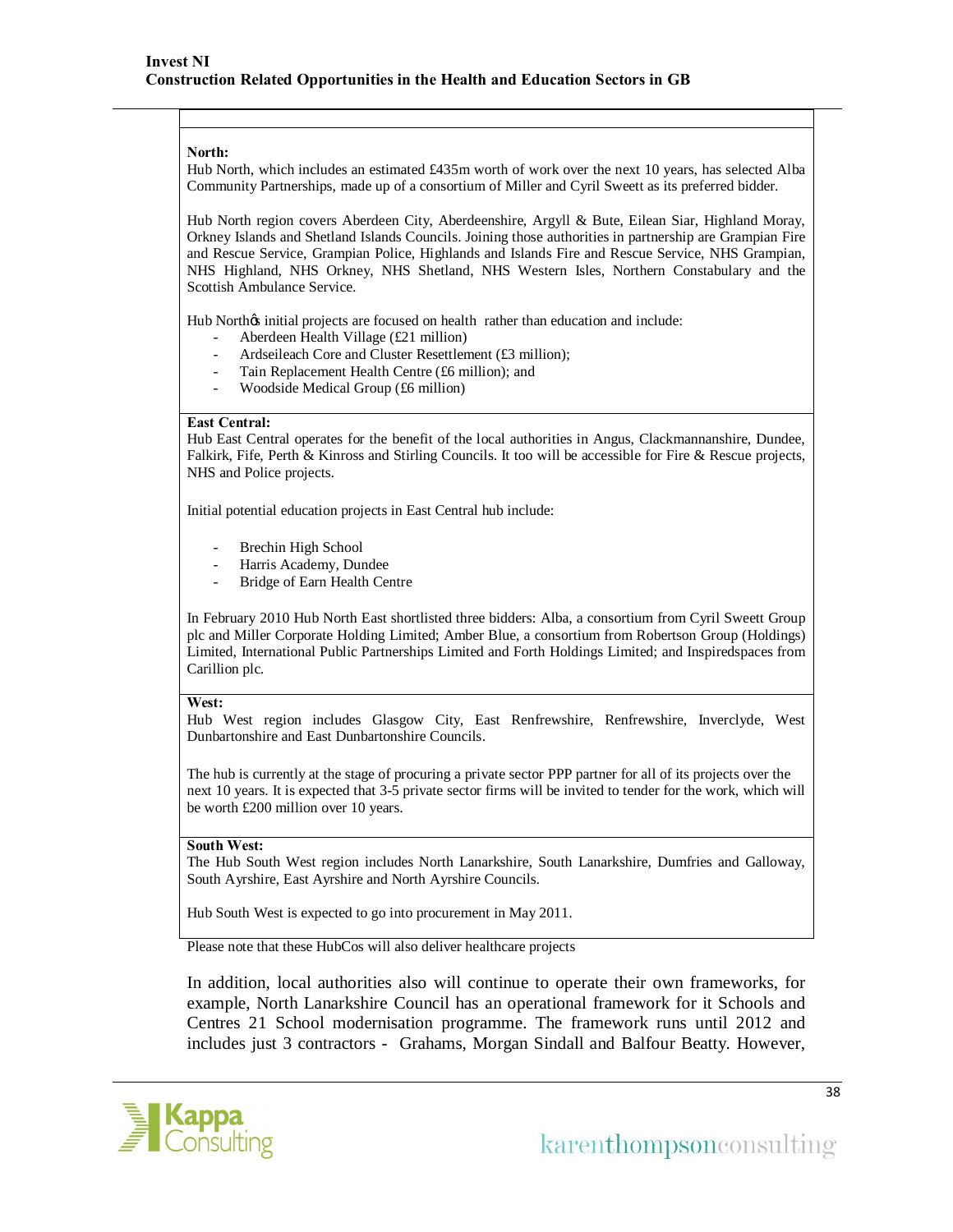the future of local authority frameworks is dependent upon the availability of a capital budget, unlike the model used via Scottish Futures Trust,

# 5.2.5 **21st Century Schools Framework** (Wales)

Contractors for the delivery of  $21<sup>st</sup>$  Century Schools are being appointed on a regional basis.

#### **Regional Frameworks for Wales 21st Century Schools Programme**

# **North West**

This is the first of three frameworks for the schools for the schools modernisation programme to be announced. The successful contractors on the  $21<sup>st</sup>$  Century Schools framework for the North West region, worth £250 million over 4 years, were announced in January 2011.

The framework will last 36 months, with an option to extend for a further 12. As well as the school programme, the framework will provide for other council buildings not yet identified.There are only 6 contractors on the framework, all of them large national companies:

- Bam
- **Carillion**
- Laing OgRourke
- Willmott Dixon
- Kier
- Vinci

The total framework was divided into six lots and the appointed contractors for each lot are:

| Council    | £2-5 million lot | £5-12 million lot | £12-30 million lot | $\pm 30 - 100$ mn lot |
|------------|------------------|-------------------|--------------------|-----------------------|
| Powys      | - Kier           | - Kier            | - Willmott Dixon   | - Bam                 |
| County     | - Willmott Dixon | - Willmott Dixon  | - Carillion        | - Carrillion          |
| Council    | - Carillion      | - Carillion       | - Laing OgRourke   | - Laing               |
| Crdedigion | - Willmott Dixon |                   |                    | <b>O</b> oRourke      |
| County     | - Carillion      |                   |                    |                       |
| Council    | - Vinci          |                   |                    |                       |
| Gwynedd    | - Kier           |                   |                    |                       |
| County     | - Carillion      |                   |                    |                       |
| Council    | - Vinci          |                   |                    |                       |

### **South East Wales:**

Bids are currently being assessed for the South East Wales framework, but results are not yet published. The bids for the £400 million framework are being assessed by the Rhondda the Cynon Taf County Borough Council Procurement Unit.

The South East Wales Schools and Public Buildings Contractor Framework (SEWSCAP) has been divided into five lots based on contract size.

#### **South West:**

Carmarthenshire County Council is handling the south west region framework on behalf of its local authority partners, Neath Port Talbot County Borough Council, City and County of Swansea and Pembrokeshire County Council. The councils intend to call-off individual school building and refurbishment jobs from the framework.

### **Framework lots:**

Lot 1: covering the whole region on project valued at  $£12m$ -plus 6 3 contractors

# $E$ *L*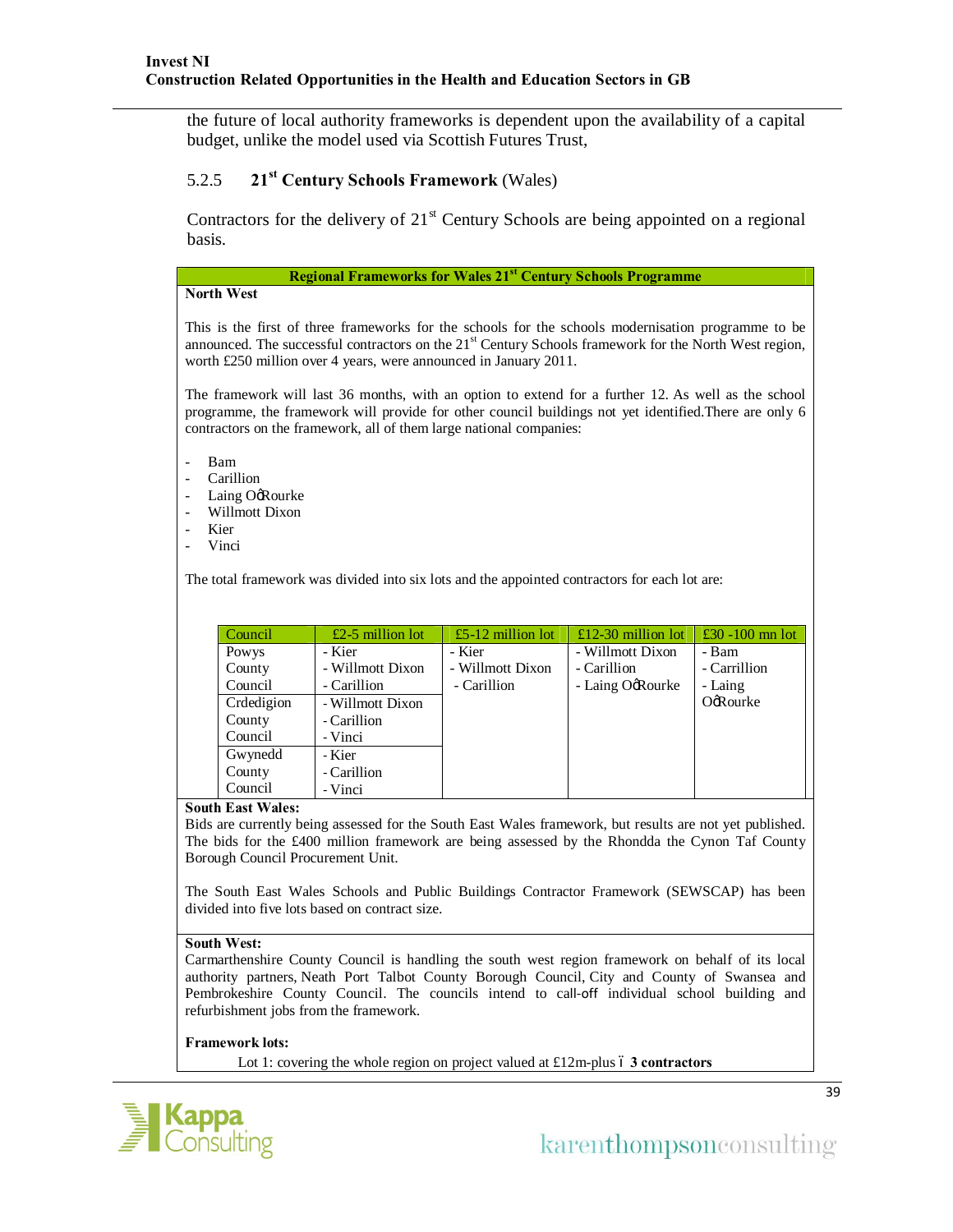Lot 2: covering Neath Port Talbot County Borough Council and City and County of Swansea. Project value £3.5m-£12m 6 **6 contractors** Lot 3: covering Carmarthenshire and Pembrokeshire. Project value £3.5m-£12m 6 6 contractors

# **5.3 Leading Contractors in Education**

5.3.1 The top 10 UK education sector contractors in 2010 won 412 projects worth a combined value of £10,625 million:

| <b>Contractor</b>          | Number of<br><b>Projects Education</b><br>projects<br>in 2010 | <b>Value of Project in</b><br>2010<br>$\mathbf{f}$ m |
|----------------------------|---------------------------------------------------------------|------------------------------------------------------|
| Morgan Sindall Group       | 58                                                            | 1,566                                                |
| Kier Group                 | 85                                                            | 1,424                                                |
| <b>Bovis Lend Lease</b>    | 11                                                            | 1,217                                                |
| Carillion                  | 47                                                            | 1,215                                                |
| Laing OgRourke             | 15                                                            | 1,171                                                |
| <b>Balfour Beatty</b>      | 62                                                            | 1,105                                                |
| Wates Group                | 30                                                            | 1,105                                                |
| <b>Willmott Dixon</b>      | 69                                                            | 626                                                  |
| <b>Bam Construction UK</b> | 19                                                            | 604                                                  |
| Skanska UK Plc             | 16                                                            | 592                                                  |

Source: Construction News

5.3.2 The majority of the major education projects in 2010 were in England, with the exception of 2 large projects in Scotland. The table below shows the top 10 clients in education in 2010, based upon value of construction projects:

| <b>Client</b>                            | <b>Education Projects in</b><br>2010 | Value £m |
|------------------------------------------|--------------------------------------|----------|
| Manchester City Council                  | 12                                   | 955      |
| Wolverhampton City Council               | 28                                   | 749      |
| Kingston Upon Hull City Council          | 14                                   | 641      |
| <b>Essex County Council</b>              | 21                                   | 600      |
| Renfrewshire<br>Metropolitan             | $\overline{2}$                       | 384      |
| Borough Council                          |                                      |          |
| Rochdale Metropolitan<br>Borough         | 15                                   | 322      |
| Council                                  |                                      |          |
| Borough<br><b>Bolton</b><br>Metropolitan | 6                                    | 294      |
| Council                                  |                                      |          |
| Blackburn with Darwen Borough            | 7                                    | 245      |
| Council                                  |                                      |          |
| Stoke on Trent City Council              | 5                                    | 211      |
| Derbyshire County Council                | 7                                    | 184      |

Source: Construction News

### **5.4 Conclusion**

With a number of frameworks only recently in place, such as the North West 21<sup>st</sup> Century Schools in Wales and the PfS National Contractores framework, the procurement routes are now established for some key education infrastructure

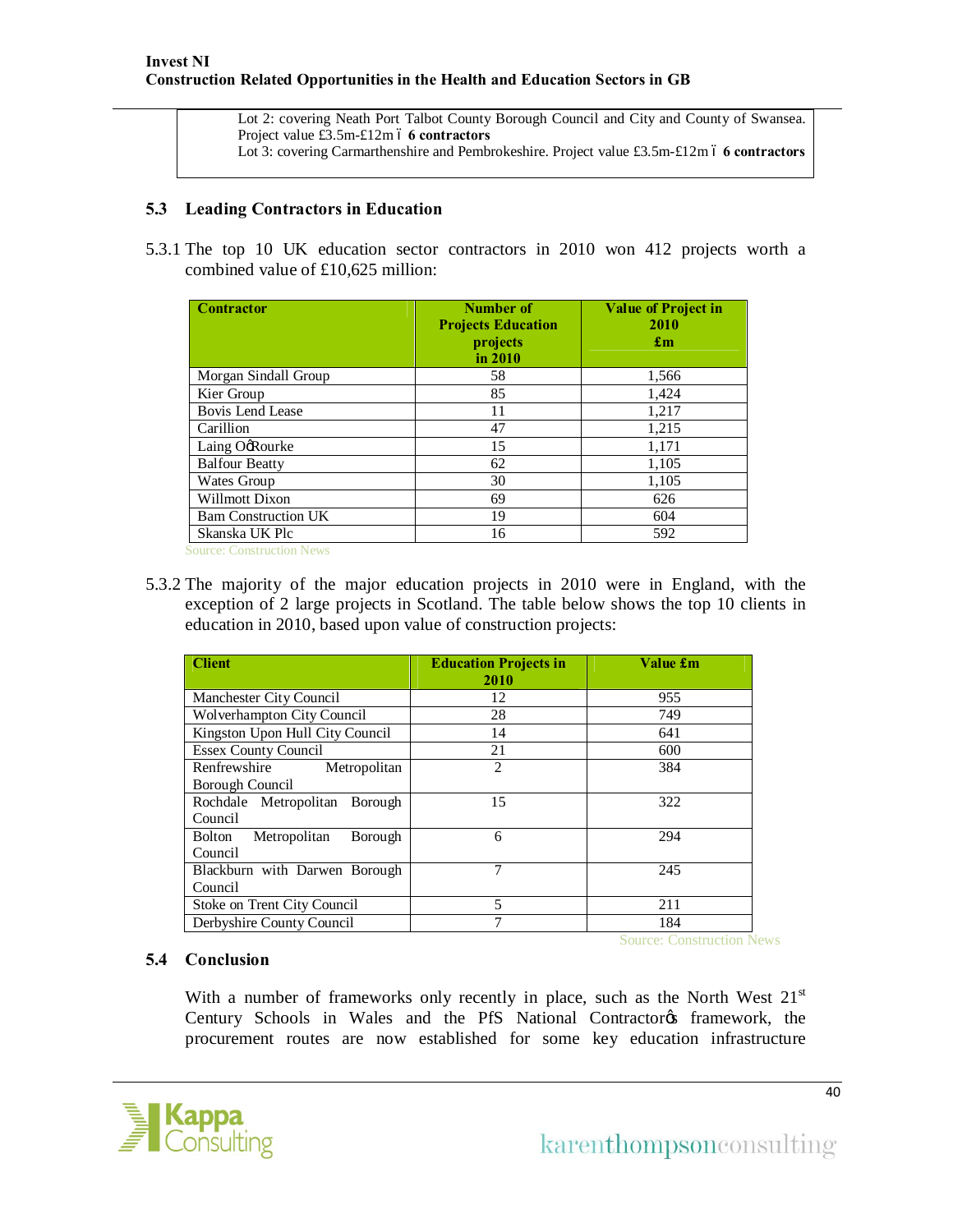investment programmes. Suppliers are now aware of the Tier 1 contractors which have been appointed to deliver education programmes in these regions.

The situation in Scotland is still emerging, as only 2 of the 5 Scottish Trust Hubcos have now completed the procurement process. However, this process should be complete for all five areas by the end of the Summer 2011.

The completed picture for Wales should also be available very soon, as the South East and South West regions are in the final stages of assessing bids for the final two out of three regional frameworks for  $21<sup>st</sup>$  Century Schools.

Should any of the cancelled BSF projects proceed in the 6 local authority areas which challenged the government in the High Court, then their preferred bidders are also already established. (See 5.2.3)

Although the Sebastian James Review of Capital Spending in Schools is expected to significantly alter how schools are built in the future and the cost of building schools, its recommendations are unlikely to impact upon the frameworks already in place. If the stalled schemes are given approval to proceed, then preferred bidders are already in place in each of the LEP areas.

The PfS National contractores framework has been designed to incorporate all types of school building from primary school to college, so it is likely to become the main vehicle for school construction procurement and is already delivering any of the recently approved academy schemes.

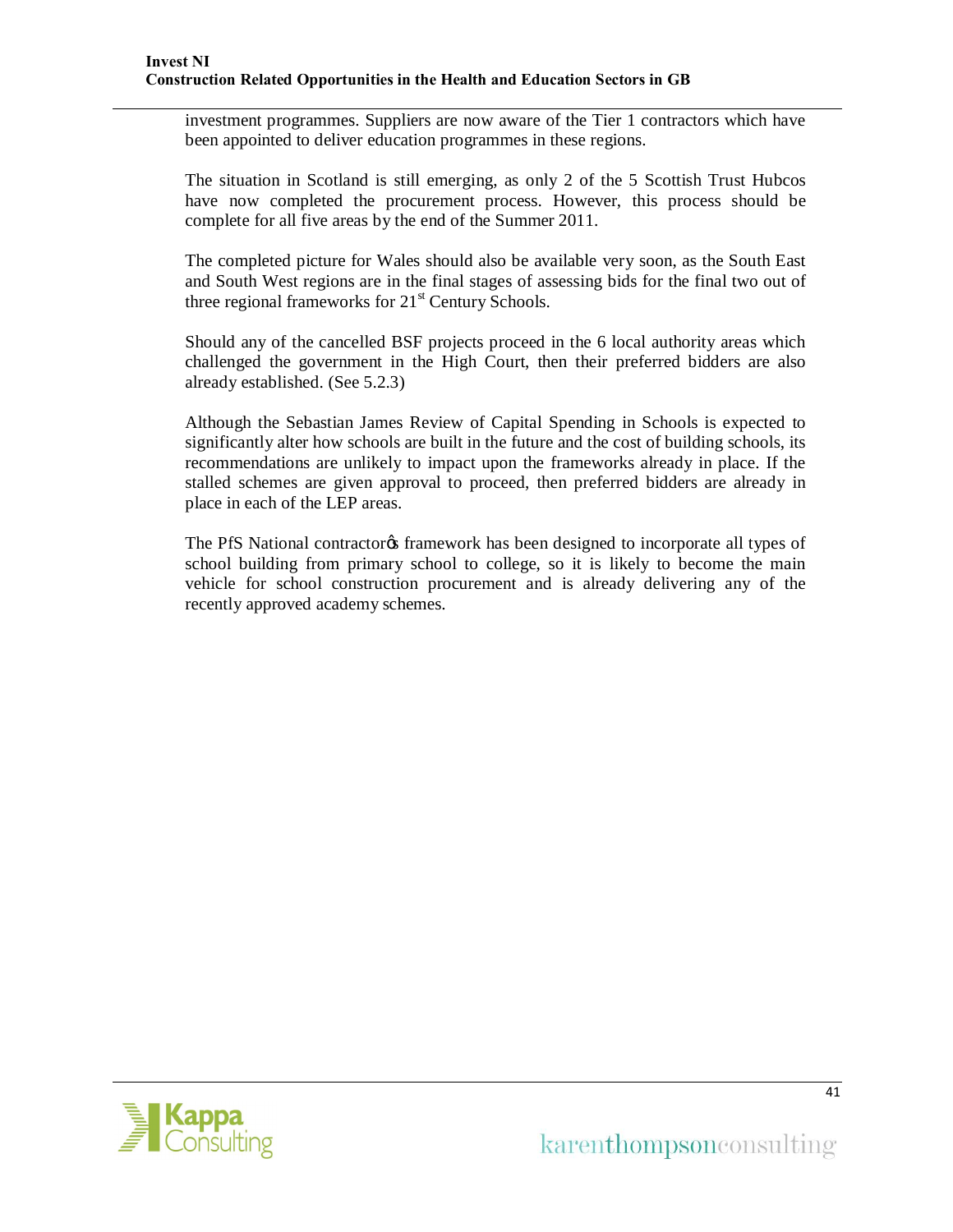# **6. CONTRACTOR PROCUREMENT IN HEALTH AND EDUCATION RELATED CONSTRUCTION PROJECTS**

# **6.1 Contractor Feedback**

- 6.1.1 Telephone interviews were undertaken with circa 20 leading contractors throughout GB. Respondents included those responsible for procurement both at head Office level and at regional office levels. The main areas of discussion with contractors were:
	- Key projects they are working on currently and projects likely to start over next 6 months
	- Successful framework awards in health and education
	- Issues which are currently impacting upon projects in both the health and education sectors
	- Procurement processes for health and education projects
	- Assessment criteria for potential new suppliers
	- Advice from contractors for Northern Ireland companies seeking to become part of the supply chain
- 6.1.2 Feedback on these issues was very similar for both health and education, so responses have been combined. The information below summarises the key responses from one or more buyers within the following companies:

| <b>Contractor Interviews</b> |                          |
|------------------------------|--------------------------|
| - Balfour Beatty             | - Leadbitter             |
| - Bam Construction           | - Morrison Construction  |
| - Clugston Construction      | - Robertson Construction |
| - Dawn Construction          | - Rydon Construction     |
| - Interserve Scotland        | - Sir Robert McAlpine    |
| - Interserve                 | - VINCI Construction     |
| - Kier Group                 | - Wates Group            |
|                              | - Willmott Dixon         |
|                              |                          |

# **6.2 Current Project Workload**

- 6.2.1 Although a number of contractors are reporting a lull in their education workload, those which have been successful on the PfS Contractor of framework are optimistic that workloads in this area will begin to increase. They do not anticipate a great deal of activity until after the recommendations of the "Sebastian James Review of Capital Spending in Schoolsö are published. Projects approved under BSF are still however coming through the pipeline, although to nowhere near the extent originally anticipated.
- 6.2.2 Current workloads within the health sector appear to be more buoyant, particularly for those in the ProCure21+ framework.

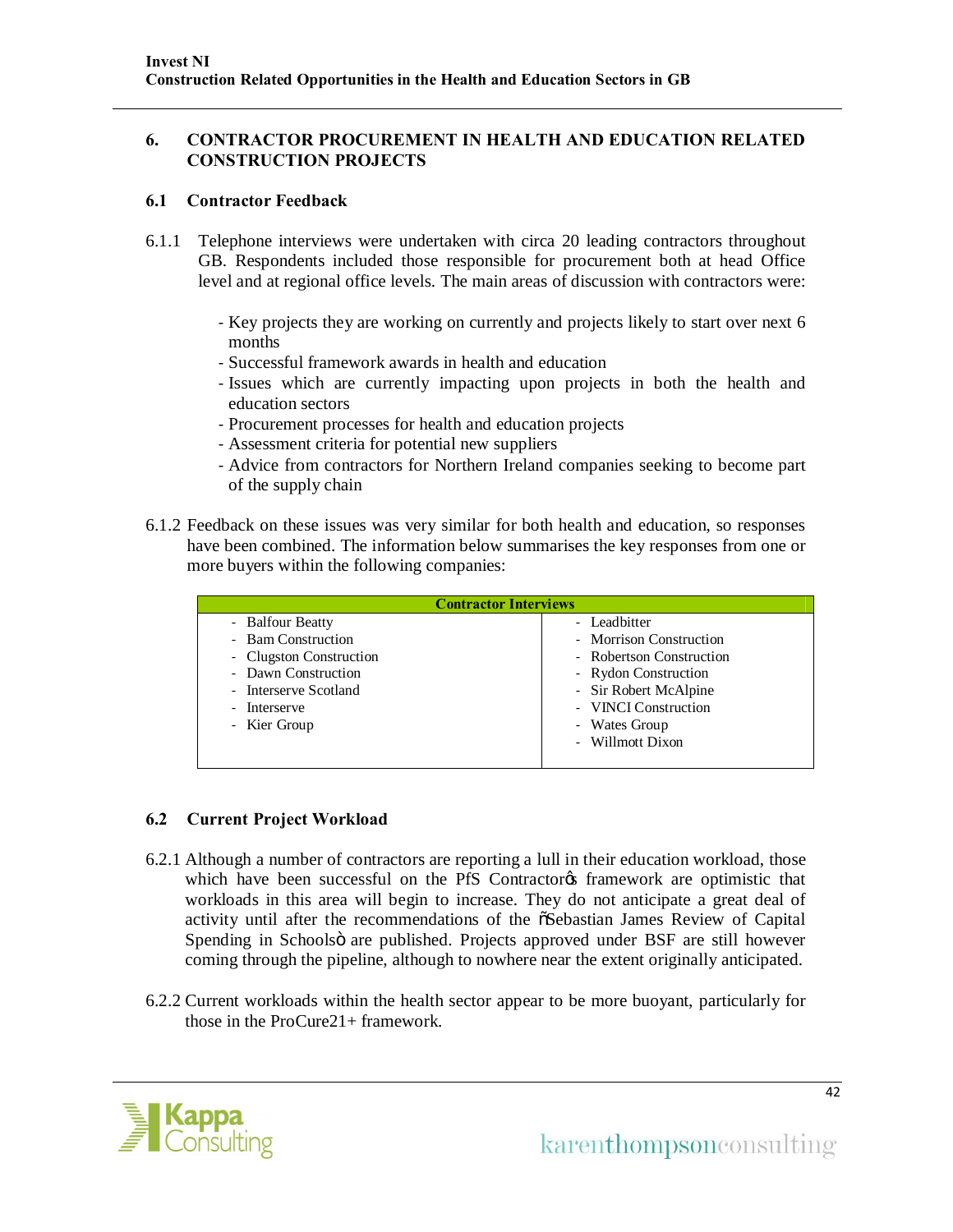|                          | What does this mean for Northern Ireland companies?                                                                                                                                                                                                                                                                                                                                                                                                                                   |
|--------------------------|---------------------------------------------------------------------------------------------------------------------------------------------------------------------------------------------------------------------------------------------------------------------------------------------------------------------------------------------------------------------------------------------------------------------------------------------------------------------------------------|
| -                        | Despite the difficulties which the cuts in capital spend will present for the GB health and<br>education sectors, the scale and volume of projects which are currently underway or are in the<br>pipeline are still very significant, in comparison to the negligible opportunities which are<br>available in Northern Ireland.                                                                                                                                                       |
| $\overline{\phantom{a}}$ | A number of frameworks are not dependent upon conventional government funding, but are<br>based upon PPP models. The Scottish Assembly Government, in particular is viewing its NPD<br>model delivered through Scottish Futures Trust, as a route for protecting capital investment in<br>the health and education sectors. Therefore, despite the negative headlines about capital<br>budget cuts, there are other vehicles for funding capital investment in schools and education. |

# **6.3 Key Issues for Contractors in the Health and Education Sectors**

6.3.1 Disruption to the Supply Chain

The majority of contractors reported that the number of small firms which have gone out of business has led to some disruption of their supply chain, although none would specify which particular sectors had been affected.

| What does this mean for Northern Ireland companies?                                                                                                                                                                                                                                                                                                                 |
|---------------------------------------------------------------------------------------------------------------------------------------------------------------------------------------------------------------------------------------------------------------------------------------------------------------------------------------------------------------------|
| This feedback suggests that there are potential opportunities within the supply chain, purely as<br>$\overline{\phantom{a}}$<br>a result of closure of some existing suppliers. These suppliers will quickly be replaced, so<br>there is a short potential window of opportunity.                                                                                   |
| A proactive approach by interested companies to the regional sales offices of the key<br>۰.<br>contractors would identify whether potential gaps exist in the supply chain for their specific<br>products / services.                                                                                                                                               |
| Companies need to be prepared for even greater scrutiny of their financial position by Tier 1<br>-<br>contractors. They will be looking for evidence of a stable financial position and a robust in-<br>house financial management system. Companies should be aware of their own credit rating. If<br>the position is strong, then make contractors aware of this. |

# 6.3.2 Shift in Focus from New Build to Refurbishment

All contractors reported that there is already a noticeable shift in emphasis away from new build projects towards refurbishment or fit-out and this is expected to continue over the next 4 years. A number of contractors reported that they have really been geared up over the last number of years to deliver new build solutions and that this shift in emphasis has highlighted gaps in expertise.

Refurbishment involving substantial structural change is more difficult to manage, particularly in a critical environment, such as hospital. It is also more difficult to predict in advance the types of problems that may arise during the course of the project.

Several contractors said that in light of the shift towards refurbishment, they have had to adjust their thinking and re-assess the specialist skills they would require.

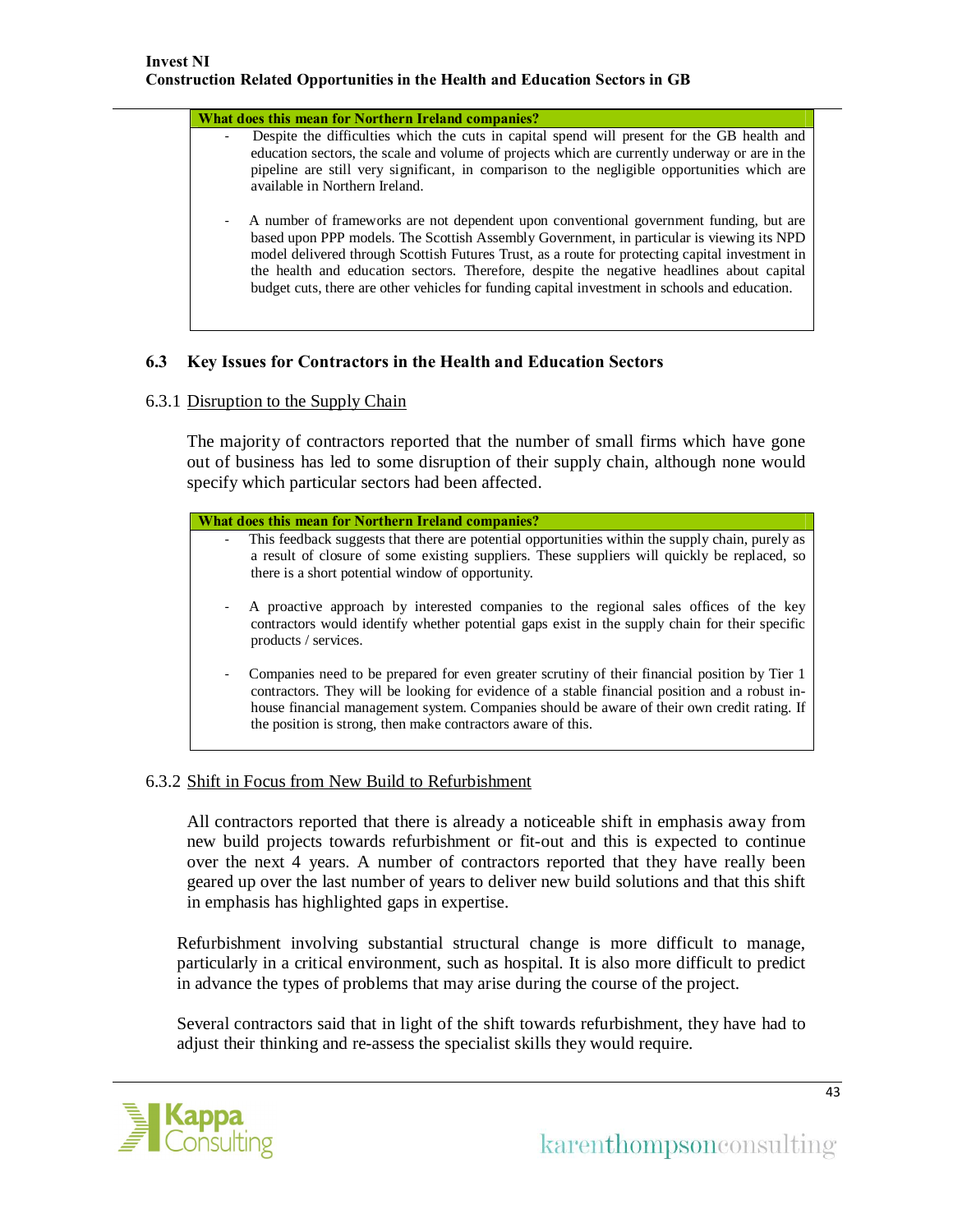One contractor reported that the emphasis on refurbishment is encouraging a shorterterm focus from clients. He felt that there is now less emphasis than there would have been 12 months ago on sustainability issues as the sector is looking at short term solutions in the face of budget cuts. Clients still want to know that they are meeting legislative requirements, particularly in relation to carbon emissions. But the focus is on doing the minimum necessary in order to be compliant, rather than delivering solutions with a longer return on investment.

| What does this mean for Northern Ireland companies?                                                                                                                                                                                                                                                                                                           |
|---------------------------------------------------------------------------------------------------------------------------------------------------------------------------------------------------------------------------------------------------------------------------------------------------------------------------------------------------------------|
| Health and education projects in GB over the last 5 years have been dominated by new build<br>and in some cases contractors appear still to be adjusting to the change required in skills and<br>experience.                                                                                                                                                  |
| This may present opportunities for Northern Ireland companies with a strong track record in<br>refurbishment projects, particularly in projects which have a significant element of structural<br>change. Contractors need to ensure that they have the necessary specialist skills in this area, so<br>any approach should emphasise:                        |
| Specialist skills and expertise that the company has acquired in refurbishment<br>$\circ$<br>How the company applied its specialist experience in previous refurbishment projects<br>$\circ$<br>How obstacles and challenges were overcome<br>$\circ$<br>How the company ts specialist skills and expertise is relevant to this Tier 1 contractor.<br>$\circ$ |
| Refurbishment projects have a lower overall value than new build and this may be an<br>advantage to smaller companies who would be automatically excluded from larger projects,<br>on the basis of lack of experience in projects over a certain value threshold or on the basis of<br>the current turnover of that company.                                  |
| New build projects in both health and education have lengthy lead times and even after the<br>contractor has been appointed, can experience lengthy delays. Refurbishment projects tend to                                                                                                                                                                    |

# 6.3.3 Off-Site Manufacture

get underway within shorter lead times.

Most contractors are still using traditional build methods, although this may change in future, particularly when the new recommendations for building schools are published.

One contractor commented that clients in the health sector can be resistant to modular buildings and to the concept of standardisation. For example, he has received complaints about vibrations between floors on a two-storey building, but is now working with a pre-fabricator who claims to have solved this problem.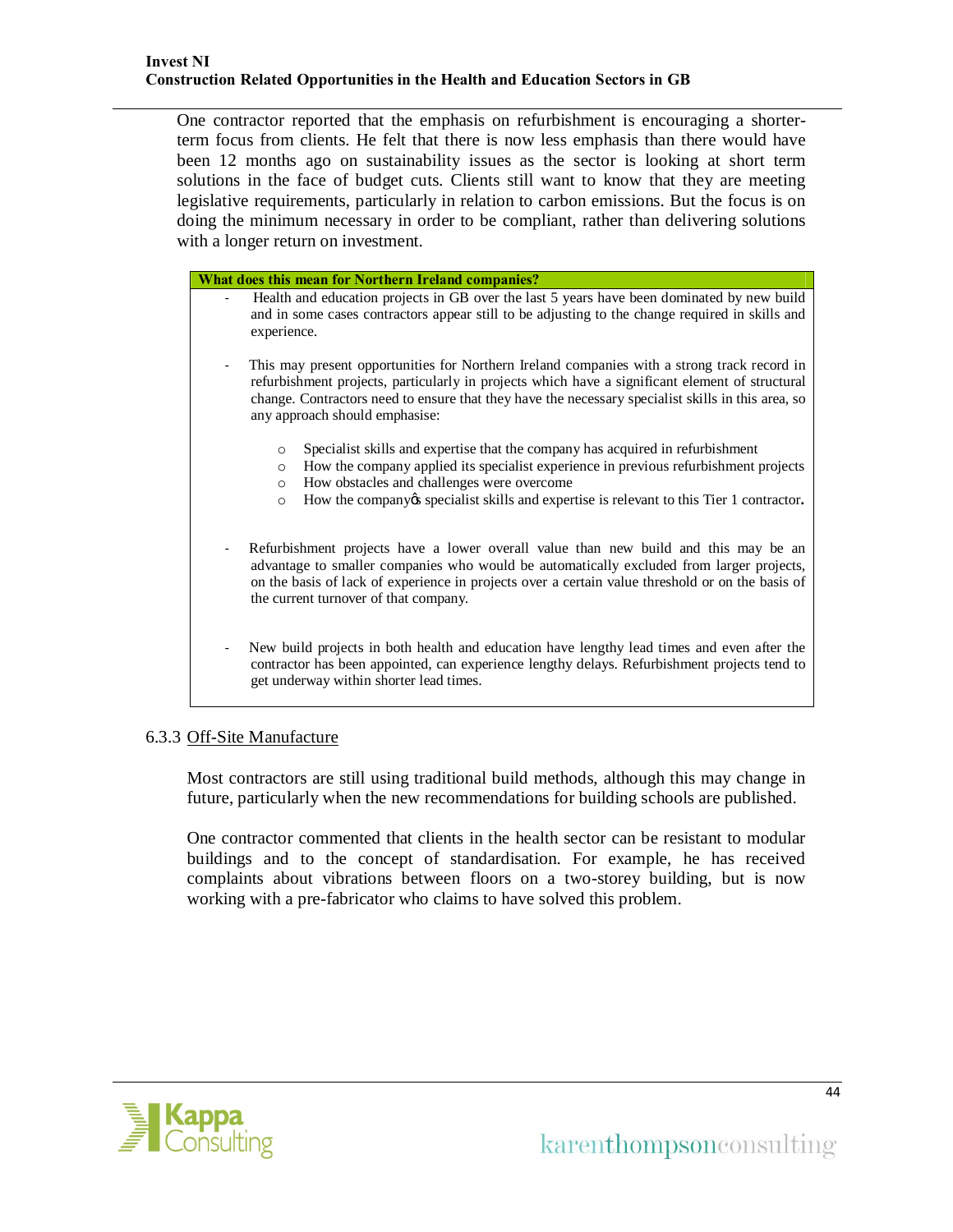**What does this mean for Northern Ireland companies?**

- The ability to demonstrate specific knowledge about issues in both the education sector and the healthcare sector is key to breaking into the supply chain of these large contractors.
- Talking to end users in the sector, demonstrating awareness of the issues that they have with products and services and adapting products to suit will be critical in differentiating from other suppliers.

### 6.3.4 Local Supply Chain

Contactors undertaking work within the public sector must demonstrate to clients that they will maximise the use of the local supply chain. The definition of  $\ddot{\text{o}}$ local supply chaino can be as limited as a 20 mile radius of the project.

Contractors are much more concerned about using local labour in the installation elements of projects, whereas there is less sensitivity about supply-only elements of a project. Even here, though, contractors are under pressure to reduce the carbon footprint. The supply only elements are quite a small proportion of the overall budget on a project. Supply only elements for example, may include door-sets, plumbing systems etc.

Without exception, all contractors we spoke to felt that this requirement would place Northern Ireland companies at a distinct disadvantage in the marketplace in GB.

Some contractors felt that Northern Ireland companies should focus on the regions closest to Northern Ireland, in order to be considered for supply and fit work e.g. Scotland and the North West. Others felt that even in these areas, Northern Ireland companies would find it difficult to compete for supply and fit work.

Contractors reported that the  $\ddot{\text{o}}$  local issue regarding supply and fit can be overcome either by presenting:

- (i) A better value for money solution; or
- (ii) A product / service which is more innovative / has clear advantages over a product or service already being used.

| What does this mean for Northern Ireland companies?                                                                                                                                                                                                                                                                                              |  |
|--------------------------------------------------------------------------------------------------------------------------------------------------------------------------------------------------------------------------------------------------------------------------------------------------------------------------------------------------|--|
| Northern Ireland companies need to consider a regional approach to getting supply and fit<br>$\overline{\phantom{0}}$<br>work in GB, using local labour from that area. This will involve building local relationships<br>with installers in a region and using the companies own project management team to supervise<br>on-site installations. |  |
| Northern Ireland companies need to consider how they could use local apprentices on<br>$\overline{\phantom{a}}$<br>installation jobs, so that they can demonstrate that they are involved in training local people<br>and developing construction skills in the local area.                                                                      |  |
| Companies need to focus on how they can develop the off-site manufactured element of their<br>$\overline{\phantom{0}}$<br>product, so that installation time on-site is reduced and the need for local labour reduced.                                                                                                                           |  |

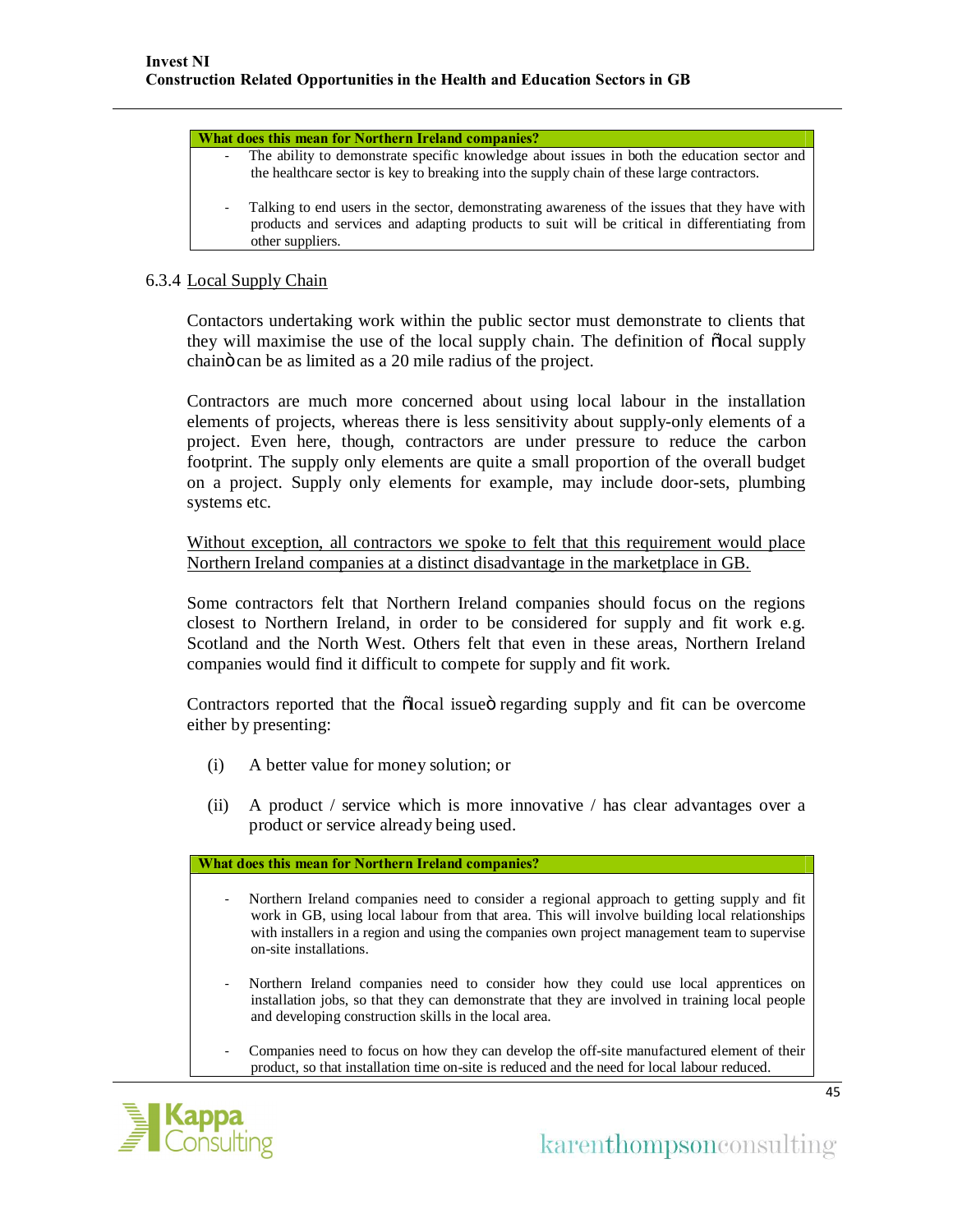- Taking time to really develop the sales message is essential. Only by giving the buyers a reason to decide that the product or service is better than what is already on offer, can the  $\delta$ localism $\ddot{\text{o}}$  issue be overcome.
- Northern Ireland companies have experienced the most severe downturn in construction of any region in the UK, so prices have already been pared back. Anecdotal evidence from some NI suppliers suggest that they can price against competitors in GB, particularly in London and the South East and still obtain better rates than in Northern Ireland. Latest reports suggest that London tender prices bottomed out in the  $3<sup>rd</sup>$  quarter of 2010 and are on the rise again. Therefore, despite rising materials costs, do not assume that it is not possible to compete in other regions on a value for money basis.

### **6.4 The Procurement Process**

6.4.1Procurement processes are very similar from one contractor to another and, as mentioned earlier, respondents were surprisingly open to approaches by potential new suppliers, given the overall economic climate.

### 6.4.2Buying Structure

National contractors operate a Head Office and a series of regional offices. Head office procurement teams look after the design elements of procurement and the large structural elements which are commonly used across many projects. M& E packages and frames are examples of products and services which tend to be procured at head office level. Head Office is also involved in purchasing  $\tilde{o}$ commodities for projects, in other words standard materials which are used repeatedly across numerous projects and which are purchased on a supply only basis. These might include products like timber, ironmongery, plant hire etc.

M&E procurement within the healthcare sector is slightly more complex because of its vital role in hospitals, so suppliers need to be registered by the main contractor with the DoH. This may also be required for HVAC suppliers, depending upon the nature of the package. Contractors will generally prefer a national provider for this type of service and will require a lengthy track record of experience.

The Head Office team will also hold a database of all  $\tilde{a}$  approved  $\tilde{a}$  suppliers i.e. those suppliers who have successfully completed Pre Qualifying Questionnaires (PQQs) and then been approved for use. This õapprovedö status then often needs to be revised after three years. The database is available to all regional offices, although regional offices may recommend other suppliers which they wish to use.

Generally the regional offices operate as business units and have a large degree of autonomy in managing procurement within their own region. The regional office is particularly influential in appointing and managing the supply and fit element of procurement. These regional buyers will need to be convinced about why they should use a supplier from Northern Ireland, rather than a local company within the catchment area of the construction project.

### $\equiv$  III  $\sqrt{2}$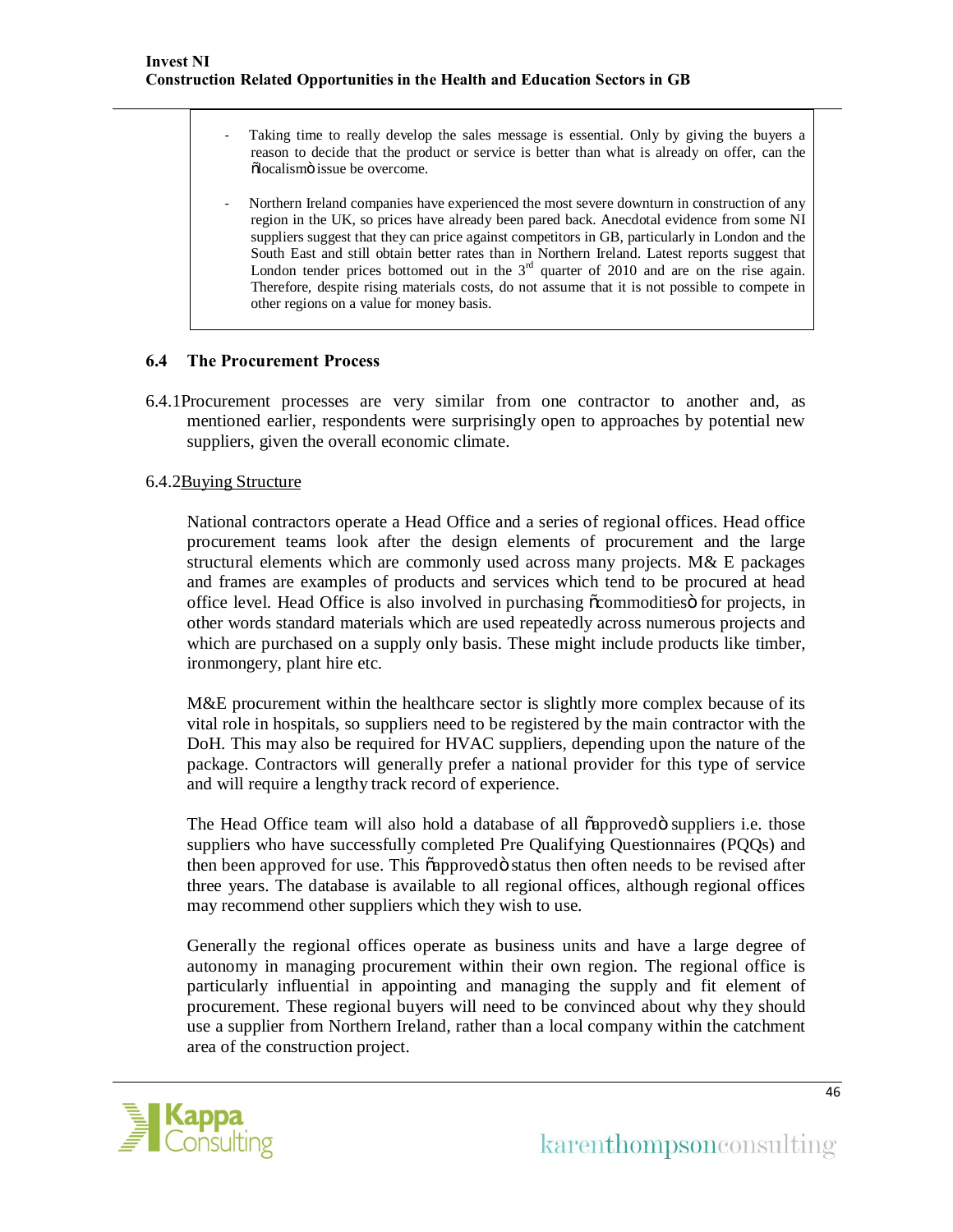The media has also recently reported that several large construction contractors, including Balfour Beatty and Skanska have now closed their supply chains to new suppliers or reduced their supply chains. These reports were not confirmed during telephone discussions; all contractors, apart from Miller Construction, reported that they continue to be open to approaches from potential new suppliers, as long as they are offering an improved product or service, or a more competitive price. Where reductions in the supply chain have occurred, this has tended to be in head office procurement of the category they refer to as  $\ddot{\text{o}}$  commodities is so should not be a major deterrent to companies from Northern Ireland.<sup>1</sup>

**What does this mean for Northern Ireland companies?**

- Establish where your product or service fits into the supply chain.
- If you are offering supply and fit, then each regional office within the contractor organisation can be approached separately as they make decisions at a local level.

### 6.4.3 Timing the Approach

Buyers made it clear that they are constantly approached by potential new suppliers but will f*ollow up on very few enquiries*. They tend to take more notice if:

- Approaches are made with a relevant product / service just before the supply chain is being determined for a new project.
- The information provided relates specifically to a new project and shows how the company os product / service is relevant to that project.

They stress that they are extremely busy people. In order to have been placed on a framework or have won a large, new contract these companies have already had to demonstrate that they have a fully integrated supply chain in place. There are few gaps in the supply chain, so only those approaches which offer something better or a more specialised solution in healthcare or education are likely to be worth considering.

A number of buyers commented that in addition to presenting the right product, at the right time, persistence can eventually pay off!

If the contractor considers that there could be value in working with the company, the next step is to complete a Pre Qualifying Questionnaire (PQQ).

**What does this mean for Northern Ireland companies?**

<sup>&</sup>lt;sup>1</sup> Newspaper coverage in Nov 10 - Carillion is reducing its supplier base by up to 80 per cent, it confirmed this morning. The contractor said it had embarked on a process to slash the number of suppliers on its system from 25,000 to about 5,000.Sub-contractors are being rated on a range of factors including price, health and safety, reliability and ethics. Successful firms are being notified that they will be eligible for increased workloads, while unsuccessful firms are being told there will be no work for them in the foreseeable future.

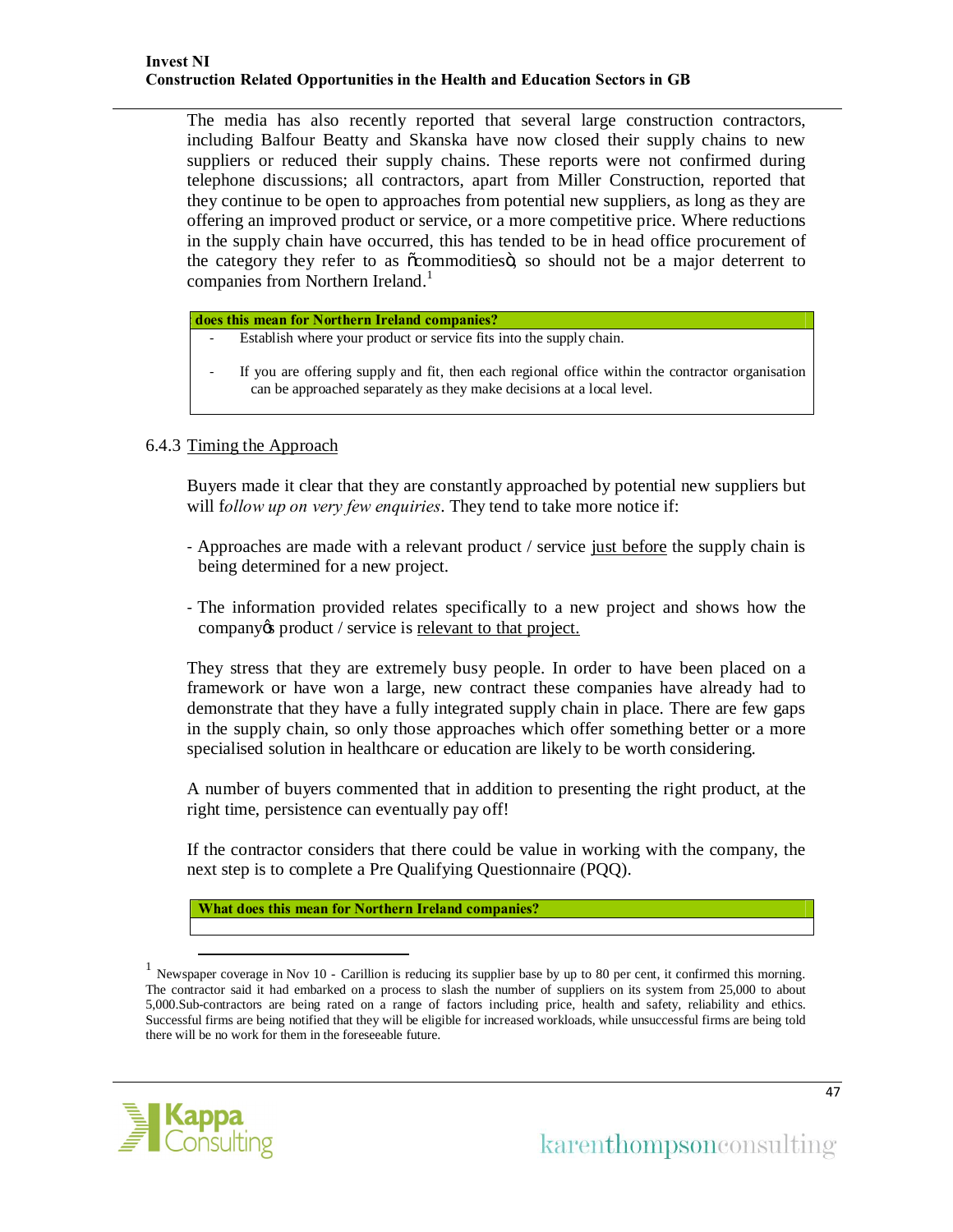

### 6.4.5 Contractors Favour Suppliers they have used previously

It was very clear from discussions with contractors that they tend to use the same suppliers over and over again. They also refer good suppliers to buyers in other sectors within the company or to other regional offices. Once a good relationship has been established and a track record in carrying out good work is demonstrable, suppliers should be able to benefit from repeat work.

|        | What does this mean for Northern Ireland companies?                                                                                                                                                                                               |
|--------|---------------------------------------------------------------------------------------------------------------------------------------------------------------------------------------------------------------------------------------------------|
| $\sim$ | Breaking into the supply chain of a large contractor will not be easy, because of the strength of<br>established relationships. This reinforces again the need to seek feedback if the company has<br>not been successful at tender or POO stage. |
|        | - However, once the first success has been achieved, ongoing levels of repeat work seem likely                                                                                                                                                    |

vever, once the first success has been achieved, ongoing levels of repeat work and there is potential for referrals to buyers in other regions and sectors.

# 6.4.6 What is the best way to make an approach to contractors?

Buyers do not respond well to receiving large packs of generic company literature in the post. They were very frank in saying that they simply do not have time to look through this information and decide whether or not it is relevant. Most approaches of this kind will end up in the bin.

All buyers consulted said that they preferred an approach by email. They advised prospective suppliers to monitor their website and check out the new work they have

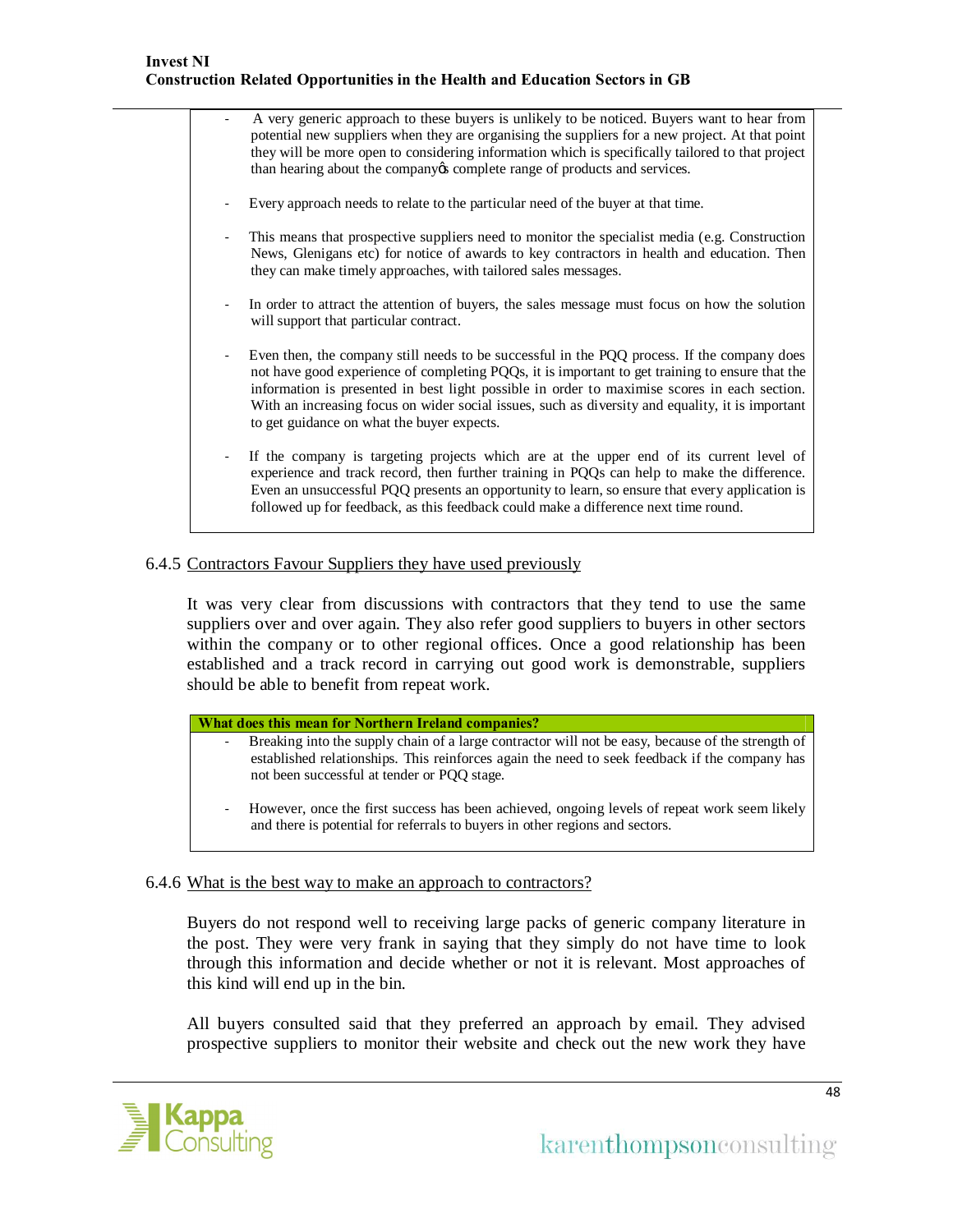won and then make an email approach suggesting an offering relevant to that project. The email should include the supplier the subsite.

When asked specifically what advice they would offer to potential new suppliers from Northern Ireland, contractors almost inevitably again raised the local supply issue. They suggested that companies providing materials only would stand a better chance of being considered, since local supply is less of an issue.

Otherwise, companies need to be aware that they face an immediate obstacle and they need to have strategies in place to deal with the issue. This might be through working with local installations teams or on the basis of innovation or price. However, any company preparing to approach contractors about work in either the health or education sector needs to have addressed how they can overcome the problem.

The following comment from the Kier Group echoes the responses of a number of contractors:

"We are always prepared to look at companies with demonstrable innovations. We always have gaps in our supply chain if someone can offer something better or cheaper.ö

#### **What does this mean for Northern Ireland companies?**

- Glossy company brochures are not the best marketing tools to make the initial approach to buyers.
- They are interested in what you can do to make a difference on a specific project.
- Concentrate on developing tailored messages about the solutions you can offer; back up these messages with evidence about your claims e.g. case studies of similar projects which demonstrate the company in-house expertise, references from similar projects, accreditation information. Develop pdf brochures which illustrate specific products and services being used in either the healthcare or the education sectors. Ensure that your website categorises these sectors and that relevant information is easy to find.

### **6.5 Summary and Conclusions**

Getting involved in healthcare and education construction projects in GB will inevitably mean having to break into the already established supply chains of some of the largest contracting companies in GB. The challenges are significant; but the current economic climate presents opportunities as well as threats, since the SME supply chain of these large contractors has been reduced as other suppliers have gone out of business. However, this will ensure that remaining and prospective suppliers find their financial position under additional scrutiny.

Whilst contractors appear open to considering new suppliers, a tailored approach, which is specifically relevant to a forthcoming project, is critical. Contractors are inundated with approaches from potential new suppliers and only those which can offer *demonstrable* additional benefits or additional value will be considered. It will not be

# $E$ *L*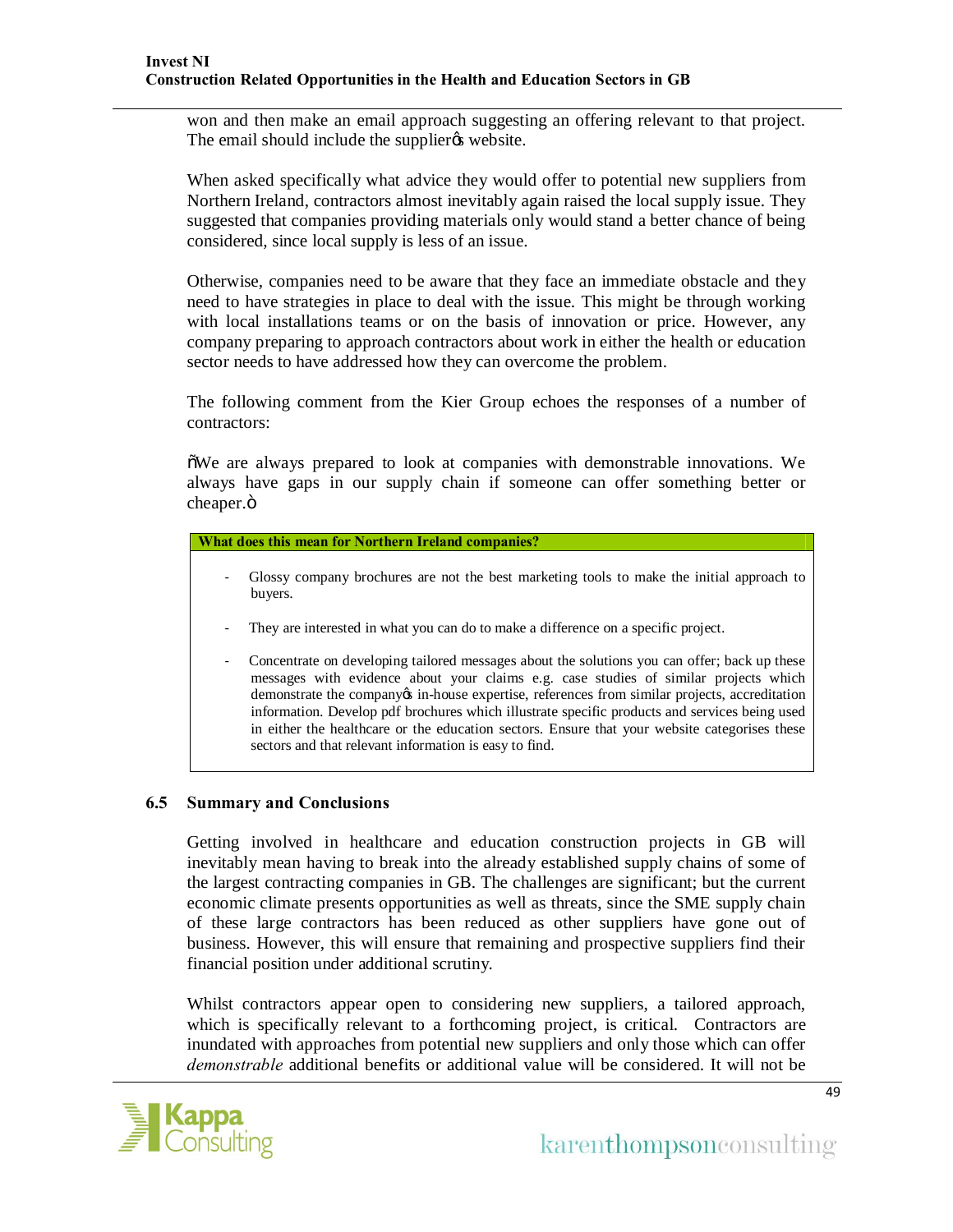enough to make claims and statements about the company o capabilities, without having evidence to support the claims.

If contractors can buy the same product or service, for the same price, within the catchment area of the project, then previous experience and track record will count for very little. Suppliers need to assess in advance, before approaching a contractor, how they can support the contractores need to be accountable for integrating  $\delta$ local abour into the supply chain, as this issue is at the forefront in health and education related public sector construction. Again, this issue can be overcome if the supplier can demonstrate that the company will be able to deliver additional benefits or expertise.

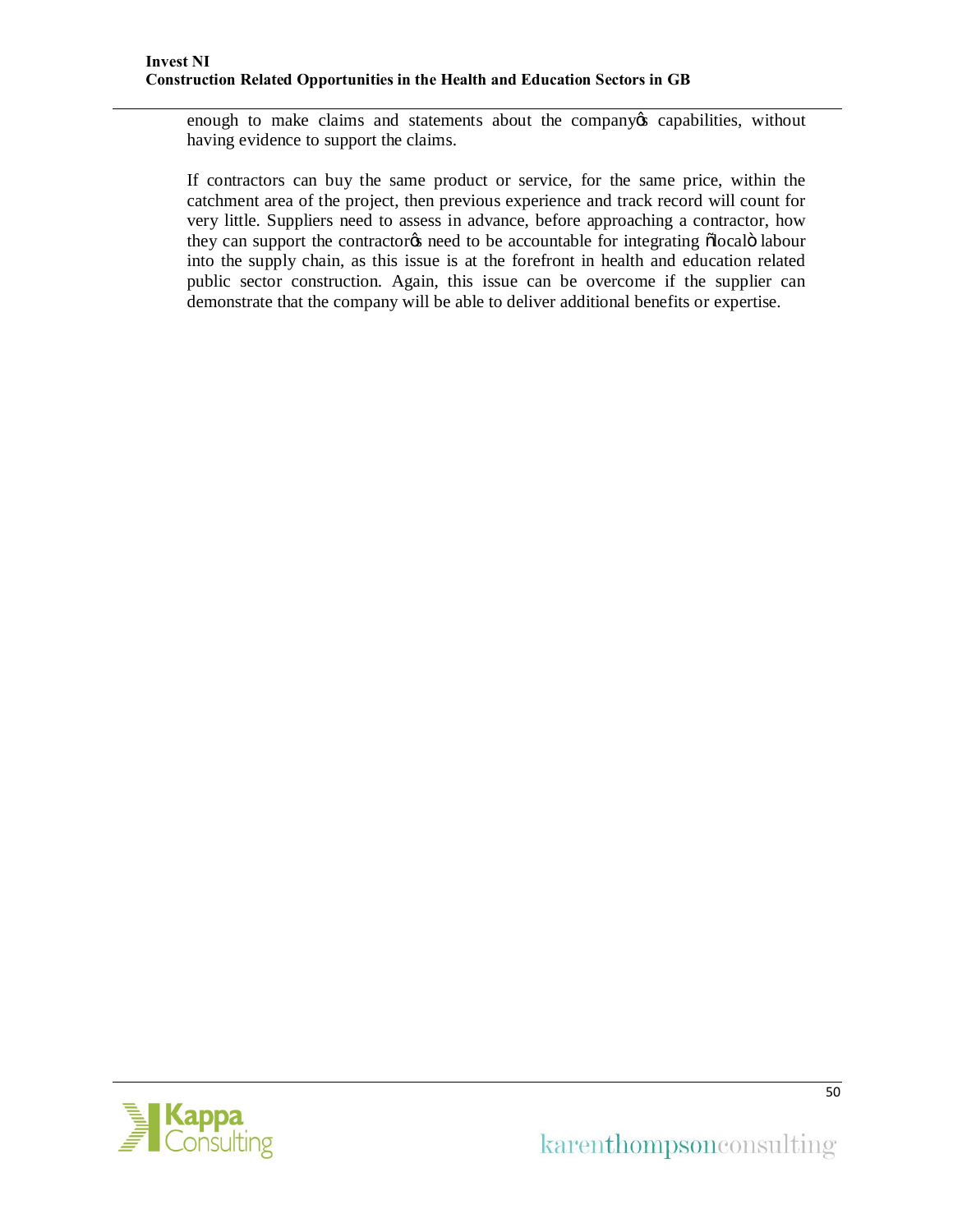# **APPENDIX I**

# **CONTRACTOR SNAPSHOT PROFILES**



karenthompson<br>consulting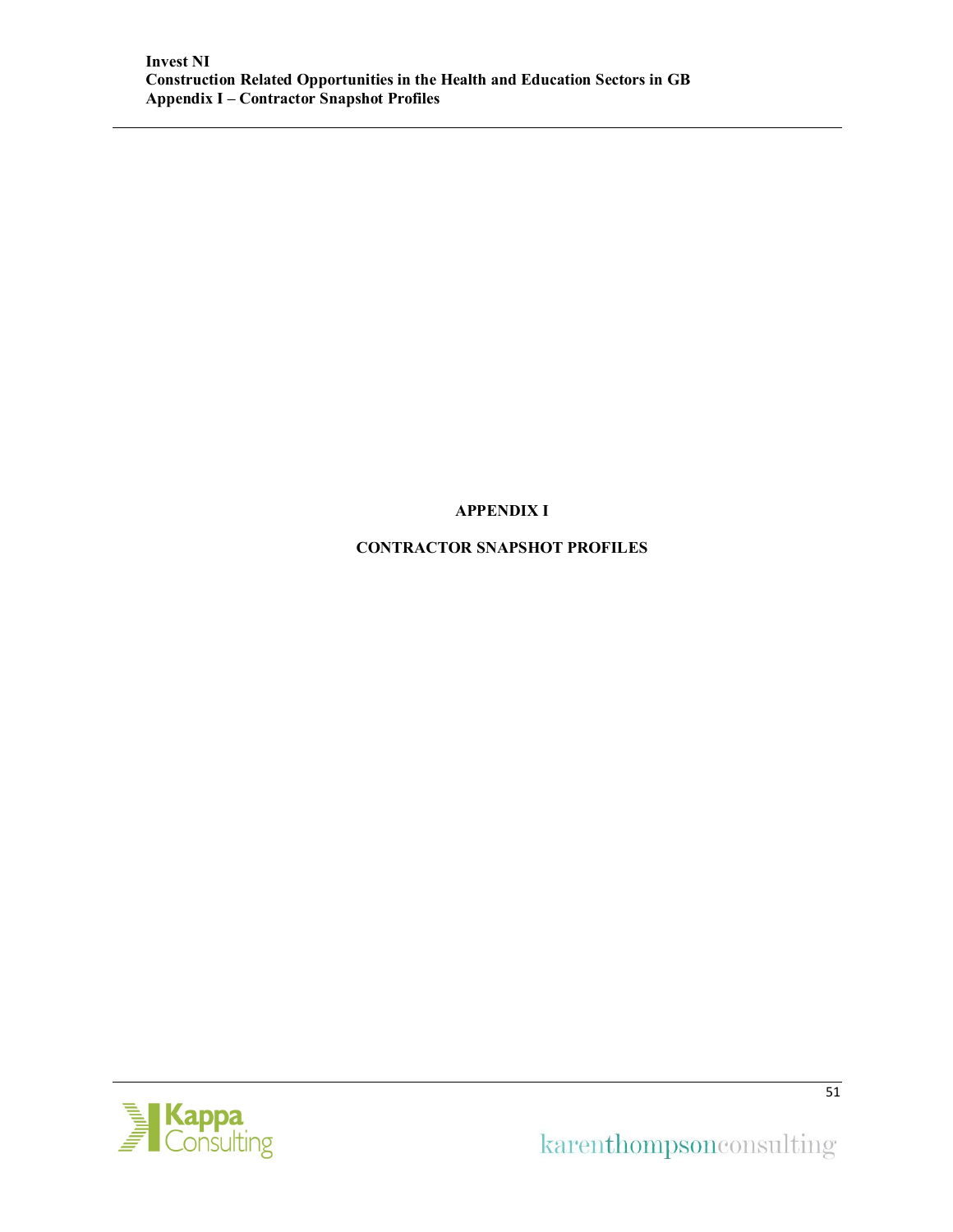| Numerous local authority and housing association frameworks<br>General<br><b>Frameworks</b><br>Health<br>NHS Procure 21+<br>$\overline{\phantom{0}}$<br><b>Frameworks</b><br>Balfour Beatty won the 3 <sup>rd</sup> largest share of contracts in the UK healthcare sector in<br><b>Health Track</b><br>2010. It won 9 projects worth a combined £4,105 million<br>Record<br>Procure $21+$ contracts:<br>£11 million Great Ormond Street Hospital<br>Currently shortlisted for Papworth Hospital NHS Foundation Trust £150 million<br>Shortlisted for Liverpool University Hospital £400 million<br><b>Education</b><br>PfS National Contractor of framework<br>frameworks<br>The company won 62 education related projects in 2010 worth a<br><b>Education</b><br>combined £1,105<br>million. The company was the $6th$ largest contractor in education in 2010<br>track record<br><b>BSF</b> Projects:<br>Balfour Beatty is construction partner in a number of BSF schemes in England<br>Balfour Beatty has just been appointed to develop a £15 million sample school<br>$\sim$<br>in Poole- Ashdown Technology College. |
|------------------------------------------------------------------------------------------------------------------------------------------------------------------------------------------------------------------------------------------------------------------------------------------------------------------------------------------------------------------------------------------------------------------------------------------------------------------------------------------------------------------------------------------------------------------------------------------------------------------------------------------------------------------------------------------------------------------------------------------------------------------------------------------------------------------------------------------------------------------------------------------------------------------------------------------------------------------------------------------------------------------------------------------------------------------------------------------------------------------------------|
|                                                                                                                                                                                                                                                                                                                                                                                                                                                                                                                                                                                                                                                                                                                                                                                                                                                                                                                                                                                                                                                                                                                              |
|                                                                                                                                                                                                                                                                                                                                                                                                                                                                                                                                                                                                                                                                                                                                                                                                                                                                                                                                                                                                                                                                                                                              |
|                                                                                                                                                                                                                                                                                                                                                                                                                                                                                                                                                                                                                                                                                                                                                                                                                                                                                                                                                                                                                                                                                                                              |
|                                                                                                                                                                                                                                                                                                                                                                                                                                                                                                                                                                                                                                                                                                                                                                                                                                                                                                                                                                                                                                                                                                                              |
|                                                                                                                                                                                                                                                                                                                                                                                                                                                                                                                                                                                                                                                                                                                                                                                                                                                                                                                                                                                                                                                                                                                              |
|                                                                                                                                                                                                                                                                                                                                                                                                                                                                                                                                                                                                                                                                                                                                                                                                                                                                                                                                                                                                                                                                                                                              |
|                                                                                                                                                                                                                                                                                                                                                                                                                                                                                                                                                                                                                                                                                                                                                                                                                                                                                                                                                                                                                                                                                                                              |
|                                                                                                                                                                                                                                                                                                                                                                                                                                                                                                                                                                                                                                                                                                                                                                                                                                                                                                                                                                                                                                                                                                                              |
|                                                                                                                                                                                                                                                                                                                                                                                                                                                                                                                                                                                                                                                                                                                                                                                                                                                                                                                                                                                                                                                                                                                              |
|                                                                                                                                                                                                                                                                                                                                                                                                                                                                                                                                                                                                                                                                                                                                                                                                                                                                                                                                                                                                                                                                                                                              |
|                                                                                                                                                                                                                                                                                                                                                                                                                                                                                                                                                                                                                                                                                                                                                                                                                                                                                                                                                                                                                                                                                                                              |
|                                                                                                                                                                                                                                                                                                                                                                                                                                                                                                                                                                                                                                                                                                                                                                                                                                                                                                                                                                                                                                                                                                                              |
|                                                                                                                                                                                                                                                                                                                                                                                                                                                                                                                                                                                                                                                                                                                                                                                                                                                                                                                                                                                                                                                                                                                              |
|                                                                                                                                                                                                                                                                                                                                                                                                                                                                                                                                                                                                                                                                                                                                                                                                                                                                                                                                                                                                                                                                                                                              |
|                                                                                                                                                                                                                                                                                                                                                                                                                                                                                                                                                                                                                                                                                                                                                                                                                                                                                                                                                                                                                                                                                                                              |
|                                                                                                                                                                                                                                                                                                                                                                                                                                                                                                                                                                                                                                                                                                                                                                                                                                                                                                                                                                                                                                                                                                                              |
|                                                                                                                                                                                                                                                                                                                                                                                                                                                                                                                                                                                                                                                                                                                                                                                                                                                                                                                                                                                                                                                                                                                              |
|                                                                                                                                                                                                                                                                                                                                                                                                                                                                                                                                                                                                                                                                                                                                                                                                                                                                                                                                                                                                                                                                                                                              |
|                                                                                                                                                                                                                                                                                                                                                                                                                                                                                                                                                                                                                                                                                                                                                                                                                                                                                                                                                                                                                                                                                                                              |
|                                                                                                                                                                                                                                                                                                                                                                                                                                                                                                                                                                                                                                                                                                                                                                                                                                                                                                                                                                                                                                                                                                                              |
|                                                                                                                                                                                                                                                                                                                                                                                                                                                                                                                                                                                                                                                                                                                                                                                                                                                                                                                                                                                                                                                                                                                              |
|                                                                                                                                                                                                                                                                                                                                                                                                                                                                                                                                                                                                                                                                                                                                                                                                                                                                                                                                                                                                                                                                                                                              |
| Dec 10 - Derby City School £55 million                                                                                                                                                                                                                                                                                                                                                                                                                                                                                                                                                                                                                                                                                                                                                                                                                                                                                                                                                                                                                                                                                       |
|                                                                                                                                                                                                                                                                                                                                                                                                                                                                                                                                                                                                                                                                                                                                                                                                                                                                                                                                                                                                                                                                                                                              |
| PPP projects:                                                                                                                                                                                                                                                                                                                                                                                                                                                                                                                                                                                                                                                                                                                                                                                                                                                                                                                                                                                                                                                                                                                |
| Balfour Beatty has 14 PPP concessions in the UK education sector:                                                                                                                                                                                                                                                                                                                                                                                                                                                                                                                                                                                                                                                                                                                                                                                                                                                                                                                                                                                                                                                            |
| Hertfordshire, Oldham, Ealing, Derby City, Blackburn with Darwen and                                                                                                                                                                                                                                                                                                                                                                                                                                                                                                                                                                                                                                                                                                                                                                                                                                                                                                                                                                                                                                                         |
| Bolton, Newcastle, Southwark, Islington, Knowsley, Stoke, Bassetlaw,                                                                                                                                                                                                                                                                                                                                                                                                                                                                                                                                                                                                                                                                                                                                                                                                                                                                                                                                                                                                                                                         |
| Rotherham, Birmingham and North Lanarkshire.                                                                                                                                                                                                                                                                                                                                                                                                                                                                                                                                                                                                                                                                                                                                                                                                                                                                                                                                                                                                                                                                                 |
| The £80 million Hertfordshire Schools PPP scheme involves the design,                                                                                                                                                                                                                                                                                                                                                                                                                                                                                                                                                                                                                                                                                                                                                                                                                                                                                                                                                                                                                                                        |
| construction and provision of facilities management for two mainstream                                                                                                                                                                                                                                                                                                                                                                                                                                                                                                                                                                                                                                                                                                                                                                                                                                                                                                                                                                                                                                                       |
| secondary schools and a special educational needs school. Balfour Beatty will                                                                                                                                                                                                                                                                                                                                                                                                                                                                                                                                                                                                                                                                                                                                                                                                                                                                                                                                                                                                                                                |
| invest equity of £4.5 million into the 25-year concession to build and maintain                                                                                                                                                                                                                                                                                                                                                                                                                                                                                                                                                                                                                                                                                                                                                                                                                                                                                                                                                                                                                                              |
| these two schools. The company will also be responsible for the design and                                                                                                                                                                                                                                                                                                                                                                                                                                                                                                                                                                                                                                                                                                                                                                                                                                                                                                                                                                                                                                                   |
| build of the third school, as well as its maintenance for 10 years.                                                                                                                                                                                                                                                                                                                                                                                                                                                                                                                                                                                                                                                                                                                                                                                                                                                                                                                                                                                                                                                          |
| <b>Total value of</b><br>£2,805 million<br>$\overline{\phantom{0}}$                                                                                                                                                                                                                                                                                                                                                                                                                                                                                                                                                                                                                                                                                                                                                                                                                                                                                                                                                                                                                                                          |
| all contracts in<br>Balfour Beatty is now the largest contractor in the UK ranked by turnover                                                                                                                                                                                                                                                                                                                                                                                                                                                                                                                                                                                                                                                                                                                                                                                                                                                                                                                                                                                                                                |
| 12 months to                                                                                                                                                                                                                                                                                                                                                                                                                                                                                                                                                                                                                                                                                                                                                                                                                                                                                                                                                                                                                                                                                                                 |
| Dec 2010                                                                                                                                                                                                                                                                                                                                                                                                                                                                                                                                                                                                                                                                                                                                                                                                                                                                                                                                                                                                                                                                                                                     |
| Other companies within the group include Mansell Construction<br>Other                                                                                                                                                                                                                                                                                                                                                                                                                                                                                                                                                                                                                                                                                                                                                                                                                                                                                                                                                                                                                                                       |
| Information                                                                                                                                                                                                                                                                                                                                                                                                                                                                                                                                                                                                                                                                                                                                                                                                                                                                                                                                                                                                                                                                                                                  |
| Balfour Beatty Construction has offices in Edinburgh, Sale, Bristol and London, as<br>Contact                                                                                                                                                                                                                                                                                                                                                                                                                                                                                                                                                                                                                                                                                                                                                                                                                                                                                                                                                                                                                                |
| well as Balfour Beatty Refurbishment in London.                                                                                                                                                                                                                                                                                                                                                                                                                                                                                                                                                                                                                                                                                                                                                                                                                                                                                                                                                                                                                                                                              |
| <b>Balfour Beatty Construction Northern</b>                                                                                                                                                                                                                                                                                                                                                                                                                                                                                                                                                                                                                                                                                                                                                                                                                                                                                                                                                                                                                                                                                  |
| Cavendish House, Cross Street, Sale, M33 7BU, UK                                                                                                                                                                                                                                                                                                                                                                                                                                                                                                                                                                                                                                                                                                                                                                                                                                                                                                                                                                                                                                                                             |
| +44 (0)161 972 7500                                                                                                                                                                                                                                                                                                                                                                                                                                                                                                                                                                                                                                                                                                                                                                                                                                                                                                                                                                                                                                                                                                          |
| Balfour Beatty Construction Scottish and Southern<br>$\overline{\phantom{0}}$<br>Dean House, 24 Ravelston Terrace,                                                                                                                                                                                                                                                                                                                                                                                                                                                                                                                                                                                                                                                                                                                                                                                                                                                                                                                                                                                                           |
| Edinburgh EH4 3TP                                                                                                                                                                                                                                                                                                                                                                                                                                                                                                                                                                                                                                                                                                                                                                                                                                                                                                                                                                                                                                                                                                            |
| Contact: Vince Hanning, Head of Supply Chain                                                                                                                                                                                                                                                                                                                                                                                                                                                                                                                                                                                                                                                                                                                                                                                                                                                                                                                                                                                                                                                                                 |
| +44 (0)131 332 941                                                                                                                                                                                                                                                                                                                                                                                                                                                                                                                                                                                                                                                                                                                                                                                                                                                                                                                                                                                                                                                                                                           |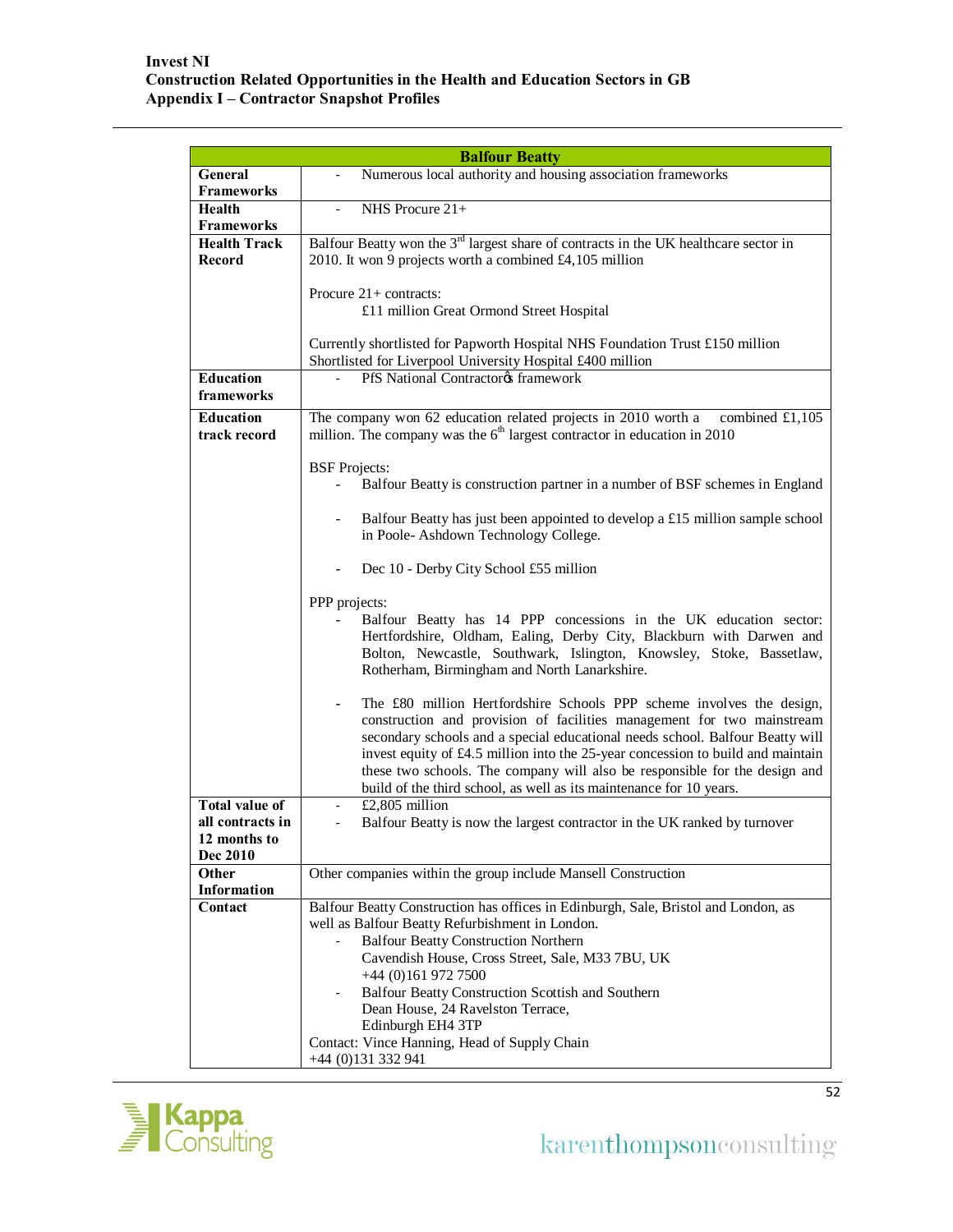|                                                          | <b>Bam Construction UK</b>                                                                                                                                                                                                                                                                                                                                                                                  |
|----------------------------------------------------------|-------------------------------------------------------------------------------------------------------------------------------------------------------------------------------------------------------------------------------------------------------------------------------------------------------------------------------------------------------------------------------------------------------------|
| <b>General Frameworks</b>                                | Improvement and Efficiency South East (Collaborative<br>local authority framework)<br>Construction framework South West £3 billion<br>Severn Trent Framework.<br><b>YORbuild framework</b><br>Various housing association frameworks                                                                                                                                                                        |
| <b>Health Frameworks</b>                                 | NHS Procure 21+<br>$\overline{\phantom{a}}$<br>Frameworks Scotland<br>$\overline{a}$<br>Designed for Life: Building for Wales                                                                                                                                                                                                                                                                               |
| <b>Health Track Record</b>                               | Frameworks Scotland:<br>£100 million Royal Infirmary Dumfries and Galloway                                                                                                                                                                                                                                                                                                                                  |
| <b>Education frameworks</b>                              | 21 <sup>st</sup> Century Schools, Wales                                                                                                                                                                                                                                                                                                                                                                     |
| <b>Education track record</b>                            | Bam Construct UK won 19 education related projects in GB in<br>2010 worth a combined £604 million. BAM was the 9 <sup>th</sup> largest<br>contractor in education related construction in 2010.<br>Bam has delivered 33 completed secondary schools under PFi/BSf<br>since $2000$ .<br>It is the preferred BSF contractor for Somerset £600 million schools<br>programme, Borough of Camden BSF £75 million |
| Total value of all contracts in<br>12 months to Dec 2010 | £1,811 million                                                                                                                                                                                                                                                                                                                                                                                              |
| <b>Other Information</b>                                 | One of 3UK contractors to be successful in all 3 national health<br>frameworks in GB<br>Ranked in the Sunday Times Best Green Companies                                                                                                                                                                                                                                                                     |
| <b>Address</b>                                           | (Head office)<br><b>Breakspear Park</b><br>Breakspear Way<br>Hemel Hempstead<br>Hertfordshire<br>$HP2$ 4FL<br>12 offices throughout England, Scotland and Wales                                                                                                                                                                                                                                             |
| Contact                                                  | David MacKenzie, Business Development Manager in<br>Scotland T: 0141 779 8728<br>David Linguard, Business Development Manager North<br>East T: 0113 290 8800                                                                                                                                                                                                                                                |

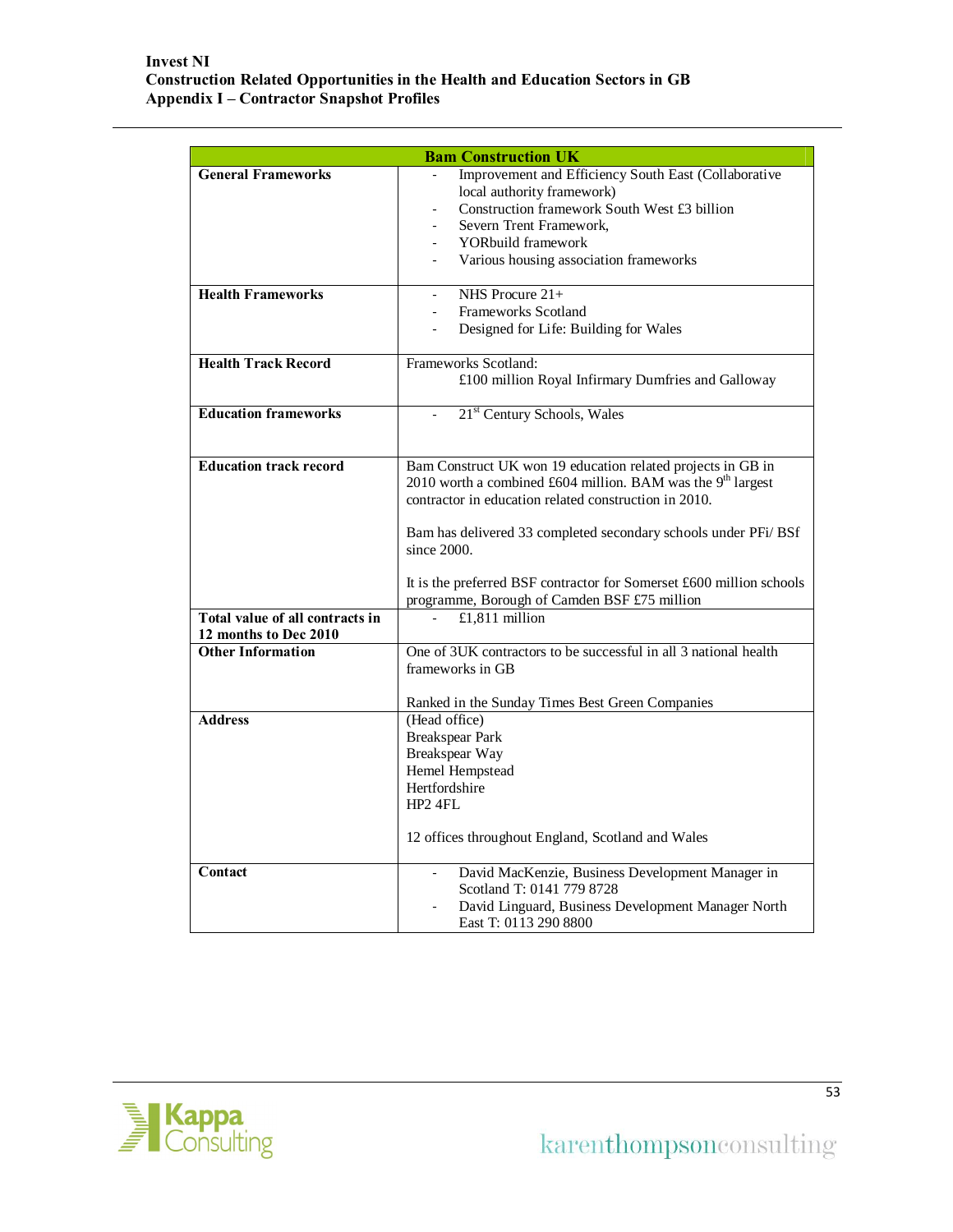| <b>Bovis Lend Lease</b>                              |                                                                                                                                                                                                                                                 |
|------------------------------------------------------|-------------------------------------------------------------------------------------------------------------------------------------------------------------------------------------------------------------------------------------------------|
| <b>General Frameworks</b>                            | YorBuild Yorkshire & Humberside Local authority                                                                                                                                                                                                 |
|                                                      | collaborative framework                                                                                                                                                                                                                         |
| <b>Health Frameworks</b>                             | ProCure 21+<br>$\overline{a}$                                                                                                                                                                                                                   |
| <b>Health Track Record</b>                           | Bovis has recently won Spainøs first PFI healthcare contract to build                                                                                                                                                                           |
|                                                      | and manage a hospital in Spain.                                                                                                                                                                                                                 |
| <b>Education frameworks</b>                          | PfS National Contractor & Framework                                                                                                                                                                                                             |
| <b>Education track record</b>                        | Bovis was the $3rd$ largest contractor in education in 2010. Bovis won 11                                                                                                                                                                       |
|                                                      | projects with a combined value of £1,217 million                                                                                                                                                                                                |
|                                                      |                                                                                                                                                                                                                                                 |
|                                                      | Bovis Lend Lease was set to undertake over £800 million of BSF                                                                                                                                                                                  |
|                                                      | projects which have now been scrapped.                                                                                                                                                                                                          |
|                                                      | It was the preferred bidder for the Birmingham LEP, working with                                                                                                                                                                                |
|                                                      | Birmingham City Council, which is the largest local authority in                                                                                                                                                                                |
|                                                      | Europe.                                                                                                                                                                                                                                         |
|                                                      |                                                                                                                                                                                                                                                 |
| <b>Total value of all contracts</b>                  | 14 <sup>th</sup> largest construction company in the UK by turnover                                                                                                                                                                             |
| in 12 months to Dec 2010<br><b>Other Information</b> |                                                                                                                                                                                                                                                 |
|                                                      | Bovis Lend Leaseøs recent contract successes have not been in health<br>and education, although with a presence on both ProCure $21+$ and the<br>National Contractorøs framework, it is likely to be a significant player in<br>the short term. |
|                                                      | Bovis lend Lease has recently launched a £220 million UK<br>Infrastructure Fund for healthcare, education nad accommodation<br>projects in the UK.                                                                                              |
|                                                      | It has won a large contract with Defence Estates for soldierøs homes<br>and another £150 million mixed use scheme in Regentøs Place Estate.                                                                                                     |
|                                                      | Bovis Lend Lease uses the Achilles supplier pre-qualification and<br>accreditation service.                                                                                                                                                     |
| <b>Address</b>                                       | <b>Head Office</b>                                                                                                                                                                                                                              |
|                                                      | 142 Northolt Road, Harrow                                                                                                                                                                                                                       |
|                                                      | Middlesex                                                                                                                                                                                                                                       |
|                                                      | HA <sub>2</sub> OE                                                                                                                                                                                                                              |
|                                                      |                                                                                                                                                                                                                                                 |
| Contact                                              | Nigel McKay, Head of Procurement                                                                                                                                                                                                                |

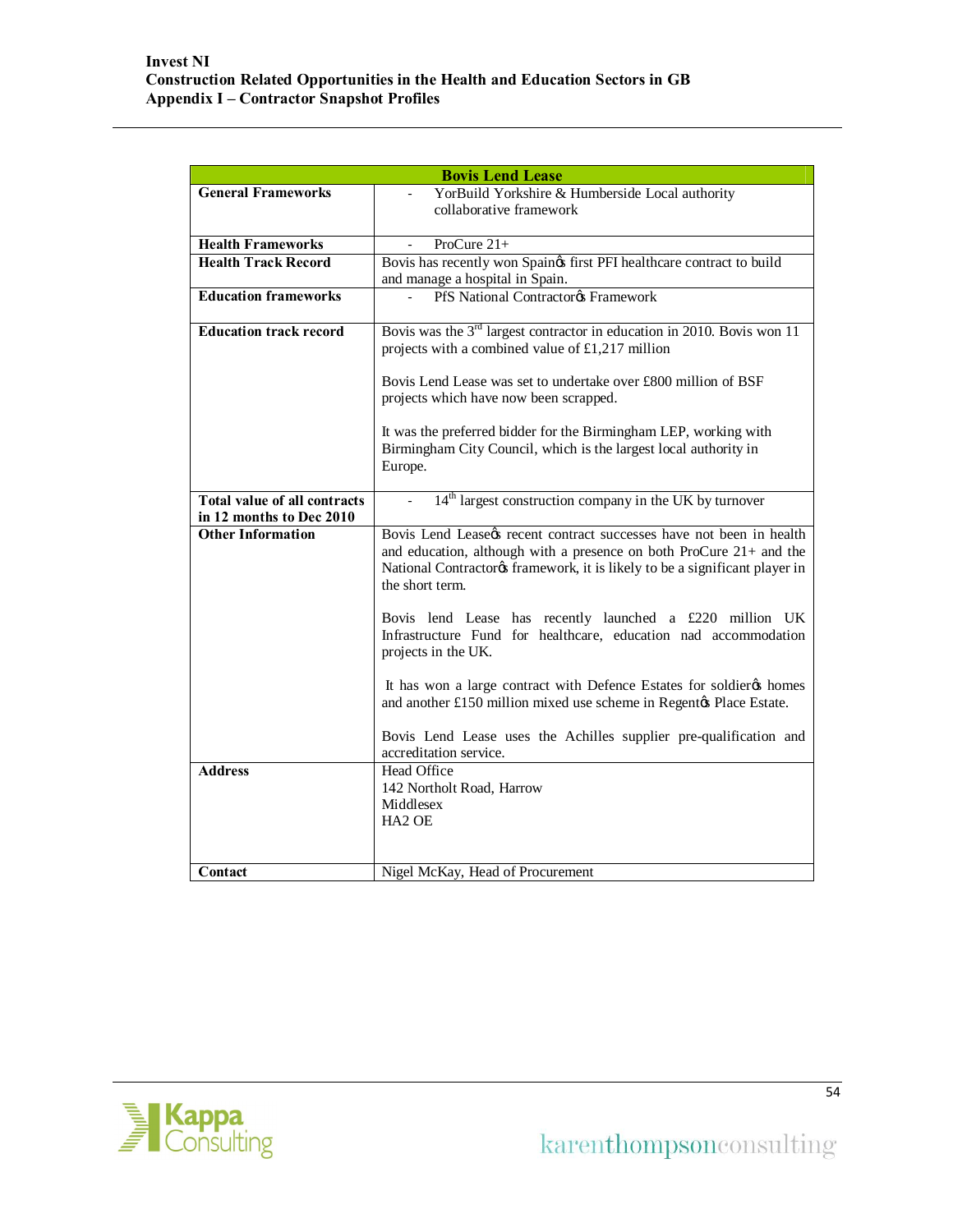|                                                          | <b>Leadbitter</b>                                                                                                                                                                                                                                                                                                                               |
|----------------------------------------------------------|-------------------------------------------------------------------------------------------------------------------------------------------------------------------------------------------------------------------------------------------------------------------------------------------------------------------------------------------------|
| <b>General Frameworks</b>                                | Strong player in affordable housing market                                                                                                                                                                                                                                                                                                      |
| <b>Health Frameworks</b>                                 | N/A                                                                                                                                                                                                                                                                                                                                             |
| <b>Health Track Record</b>                               | N/A<br>-                                                                                                                                                                                                                                                                                                                                        |
| <b>Education frameworks</b>                              | N/A                                                                                                                                                                                                                                                                                                                                             |
| <b>Education track record</b>                            | Project Awards:                                                                                                                                                                                                                                                                                                                                 |
|                                                          | Feb 11 - University of Brighton £13 million Halls of Residence<br>Feb 11 6 Refurbishment of Care Home in Winchester £5<br>million<br>April 10 - Bournemouth University Student accommodation<br>$£7$ million<br>Dec 10 ó Dennes óa subsidiary of Leadbitter ó won a £15<br>million sports facility contract at the University of East<br>London |
| Total value of all contracts<br>in 12 months to Dec 2010 | N/A                                                                                                                                                                                                                                                                                                                                             |
| <b>Other Information</b>                                 | Leadbitter has recently been bought over from its Netherlands owner<br>Heijmans by Bougues.<br>Leadbitter Group includes Dennes Construction                                                                                                                                                                                                    |
| <b>Address</b>                                           | Leadbitter operates in the South and South East of England through a<br>network of 8 offices.<br>Head Office:<br>Grange Court<br>Abingdon Science Park<br>Abingdon<br>Oxfordshire<br>OX14.3NB<br>Tel: 01235 544500                                                                                                                              |
| Contact                                                  | Jim Cooper, Regional Buyer, Central Construction (Coventry)<br>02476 304884                                                                                                                                                                                                                                                                     |

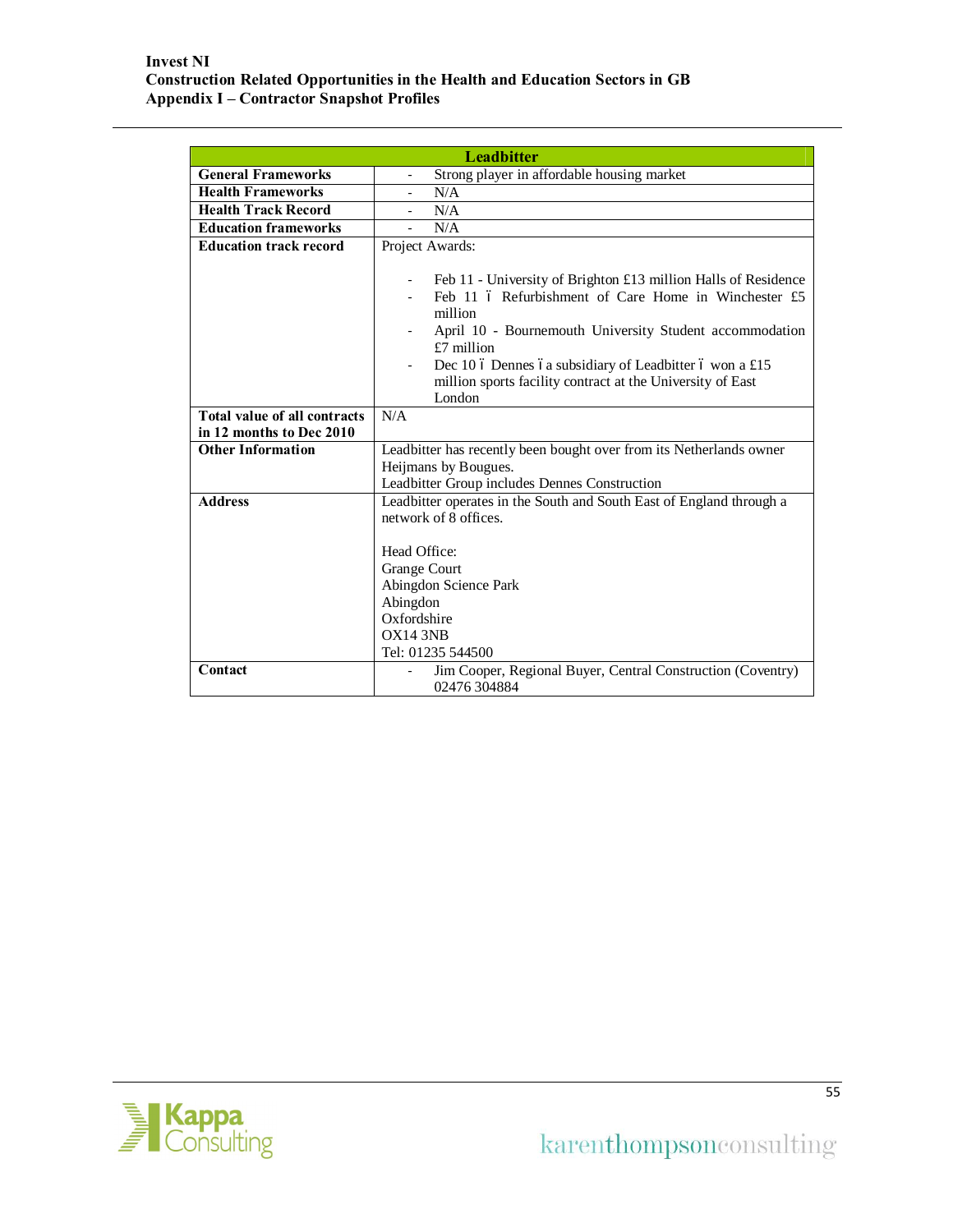|                                                          | <b>Morgan Sindall</b>                                                                                                                                                     |
|----------------------------------------------------------|---------------------------------------------------------------------------------------------------------------------------------------------------------------------------|
| <b>General Frameworks</b>                                | Yorbuild Regional Framework                                                                                                                                               |
| <b>Health Frameworks</b>                                 | Oxfordshire NHS Mental Health Trust                                                                                                                                       |
|                                                          |                                                                                                                                                                           |
| <b>Health Track Record</b>                               | Company has just been awarded a £26 million contract to build the                                                                                                         |
|                                                          | Neuroscience Institute at Kingos College London                                                                                                                           |
| <b>Education Frameworks</b>                              | Liverpool BSF                                                                                                                                                             |
|                                                          | Harris Federation of Schools*                                                                                                                                             |
|                                                          | University of Reading                                                                                                                                                     |
|                                                          | Scotlandøs Schools and Centres 21 programme                                                                                                                               |
| <b>Education Track Record</b>                            | Morgan Sindall was the UK $\alpha$ largest education related contractor                                                                                                   |
|                                                          | in 2010.                                                                                                                                                                  |
|                                                          | The company won 58 education projects worth a combined value<br>of £1,566 million.                                                                                        |
|                                                          | Jan 11 won Chryston High School and Cultural Centre,<br>Glasgow (£22 million)                                                                                             |
|                                                          | Morgan Sindalløs biggest single preferred bidder contract is on the<br>Hull BSF Wave 2, comprising of 17 schools worth £400 million.                                      |
|                                                          | Morgan Sindall was awarded 2 new education projects in January<br>2011:                                                                                                   |
|                                                          | University of Reading £28 million                                                                                                                                         |
|                                                          | North Lanarkshire Council as part of its £250m Schools<br>and Centres 21 programme                                                                                        |
|                                                          | Other projects:<br>Newham University College Entrance £8 million<br>Nov 10 Primary School under Primary Capital<br>Programme £6 million                                   |
|                                                          | Morgan Sindall is one of the UK $\alpha$ largest providers of student<br>accommodation                                                                                    |
|                                                          | Named <i>Best School Contractor</i> 2009 at the British Council for<br>School Environments (BCSE) Industry Awards for outstanding<br>construction work in primary schools |
|                                                          |                                                                                                                                                                           |
| Total value of all contracts in<br>12 months to Dec 2010 | £1,099 million<br>4 <sup>th</sup> largest contractor in the UK                                                                                                            |
| Fit-Out arm                                              | Overbury                                                                                                                                                                  |
| Contact                                                  |                                                                                                                                                                           |
|                                                          | Kent House,                                                                                                                                                               |
|                                                          | 14-17 Market Place,<br>London                                                                                                                                             |
|                                                          |                                                                                                                                                                           |
|                                                          | W1W8AJ                                                                                                                                                                    |
|                                                          | 36 local offices                                                                                                                                                          |
|                                                          | Graham Edgell, Group Procurement Director<br>Kathy Bagster, Business Development Manager, London                                                                          |
|                                                          | Tom Davies, Operations Manager, Cardiff                                                                                                                                   |
|                                                          |                                                                                                                                                                           |

\*Group of 9 academies in London

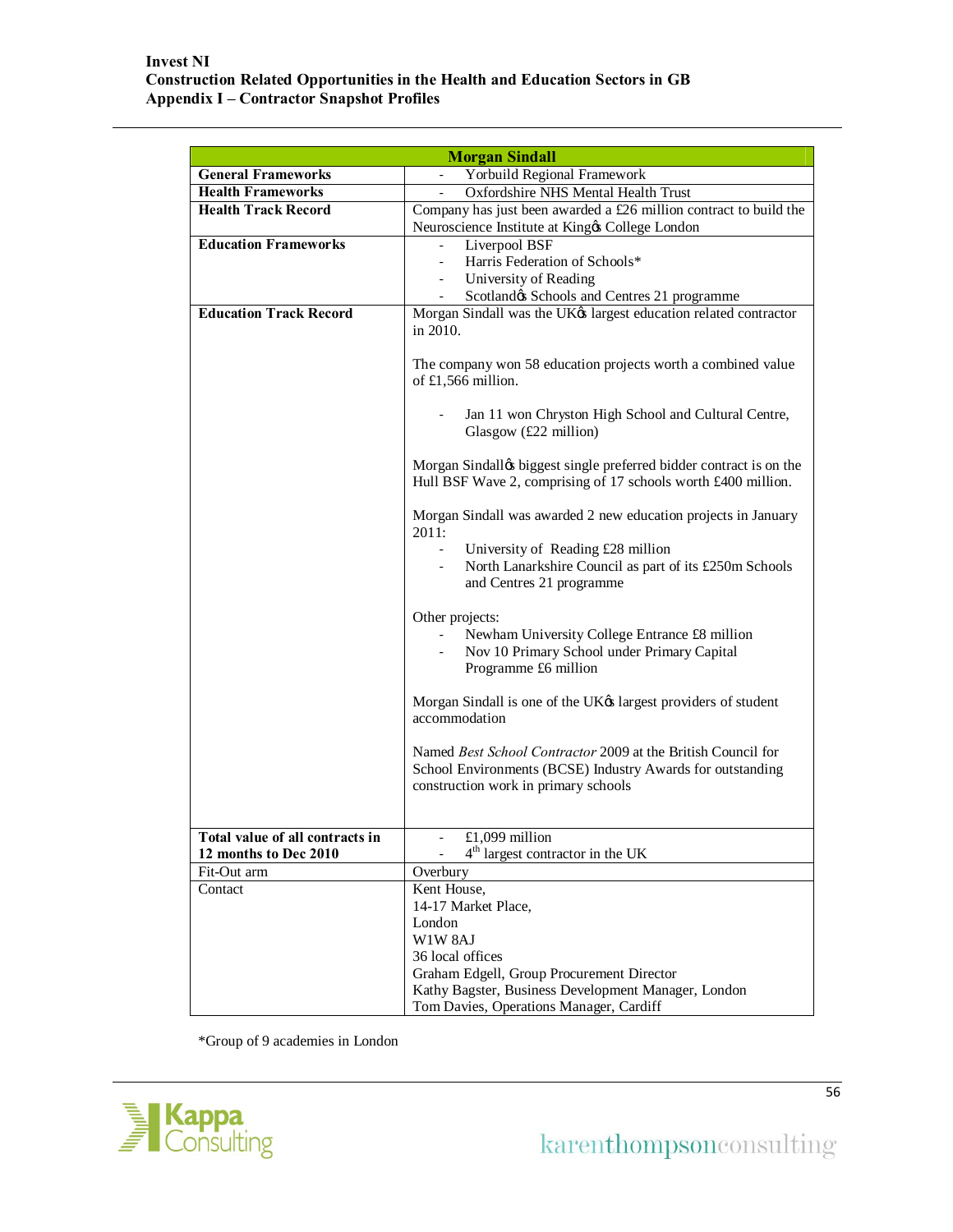|                                                    | <b>Carillion</b>                                                                          |
|----------------------------------------------------|-------------------------------------------------------------------------------------------|
| <b>General Frameworks</b>                          | N/A                                                                                       |
| <b>Health frameworks</b>                           | N/A                                                                                       |
| Health track record                                | Southmead Hospital Redevelopment 2010 worth £450 million                                  |
|                                                    | Shortlisted for Royal Liverpool Hospital £400 million                                     |
| Education                                          | 21 <sup>st</sup> Century Schools, Wales                                                   |
| frameworks                                         | <b>PfS</b> National Contractors framework                                                 |
|                                                    | Renfrewshire Community Infrastructure Network 2010 -2014                                  |
|                                                    |                                                                                           |
| <b>Education track</b>                             | Carillion is the 4 <sup>th</sup> largest contractor in education in the UK in 2010. The   |
| record                                             | company won 47 projects worth a combined $£1,215$ million                                 |
|                                                    |                                                                                           |
| Other                                              | Carillion is the UK $\alpha$ second largest contractor in the UK, after Balfour<br>Beatty |
|                                                    | The company has just acquired green energy firm Eaga.                                     |
| <b>Total value of all</b><br>contracts to Dec 2019 | N/A                                                                                       |
| <b>Address</b>                                     | Head Office                                                                               |
|                                                    | 24 Birch Street                                                                           |
|                                                    | Wolverhampton                                                                             |
|                                                    | <b>West Midlands</b>                                                                      |
|                                                    | <b>WV14H</b>                                                                              |
|                                                    |                                                                                           |
| Contact                                            | Jadon Silva, Supply Chain Manager                                                         |
|                                                    |                                                                                           |

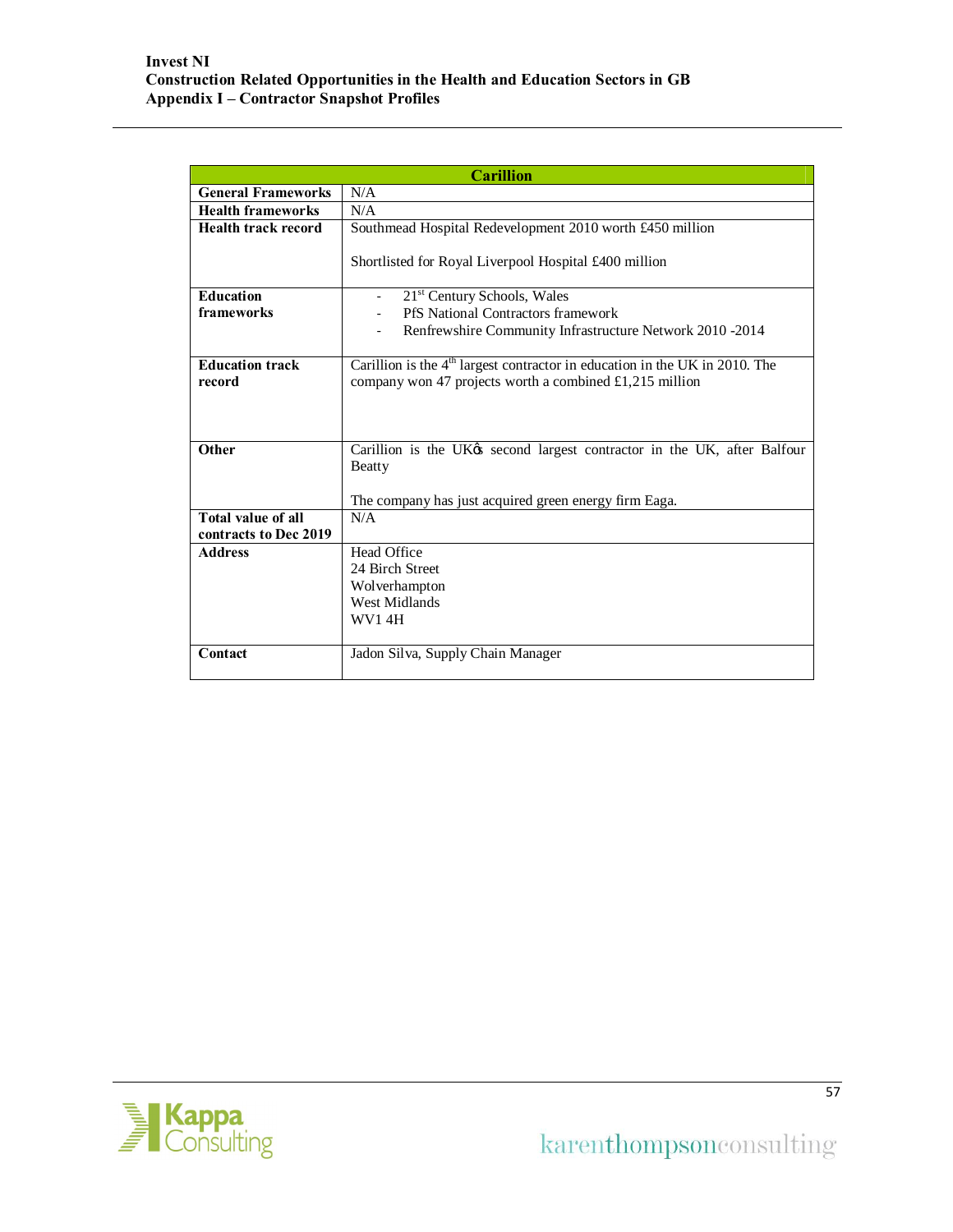| <b>Interserve</b>             |                                                                                                                                                                                                                                                                                                                                                                        |  |
|-------------------------------|------------------------------------------------------------------------------------------------------------------------------------------------------------------------------------------------------------------------------------------------------------------------------------------------------------------------------------------------------------------------|--|
| <b>General Frameworks</b>     | <b>South West Construction Framework</b>                                                                                                                                                                                                                                                                                                                               |  |
| <b>Health Frameworks</b>      | ProCure $21+$                                                                                                                                                                                                                                                                                                                                                          |  |
|                               | Designed for Life: Building for Wales                                                                                                                                                                                                                                                                                                                                  |  |
|                               | Frameworks Scotland                                                                                                                                                                                                                                                                                                                                                    |  |
| <b>Health Track Record</b>    | Interserve won the largest share of UK healthcare contracts in 2010. It                                                                                                                                                                                                                                                                                                |  |
|                               | won 23 projects worth a combined £4,116 million.                                                                                                                                                                                                                                                                                                                       |  |
|                               | 11% of turnover (2009) came from health projects                                                                                                                                                                                                                                                                                                                       |  |
|                               | Shortlisted for New Papworth PFI Hospital £150 million<br>Shortlisted for Liverpool University Hospital £400 million                                                                                                                                                                                                                                                   |  |
|                               | Interserve currently working on/recently appointed to the following<br>Procure 21+ contracts:                                                                                                                                                                                                                                                                          |  |
|                               | £3 million Pilgrim Hospital, United Lincolnshire<br>£0.5 million refurbishment in Poole<br>£26 million hospital at Yardley Green                                                                                                                                                                                                                                       |  |
|                               | Expression of interest in Alderhay Childrenøs Centre £288 million                                                                                                                                                                                                                                                                                                      |  |
| <b>Education Frameworks</b>   | PfS National Contractors Framework                                                                                                                                                                                                                                                                                                                                     |  |
| <b>Education Track Record</b> | 12% of turnover (2009) came from education sector                                                                                                                                                                                                                                                                                                                      |  |
|                               | BSF:<br>Oct 10- Leeds BSF Farnley Park High School £23 million. Work<br>has started on site.<br>Oct 10 ó Nottingham BSF £11 million<br>Oct 10 Coventry City Council £8 million redevelopment of 4<br>schools<br>St Helenøs BSF on hold (£150 million)<br>May 10 Leeds West Academy, Leeds City Council £30 million<br>Other projects:<br>£63 million St Helenøs School |  |
|                               | Aston University Shortlisted for Student Village                                                                                                                                                                                                                                                                                                                       |  |
| Total value of all contracts  | $£470$ million                                                                                                                                                                                                                                                                                                                                                         |  |
| to Dec 2010                   | $7th$ largest contractor in the UK                                                                                                                                                                                                                                                                                                                                     |  |
| Address                       | Interserve Plc,                                                                                                                                                                                                                                                                                                                                                        |  |
|                               | Interserve House,<br>Ruscombe Park,                                                                                                                                                                                                                                                                                                                                    |  |
|                               | Twyford,                                                                                                                                                                                                                                                                                                                                                               |  |
|                               | Reading, Berkshire RG10 9JU                                                                                                                                                                                                                                                                                                                                            |  |
|                               | Tel: 0118 932 0123                                                                                                                                                                                                                                                                                                                                                     |  |
|                               | Fax:0118 932 0206                                                                                                                                                                                                                                                                                                                                                      |  |
| <b>Contact Details</b>        | Guy Bruce, Procurement and Supply Chain Director                                                                                                                                                                                                                                                                                                                       |  |
|                               | Rob Maiden, Supply Chain Manager, Southampton                                                                                                                                                                                                                                                                                                                          |  |
|                               | Bill Smith, Procurement Manager Scotland                                                                                                                                                                                                                                                                                                                               |  |

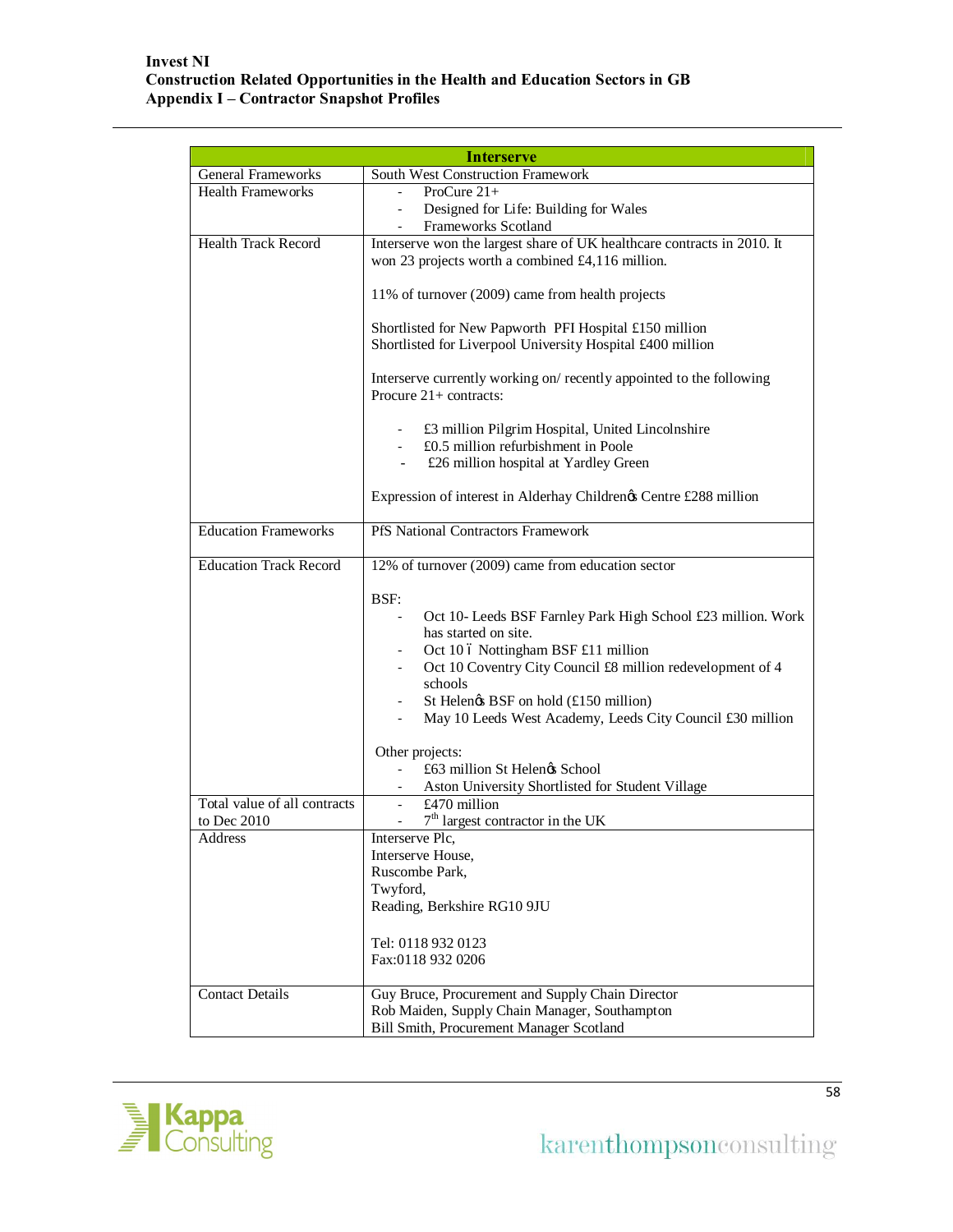# **Invest NI Construction Related Opportunities in the Health and Education Sectors in GB Appendix I – Contractor Snapshot Profiles**

|                               | <b>Kier Health &amp; Kier Education</b>                                                          |
|-------------------------------|--------------------------------------------------------------------------------------------------|
| <b>General Frameworks</b>     | West Midlands Contractors frameworks (£180 million) procured by local                            |
|                               | authority on behalf of other public sector bodies in the region                                  |
|                               |                                                                                                  |
|                               | Kier has a strong track record in social housing                                                 |
| <b>Health Frameworks</b>      | NHS Procure $21+$<br>$\blacksquare$                                                              |
|                               | <b>Health Framework for Scotland</b>                                                             |
|                               | Designed for Life (Wales)                                                                        |
|                               |                                                                                                  |
| <b>Health Track Record</b>    | Kier Group won the second largest share of UK health sector<br>$\overline{\phantom{a}}$          |
|                               | contracts in 2010                                                                                |
|                               | It won 21 projects worth a combined £4,105 million.                                              |
|                               | Kier won the first 2 projects on the NHS Procure 21+ framework                                   |
|                               | Kier currently working on/ recently appointed to the following<br>Procure 21+ contracts:         |
|                               | £6.5 million Royal Bournemouth and Christchurch Hospitals                                        |
|                               | £1.5 million Isle of Wight NHS Primary care                                                      |
|                               | £10 million refurbishment at Rotherham Hospital                                                  |
|                               | £3.5 million Brighton & Hove Trust                                                               |
|                               |                                                                                                  |
| <b>Education Frameworks</b>   | Pfs National Contractores Framework<br>21 <sup>st</sup> Century Schools, Wales<br>$\blacksquare$ |
|                               |                                                                                                  |
| <b>Education Track Record</b> | The Kier Group was the $2nd$ largest contractor for education<br>$\blacksquare$                  |
|                               | sector projects in the UK in 2010                                                                |
|                               | Kier won 85 education related projects in 2010 worth a                                           |
|                               | combined value of £1,424 million                                                                 |
|                               | Kier is currently building £300 million worth of schools in                                      |
|                               | Cambridge<br>Kier has a 10 school project in Kent under BSF worth £150                           |
|                               | million 6 one of the councils to bring the BSF challenge to the                                  |
|                               | <b>High Court</b>                                                                                |
|                               |                                                                                                  |
| <b>Total value of all</b>     | £1,598 million                                                                                   |
| contracts to Dec 2010         |                                                                                                  |
| <b>Other information</b>      | 32 regional offices in the UK                                                                    |
|                               | Their projects tend to be smaller because of the Groupos strong<br>regional presence             |
|                               |                                                                                                  |
|                               |                                                                                                  |
| <b>Address</b>                | <b>Tempsford Hall</b>                                                                            |
|                               | Sandy                                                                                            |
|                               | Bedfordshire                                                                                     |
|                               | <b>SG19 2BD</b>                                                                                  |
|                               | t: 01767 640111<br>f: 01767 640002                                                               |
| Contact                       | Neil Pates, Education Principal Director<br>$\qquad \qquad \blacksquare$                         |
|                               |                                                                                                  |

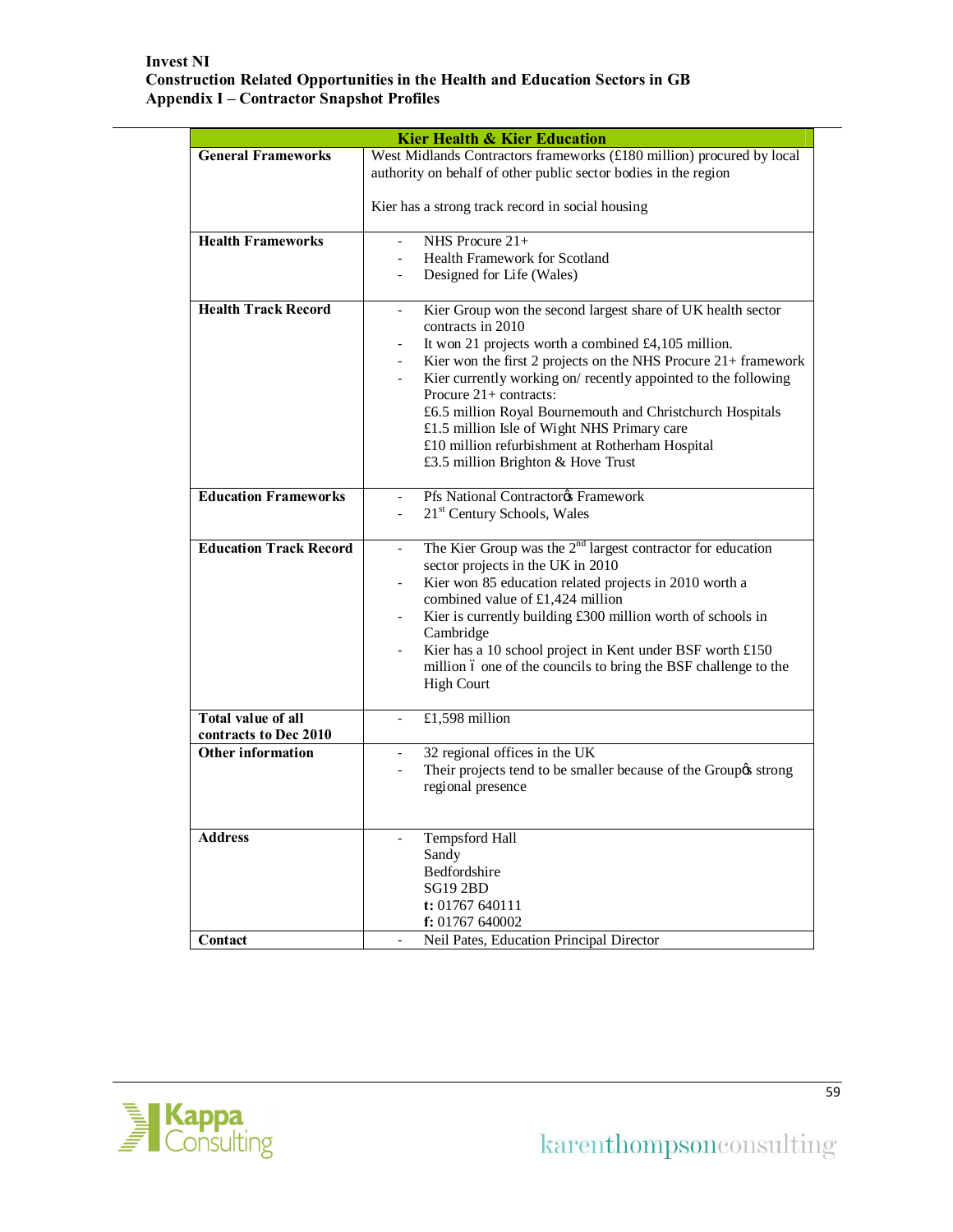| <b>Miller Group</b>                    |                                                                                                                                                                                                                                                                                    |
|----------------------------------------|------------------------------------------------------------------------------------------------------------------------------------------------------------------------------------------------------------------------------------------------------------------------------------|
| Website                                | www.miller.co.uk                                                                                                                                                                                                                                                                   |
| <b>General Frameworks</b>              | Scottish Futures Trust 6 North Hub £300 million                                                                                                                                                                                                                                    |
| <b>Health Frameworks</b>               | ProCure $21+$                                                                                                                                                                                                                                                                      |
| <b>Health Track Record</b>             | The company was the $7th$ largest contractor in healthcare projects in<br>2010. It won 3 projects worth a combined total of £4,006 million                                                                                                                                         |
|                                        | Recently completed projects include:<br>£84m Beatson Oncology Centre designed to cope with<br>8000 new patients per annum;<br>the Anne Ferguson building at Edinburgh's Western<br>General Hospital;<br>Primary Care Centres for Barking, Havering and Leeds<br>PCT <sub>s</sub> . |
| <b>Education Frameworks</b>            |                                                                                                                                                                                                                                                                                    |
| <b>Education Track Record</b>          | Preferred supplier for Orkney Island Council & £57 million school &<br>programme                                                                                                                                                                                                   |
|                                        | In Glasgow alone, Miller has built 29 schools                                                                                                                                                                                                                                      |
|                                        | Its Leicester Building Schools for the Future Scheme has<br>been unaffected by cutbacks                                                                                                                                                                                            |
|                                        | Recent Projects:                                                                                                                                                                                                                                                                   |
|                                        | Oct 10 Miller Construction (UK) Ltd has been appointed as<br>the main contractor for the new £30 million Science and<br>Technology Centre at Staffordshire University,                                                                                                             |
| <b>Total Value of all contracts to</b> | N/A                                                                                                                                                                                                                                                                                |
| Dec 2010                               | Turnover £400 Million $+$                                                                                                                                                                                                                                                          |
| <b>Other information</b>               | Millerøs core activity was traditionally in housing, but the<br>construction division has now overtaken the housing division.                                                                                                                                                      |
| <b>Offices</b>                         | 8 Regional offices in GB                                                                                                                                                                                                                                                           |
| Address                                | Miller House<br>2 Lochside View<br>Edinburgh Park<br>Edinburgh EH12 9DH<br>t: 0870 336 5000<br>f: 0870 336 5273                                                                                                                                                                    |
| Contact                                | Fiona Clarke, Supply Chain Manager, Glasgow<br>Mark Wainer, Supply Chain Manager, Wakefield<br>Tony Byers - Procurement Director for Education 0870 336 4560<br>(Guilford)<br>Supply Chain currently sealed                                                                        |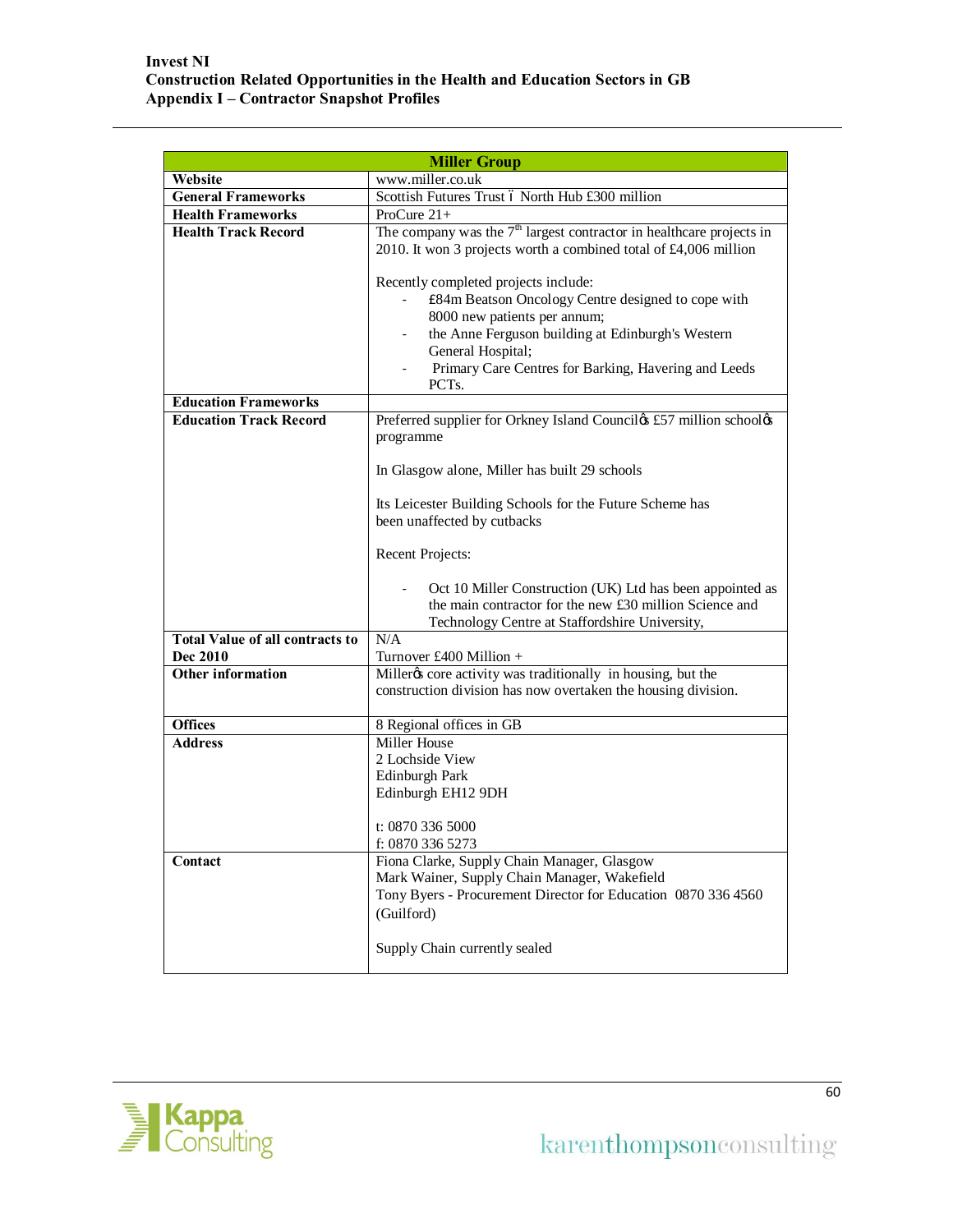|                                        | <b>Sir Robert McAlpine</b>                                     |  |
|----------------------------------------|----------------------------------------------------------------|--|
| Website                                | www.sir-robert-mcalpine.com                                    |  |
| <b>General Frameworks</b>              |                                                                |  |
| <b>Health Frameworks</b>               | ProCure $21+$                                                  |  |
|                                        |                                                                |  |
| <b>Health Track Record</b>             | Shortlisted for Papworth PFI hospital £150 million             |  |
|                                        |                                                                |  |
|                                        | <b>Current Projects:</b>                                       |  |
|                                        | Nov 10 Royal Oldham Hospital £32 million (ProCure $21+$ )      |  |
|                                        |                                                                |  |
| <b>Education Frameworks</b>            | PfS National Contractores Framework                            |  |
| <b>Education Track Record</b>          |                                                                |  |
|                                        | Shortlisted for Campsmount Technolgy College PfS National      |  |
|                                        | Framework with Wates Group                                     |  |
| <b>Total Value of all contracts to</b> | n/a                                                            |  |
| <b>Dec 2010</b>                        |                                                                |  |
| <b>Offices</b>                         | Head Office, plus 10 regional office, including 2 in Scotland. |  |
| <b>Address</b>                         | Group Services Office                                          |  |
|                                        | Sir Robert M <sup>c</sup> Alpine Ltd                           |  |
|                                        | <b>Eaton Court</b>                                             |  |
|                                        | Maylands Avenue                                                |  |
|                                        | Hemel Hempstead                                                |  |
|                                        | Hertfordshire                                                  |  |
|                                        | HP2.7TR                                                        |  |
|                                        | Tel: 01442 233444                                              |  |
|                                        | Fax: 01442 230024                                              |  |
| Contact                                | Craig Lucas, Deputy Head of Procurement, Milton Keynes         |  |
|                                        | Lee Hawkins, Construction Project Manager                      |  |
|                                        | Mark Williamson, Senior Project Manager                        |  |

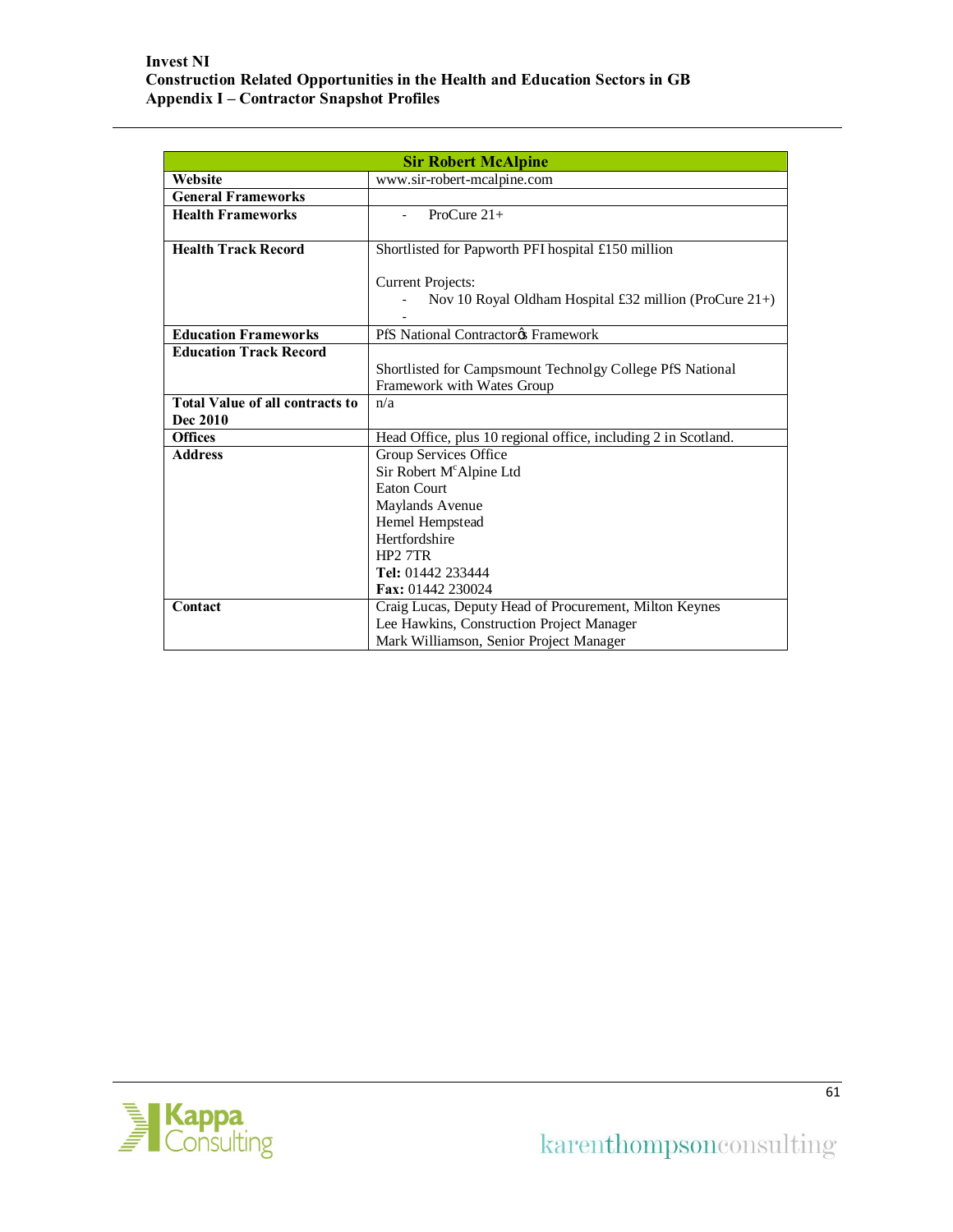| <b>Laing O'Rourke</b>         |                                                                                                                                                                                          |
|-------------------------------|------------------------------------------------------------------------------------------------------------------------------------------------------------------------------------------|
| <b>Health Frameworks</b>      |                                                                                                                                                                                          |
| <b>Health Track Record</b>    | Currently on the shortlist for the £150 million Papworth Hospital<br>project                                                                                                             |
|                               | Has expressed interest in Alderhay Childrenøs Health Park Project<br>£288 million                                                                                                        |
|                               | <b>Current Projects:</b>                                                                                                                                                                 |
|                               | -Sep 10 Guys & St Thomasø Cancer Centre £90 million                                                                                                                                      |
| <b>Education Frameworks</b>   | 21 <sup>st</sup> Century Schools, Wales                                                                                                                                                  |
|                               | Laing OcRourke was on the expired national academies<br>framework running to early 2011 6 but has not got a place<br>on its £4bn replacement, which began operation in<br>December 2010. |
| <b>Education Track Record</b> | Laing OgRourke was the $5th$ largest contractor in education in the Uk<br>in 2010.                                                                                                       |
|                               | The company won 30 projects with a combined value of $£1,105$<br>million                                                                                                                 |
|                               | BSF:<br>Barking and Dagenham BSF £350 million 6 on hold                                                                                                                                  |
| Other information             | Laing OgRourke is the UK $\alpha$ largest privately owned construction<br>company                                                                                                        |
| <b>Address</b>                | Head Office:<br><b>Bridge Place</b><br>Anchor Boulevard<br><b>Admirals Park</b><br>Crossways<br>Dartford<br>Kent<br>DA2 6SN                                                              |
| <b>Contacts:</b>              | David Gray, Senior Procurement Manager<br>Kevin Grogan, Procurement Manager                                                                                                              |

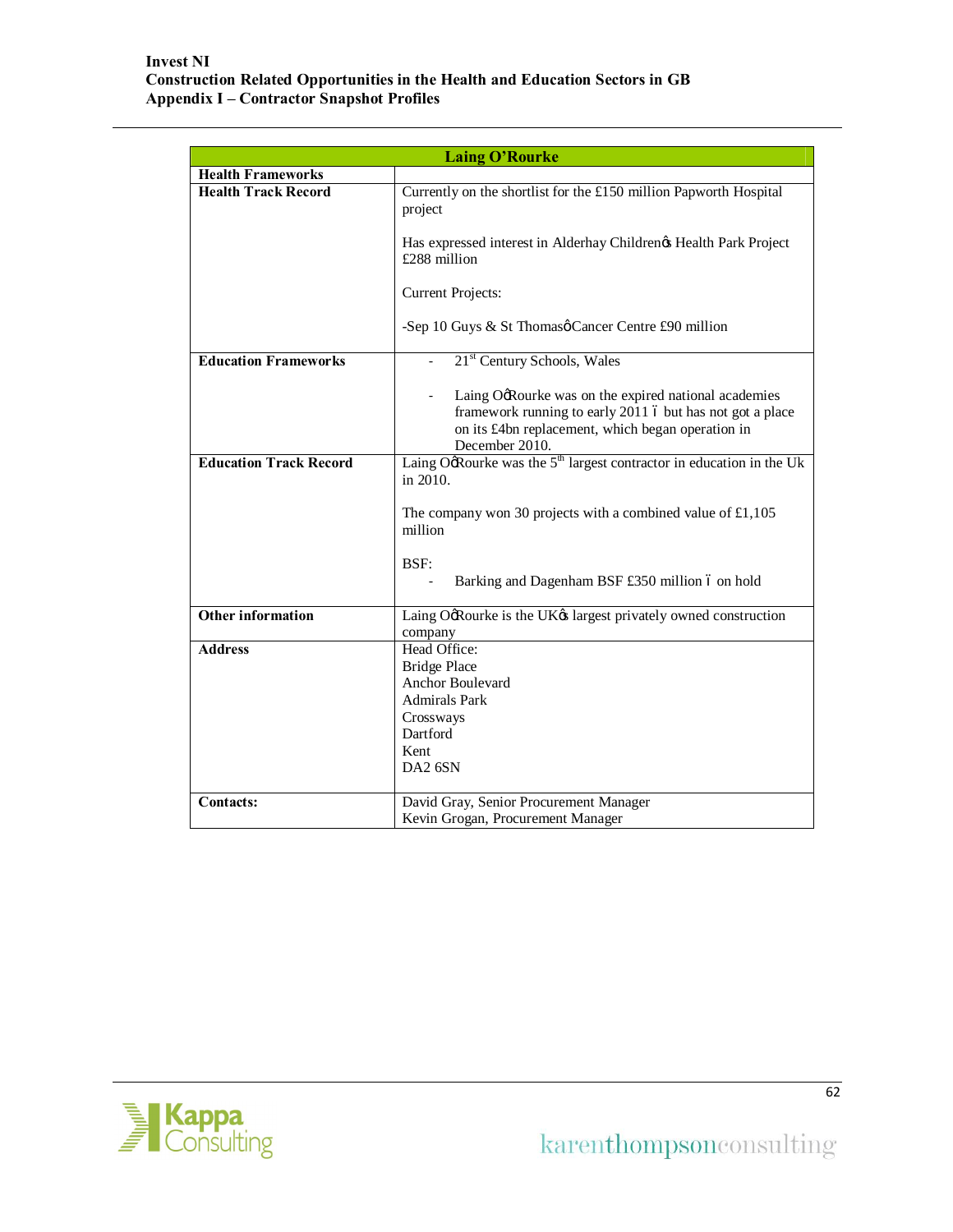| <b>Wates Group</b>            |                                                                                                                                                                                                                                                                   |
|-------------------------------|-------------------------------------------------------------------------------------------------------------------------------------------------------------------------------------------------------------------------------------------------------------------|
| <b>Health Frameworks</b>      | N/A                                                                                                                                                                                                                                                               |
| <b>Health Track Record</b>    | Wates was the $10th$ largest contractor in health in 2010. It won 10                                                                                                                                                                                              |
|                               | projects worth a combined value of £65 million.                                                                                                                                                                                                                   |
|                               |                                                                                                                                                                                                                                                                   |
| <b>Education Frameworks</b>   | PfS National Contractores Framework                                                                                                                                                                                                                               |
| <b>Education Track Record</b> | Wates was the $7th$ largest contractor in education projects in 2010.<br>The company won 30 projects, with a combined value of £1,105<br>million<br>Recent Projects:<br>Kingston University £!7 million Law and Business Faculty<br>due for completion by Dec 11. |
|                               | Shortlisted for Campsmount Technolgy College PfS<br>National Framework with Sir Robert McAlpine £10 millio                                                                                                                                                        |
| <b>Other Information</b>      | Wates Living Space is the Groupos affordable housing contractor                                                                                                                                                                                                   |
| <b>Address</b>                | <b>Wates House</b><br><b>Station Approach</b><br>Leatherhead<br>Surrey KT22 7SW<br>Tel: 01372 861000<br>13 regional offices                                                                                                                                       |
| Contact                       | Chris Parfey, Procurement Manager                                                                                                                                                                                                                                 |

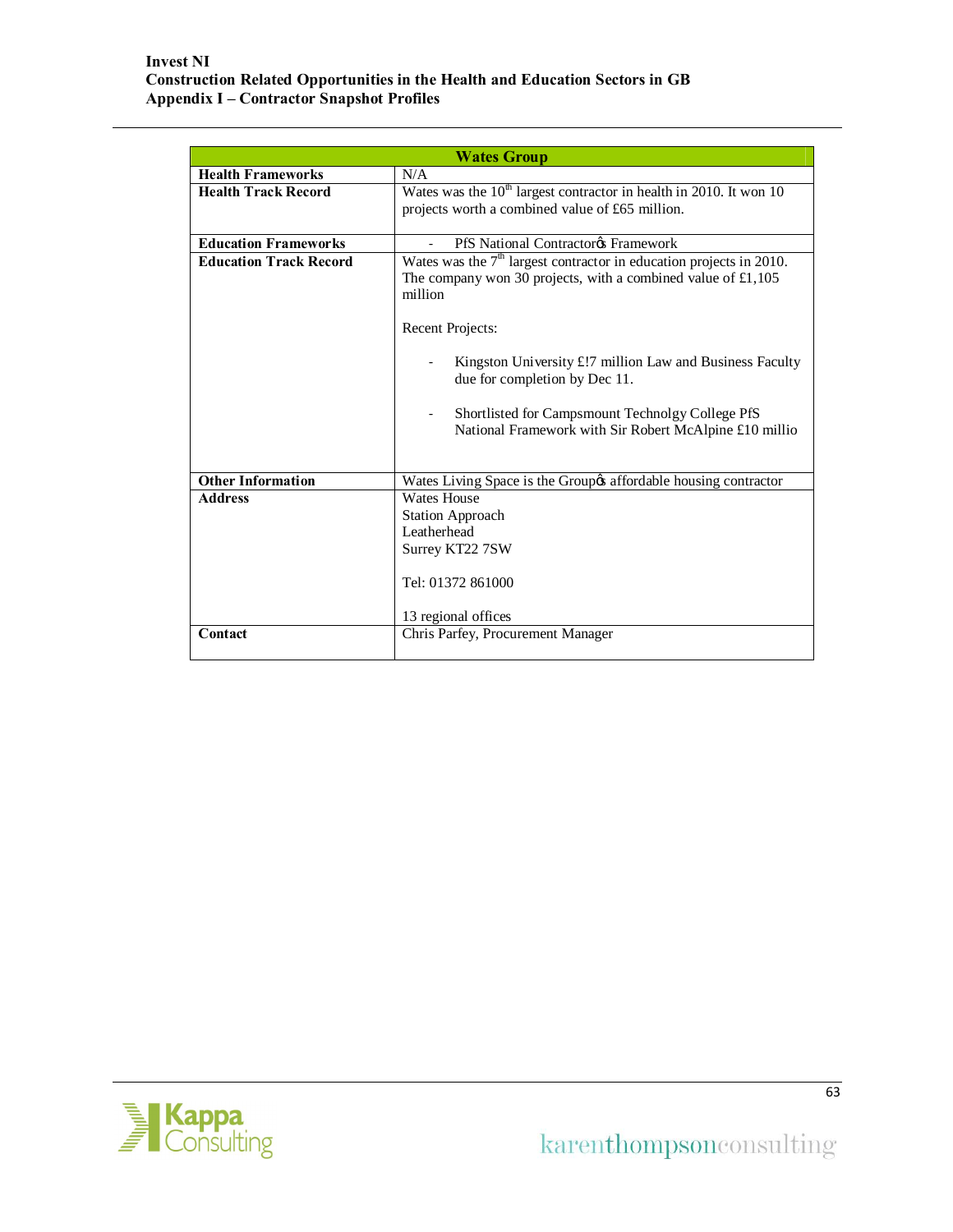|                               | <b>Willmott Dixon</b>                                                                                             |
|-------------------------------|-------------------------------------------------------------------------------------------------------------------|
| Website                       | www.willmottdixongroup.co.uk                                                                                      |
| <b>General Frameworks</b>     | <b>National Contractors Framework</b>                                                                             |
| <b>Health Frameworks</b>      | NHS Procure $21+$                                                                                                 |
|                               | <b>Express LIFT</b>                                                                                               |
| <b>Health Track Record</b>    | Willmott Dixon won the fifth largest share of UK healthcare sector                                                |
|                               | projects in 2010. The company won 9 projects worth £4,055 million                                                 |
|                               |                                                                                                                   |
|                               | It has built 1,500 care homes in last 10 years                                                                    |
|                               | <b>Recent Projects:</b>                                                                                           |
|                               | Have been involved in polyclinics under LIFT framework                                                            |
|                               |                                                                                                                   |
|                               | Have been appointed by London Borough of Islington to                                                             |
|                               | build one of the UK $\alpha$ first zero carbon schools at a cost of                                               |
|                               | $£13$ million                                                                                                     |
| <b>Education frameworks</b>   |                                                                                                                   |
|                               | PsF National Framework (Academies & Pathfinder)<br>21 <sup>st</sup> Century Schools, Wales<br>$\omega_{\rm{max}}$ |
| <b>Education track record</b> | 8 <sup>th</sup> largest UK contractor in education in GB in 2010. It won 69                                       |
|                               | education projects in 2010 at a total value of £626 million.                                                      |
|                               |                                                                                                                   |
|                               | The company has secured £500 million of Academies projects,                                                       |
|                               | including 3 academy schools in Oldham                                                                             |
|                               |                                                                                                                   |
|                               |                                                                                                                   |
|                               |                                                                                                                   |
| <b>Health Issues</b>          | Experience of delivering extensions in a õliveö environment<br>÷,                                                 |
| <b>Education Issues</b>       | Focus on low carbon                                                                                               |
| <b>Other Information</b>      | Wilmott Dixon Interiors is the company os specialist fit-out                                                      |
|                               | service<br>Policy is that up to 40% of a project ts spend is distributed                                          |
|                               | within 20 miles                                                                                                   |
| <b>Address</b>                | <b>Head Office</b>                                                                                                |
|                               | Spirella 2                                                                                                        |
|                               | Icknield Way, Letchworth Garden City                                                                              |
| Contact                       | Birmingham, Supply Chain Manager ó Simon Wilmott                                                                  |
|                               | Cardiff, Supply Chain Manager ó Keith Traharne                                                                    |
|                               | Cobham, Supply Chain Manager ó Neil Mant                                                                          |
|                               | Dartford, Supply Chain Manager ó Andrew Danahay                                                                   |
|                               | Hitchin, Supply Chain Manager ó Duncan Staddon                                                                    |
|                               | Manchester, Supply Chain Manager ó Dave Pennoc                                                                    |
|                               |                                                                                                                   |

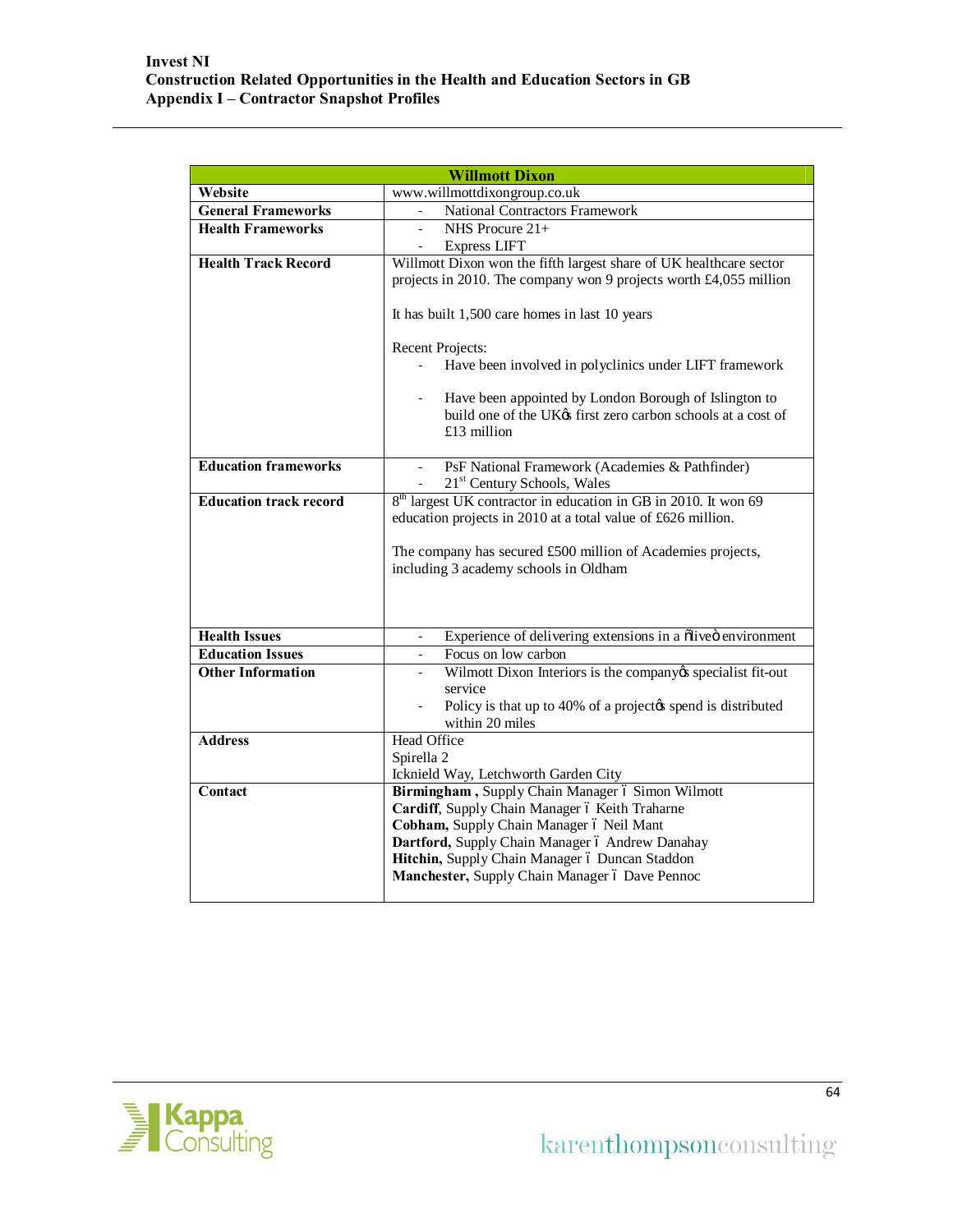### **SOURCES OF INFORMATION**

- · AMA Market Research
- · Glenigans Database
- Construction News
- · Building Magazine
- · Invest NI Business Information Centre
- · Consultations with:

| <b>Contractor Interviews</b> |                         |
|------------------------------|-------------------------|
| - Balfour Beatty             | - Leadbitter            |
| - Bam Construction           | - Morrison Construction |
| - Clugston Construction      | - Robertson             |
| - Dawn Construction          | - Rydon Construction    |
| - Interserve Scotland        | - Sir Robert McAlpine   |
| - Interserve                 | - VINCI Construction    |
| - Kier Group                 | - Wates Group           |
|                              | - Willmott Dixon        |
|                              |                         |